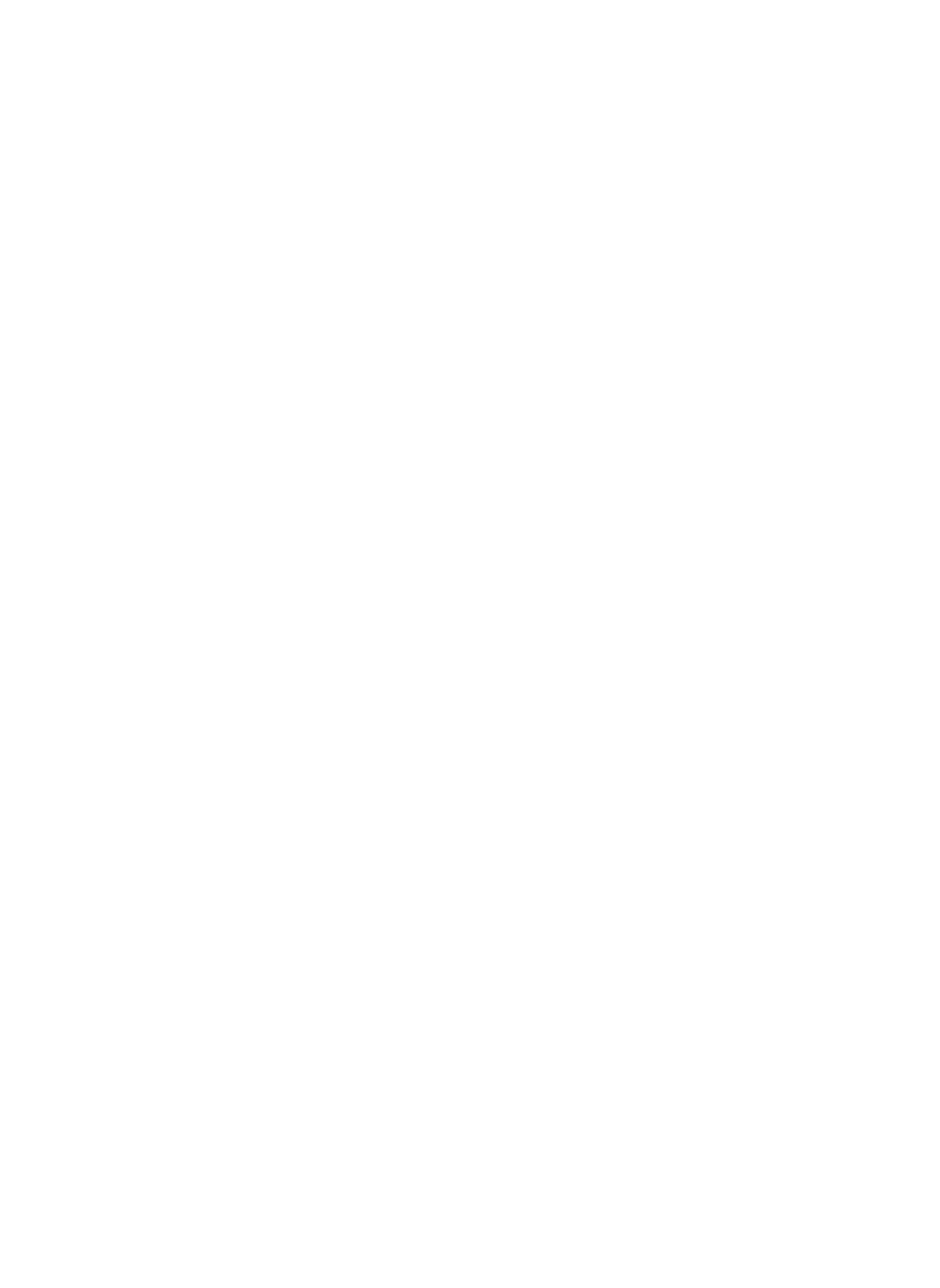# **New Migration, Equality and Integration**

# **Issues and Challenges for Northern Ireland**

Agnieszka Martynowicz and Neil Jarman, Institute for Conflict Research

**January 2009**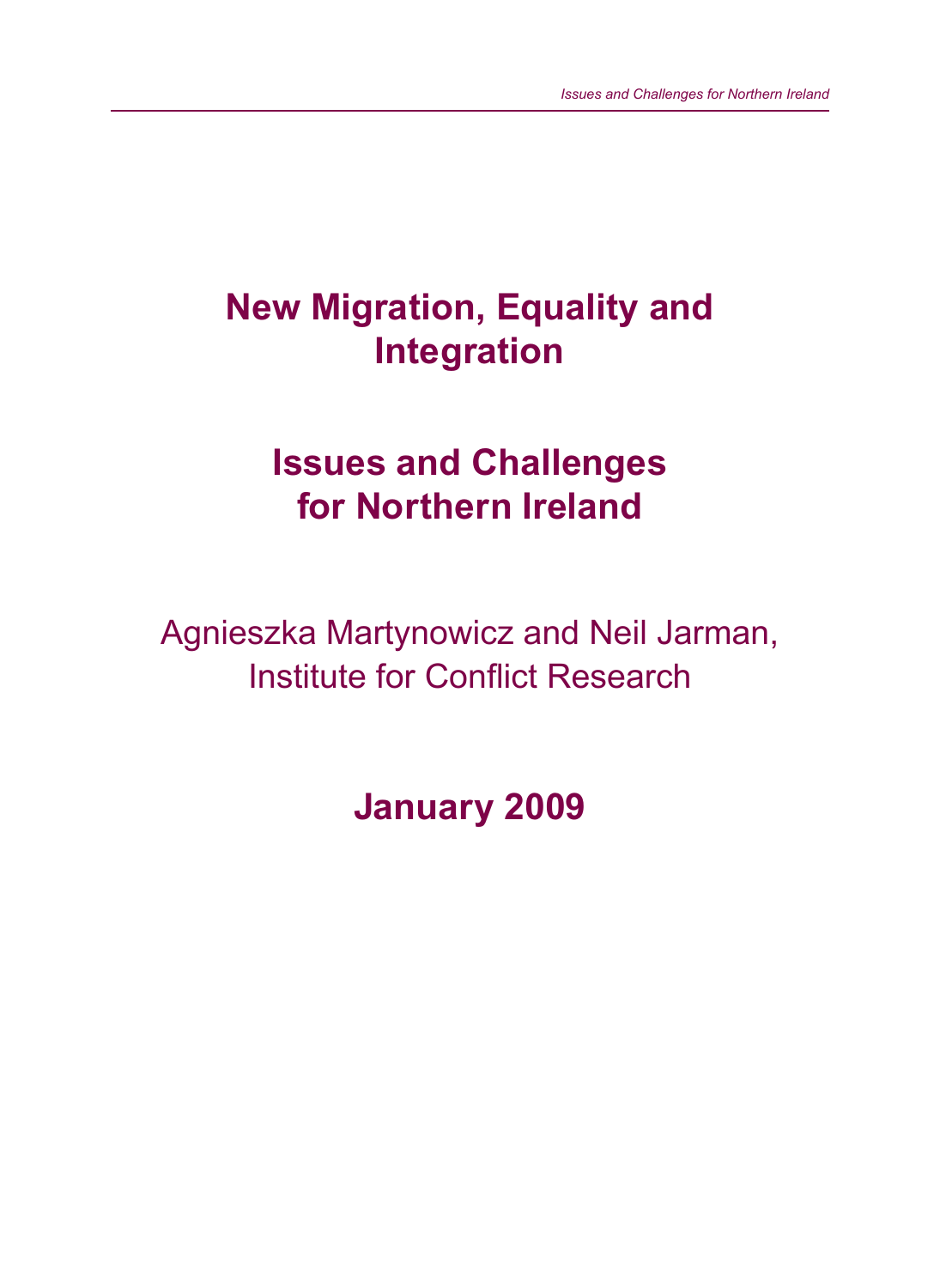### **Equality Commission for Northern Ireland**

Equality House 7-9 Shaftesbury Square Belfast BT2 7DP

Tel: 028 9050 0600 Fax: 028 9033 1544

Textphone: 028 9050 0589 Email: section75@equalityni.org Website: www.equalityni.org

ISBN Number: 978-1-906414-18-4

**Equality Commission EXAMPLE POR NORTHERN IRELAND** 

January 2009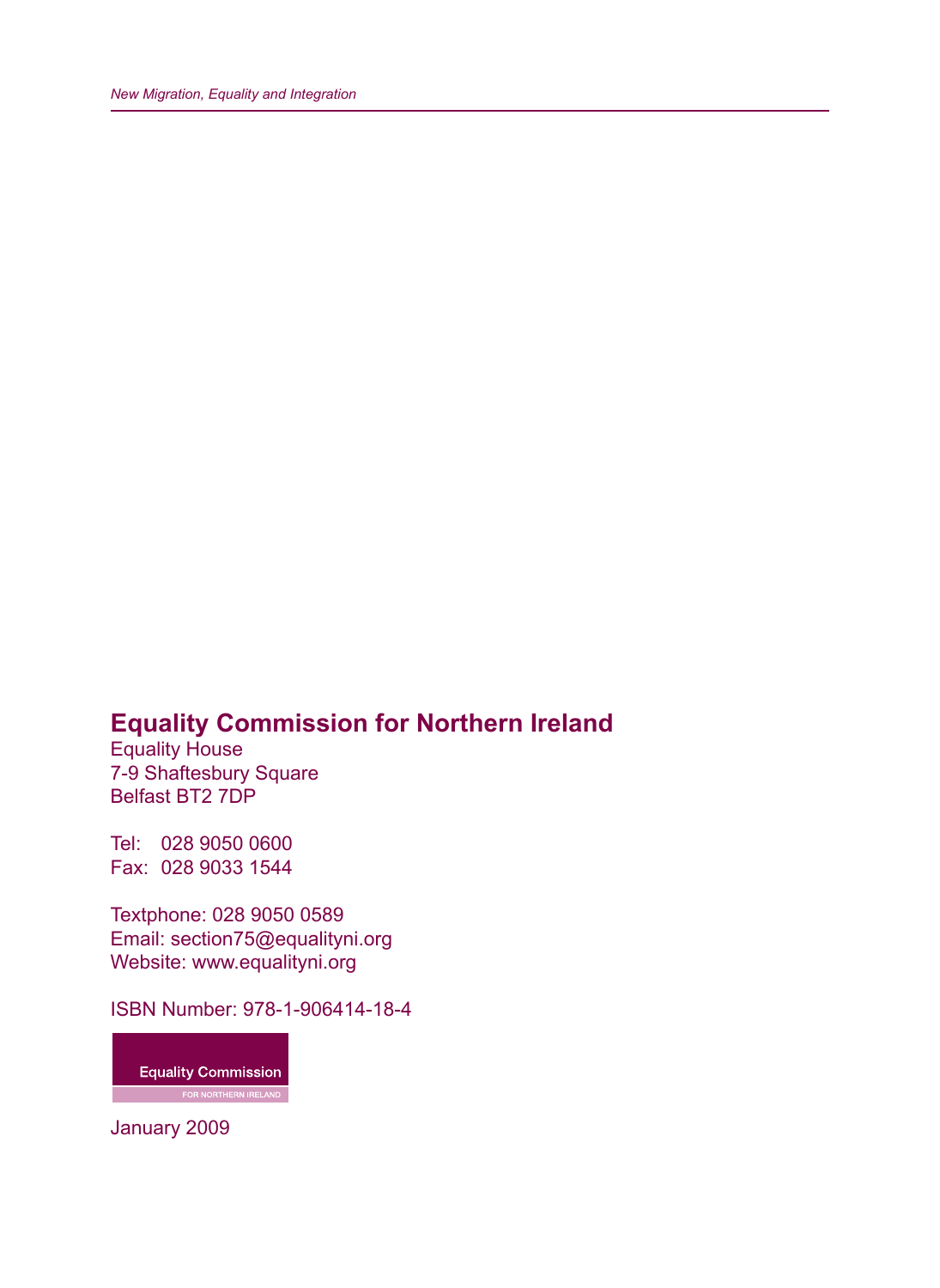| <b>Contents</b>                                                         | Page           |
|-------------------------------------------------------------------------|----------------|
| Foreword                                                                | $\overline{2}$ |
| <b>Executive Summary</b>                                                | $\overline{4}$ |
| Introduction                                                            | 5              |
| Developments, Trends and Planning                                       | $\overline{7}$ |
| Table 1                                                                 | 8              |
| Table 2                                                                 | 9              |
| Table 3                                                                 | 12             |
| <b>Policy Context</b>                                                   | 14             |
| Attitudes towards Migrant Workers versus Integration and Good Relations | 17             |
| <b>Existing Inequalities?</b>                                           | 18             |
| Employment                                                              | 19             |
| <b>Education</b>                                                        | 20             |
| <b>Health and Social Care</b>                                           | 21             |
| <b>Housing</b>                                                          | 22             |
| <b>Racism and Discrimination</b>                                        | 23             |
| <b>Cohesion and Integration</b>                                         | 24             |
| <b>Integration and Equality</b>                                         | 31             |
| <b>Recommendations</b>                                                  | 33             |
| <b>Bibliography</b>                                                     | 35             |
| Appendix                                                                | 38             |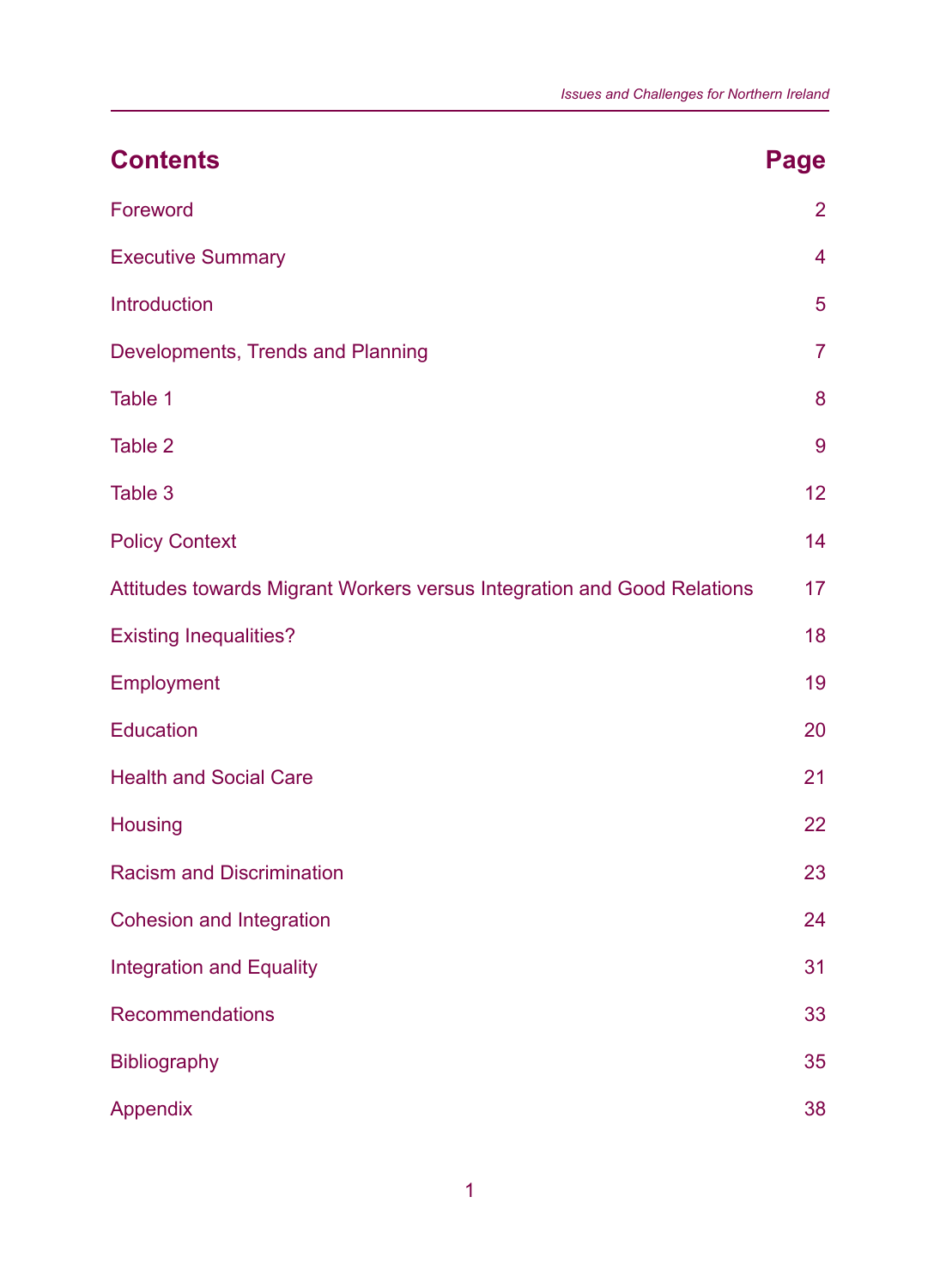#### **Foreword**

Only those without an eye to see or an ear to hear will not have taken account of the changing nature of the population of Northern Ireland. The rate of change may often be exaggerated but, without doubt, change there is. The picture of life painted by the Census of Population of 2001 is already well out-of-date. The composition of those who live in Northern Ireland is quite different now.

The presence among us of new residents is a relatively new but not an entirely novel phenomenon. It is, of course, the case that in very recent years, the numbers of people from beyond the shores of these islands seeking to make their homes in Northern Ireland have substantially increased but population movements into and out of Ireland are nothing new.

People leave their homes for many reasons. Those who live on the island of Ireland should be well aware of that fact. We in Northern Ireland should know from our history what a difficult decision it is to leave home but what a significant contribution those who move can make to their adopted country.

These developments may add to our understanding of ourselves. Perhaps they help us to realise that we have been living with ethnic diversity for a great deal longer than we think. Quite apart from the considerations that define the two main traditions within the community, there have been Irish Travellers living here for a very long time and there are long-established Indian and Chinese communities. To this mix has been added in recent years the richness of people from a range of European countries, from the Philippines and from sundry other places.

The changes that we have seen show that some people will have come for relatively short periods; they are migrants who intend to return home or to move to another country. It is also the case that many others, for a complex variety of reasons, want to make Northern Ireland their home, to settle here, to set down roots here, to become part of this community and to bring up their families here. So much within that simple sentence is positive and desirable that it is difficult to see why anything negative should be involved.

But social change brings its own issues and we are challenged in a range of ways by what is happening about us. The notion of diversity challenges our sense of ourselves and of the community in which we live. It challenges us to be generous, to respect others, to celebrate difference. The challenge of living in an increasingly diverse society is to see the contribution that all groups make to the community in which we live and to open up to the experience of sharing this space with them. It reminds us that we live not just in an economy but in a society, that those who come to live in Northern Ireland do not come simply as economic units and that a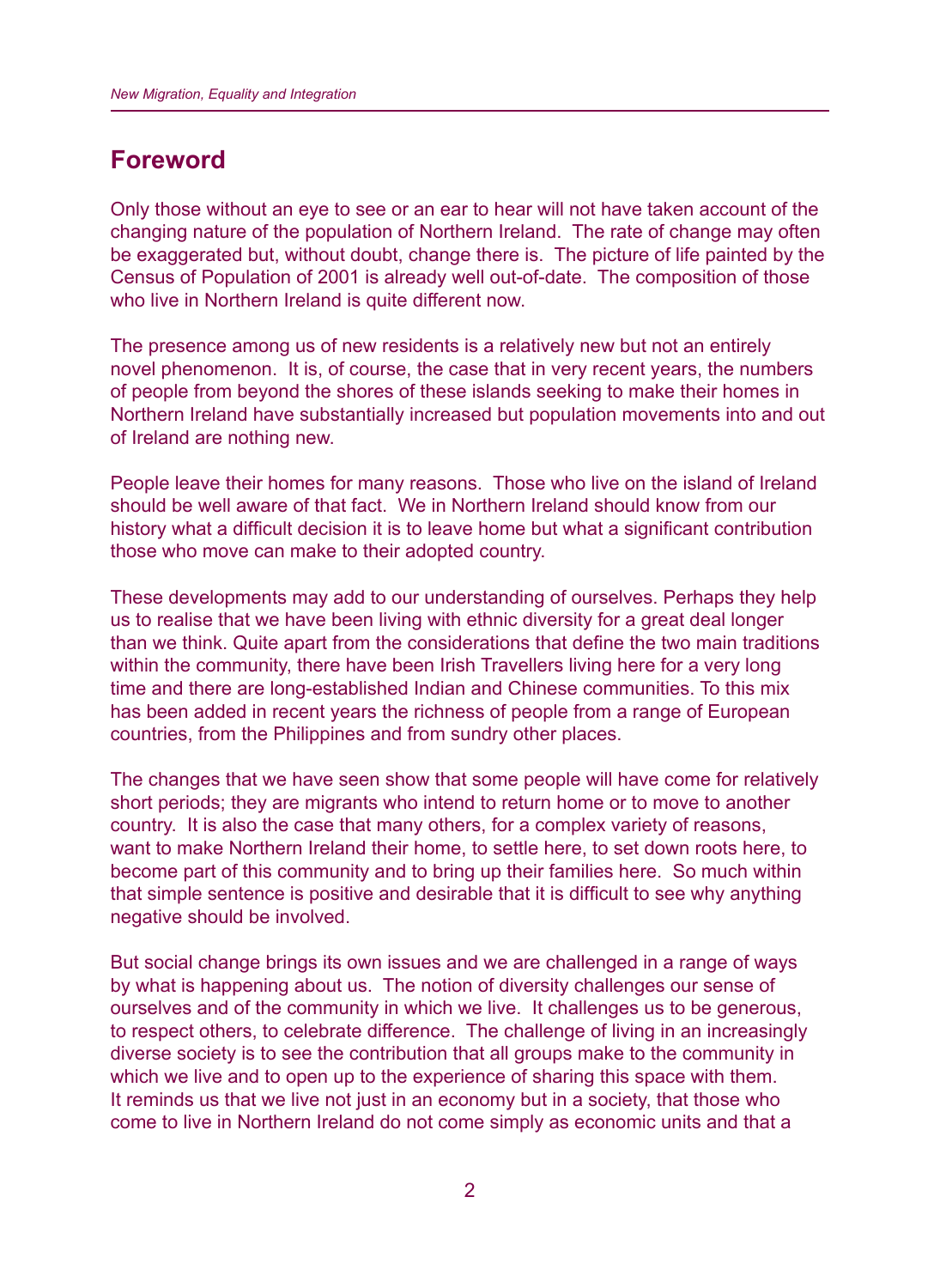purely economic analysis of their position would not be an adequate response to their presence or to their needs. They come as complete human beings with all the aspirations, all the virtues, all the failings and all the potential of the rest of us.

To be able effectively to respond we must know the facts and we must have the capacity to develop a set of public policy responses that will address the new needs. This is not to absolve individuals from our responsibilities but to recognise the role of policy makers and service providers. That was the prompt for this study. The Equality Commission recognised that demographic and social change was outpacing the development of strategy and policy. It commissioned the Institute for Conflict Research to prepare this thought-provoking paper to identify the key issues and to stimulate an energetic policy response. By so doing, it also contributed to the work of the Good Relations Forum that it jointly chairs with the Community Relations Council.

The paper rightly points to the central role of forward planning in dealing with new realities. New situations need new responses and it is necessary to recognise now the likely needs of the future.

That this study is prompted by the recent arrival of new residents is not to overlook for a moment the needs or interests of longer-established minority ethnic communities. Less still should there be any sense of competition between groups. The reality to be faced – and the opportunity to be grasped – is that Northern Ireland will be home to a more diverse population than ever before and that this will not be a temporary phenomenon but a defining characteristic of the future.

This publication is especially important and particularly timely. It urges us to think creatively and practically about meeting new needs so that integration and community cohesion become lived realities and so that community tension does not find new outlets.

All who live here must share Northern Ireland; there is no other option. But there are different ways of sharing. We can share the same space the way passengers do in a railway carriage or patients in a waiting room or people at a race meeting. But that is no real sharing; no shared interest, no real knowledge, no understanding. It would be a much diminished way to live our lives. The alternative is to be open to one another; to find new ways to recognise those things that we have in common and that bring communities together; and to be at one with Louis MacNeice in rejoicing in "the drunkenness of things being various".

**Bob Collins** Chief Commissioner January 2009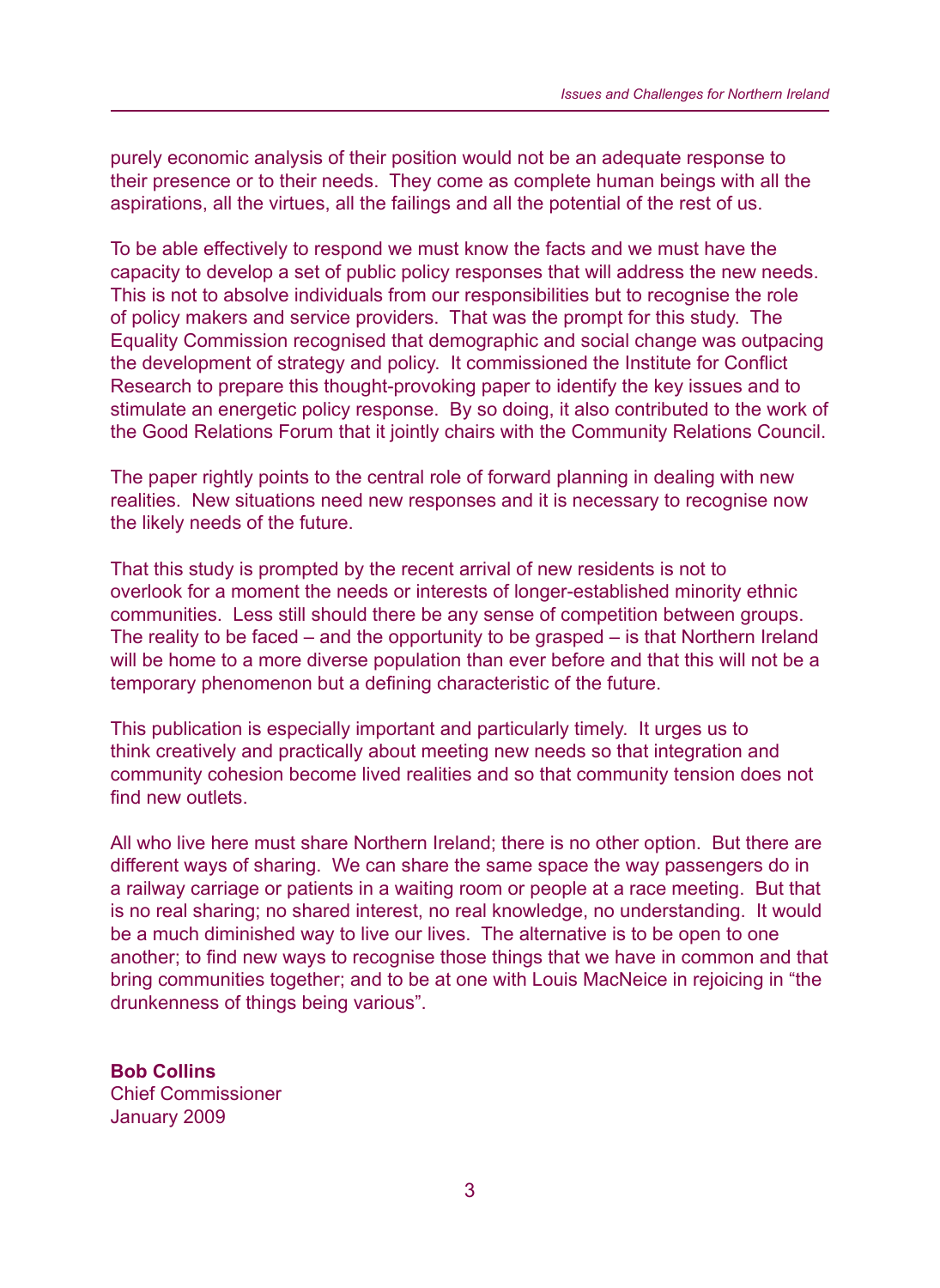#### **Executive Summary**

In recent years, Northern Ireland has witnessed an unprecedented change to the make-up of its population, particularly as the effect of increased international inward migration. Many people have come here to take up employment. Others have come for educational reasons, while growing numbers have accompanied or joined relatives and family members.

The unprecedented scale of recent migration into Northern Ireland very quickly highlighted the lack of strategic preparation by government, employers, and service providers for dealing with additional needs and expectations of the new communities. Initially, policies have necessarily been reactive, and focused on the immediate provision of services. The reactive nature of policies failed to consider the rapidly changing reality of the demographics of new immigration and to recognise the increasing diversity of its impact. The paper argues, therefore, that the experience of sustained large-scale inward migration should now convince policy makers that forward planning is central, if the pressures and inequalities that follow are not to become a cause of sustained community conflict.

The paper aims to highlight gaps in our knowledge and understanding, rather than to fill them, and to highlight emergent problems. It does, however, make a number of recommendations for public policy, including for the forthcoming Programme for Cohesion, Sharing and Integration for a Shared and Better Future, in relation to the impact of economic policies, monitoring, language policy, and the inclusion of community and voluntary sector in policy development.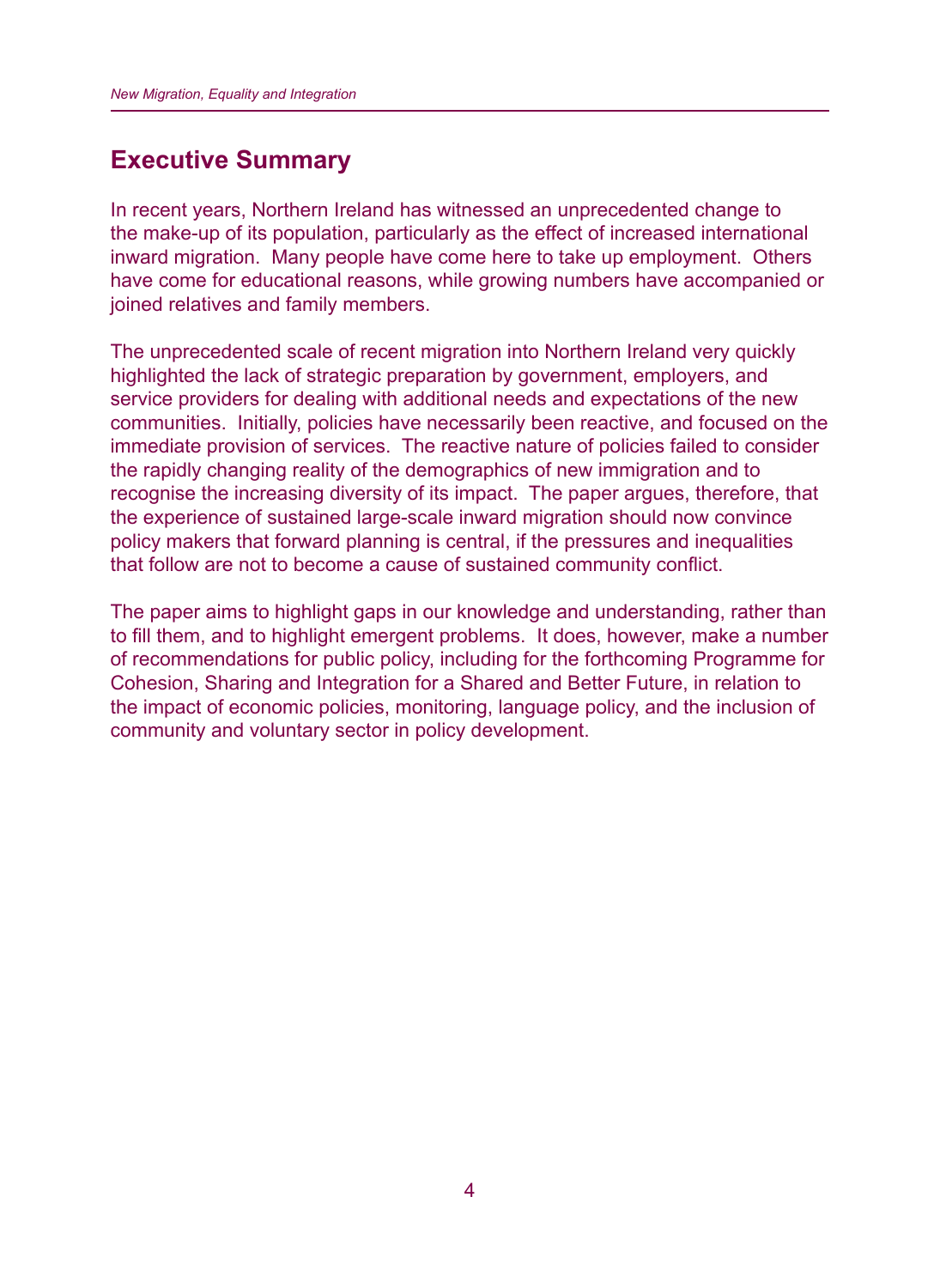## **Introduction**

There have been significant numbers of migrants moving to Northern Ireland in recent years. Many people have come here to take up employment. Others have come for educational reasons, while growing numbers have accompanied or joined relatives and family members. The number of migrants is increasing across a variety of areas including: country of origin, employment sector, residential location, and age profile. These new migrants are adding to the existing diversity of the Northern Ireland population, but their presence also presents new challenges, with regard to policies designed to confront the high levels of segregation within the majority population and build a more integrated and cohesive society.

There has been some considerable attention paid to the new migration: a growing number of research papers and reports have been produced (see bibliography), numerous publications offering advice and information and a number of nongovernment organisations providing assistance and support. A draft strategy on migrant workers for the devolved government was published in late 2006 and has been regularly updated to frame and reflect departmental thinking and actions. Despite this, our understanding struggles to keep up-to-date with the rapidly changing patterns in immigration demographics and its impact on the local context.

The recent new patterns of inward migration very quickly highlighted the lack of strategic preparation by government, employers, and service providers for dealing with the additional needs and expectations of the new communities. The initial reaction of local and central government has been to focus on service provision, in particular on making the health service and education provision accessible to the new residents and their families. While making immediate provision available, some agencies until recently considered the increased inward migration a 'temporary phenomena' (Holder 2007) and did not see the need to factor it into future planning. The reactive nature of policies failed to consider the rapidly changing reality of the demographics of new immigration and to recognise the increasing diversity of its impact.

While these have been necessary responses, the experience of sustained largescale inward migration over recent years should now convince the policy makers that planning is central if the pressures and inequalities that follow are not to become a reason for sustained community conflict. It is also important to give some greater consideration to the longer term needs and expectations of Northern Irish society in relation to sustaining the processes of migration, to consider what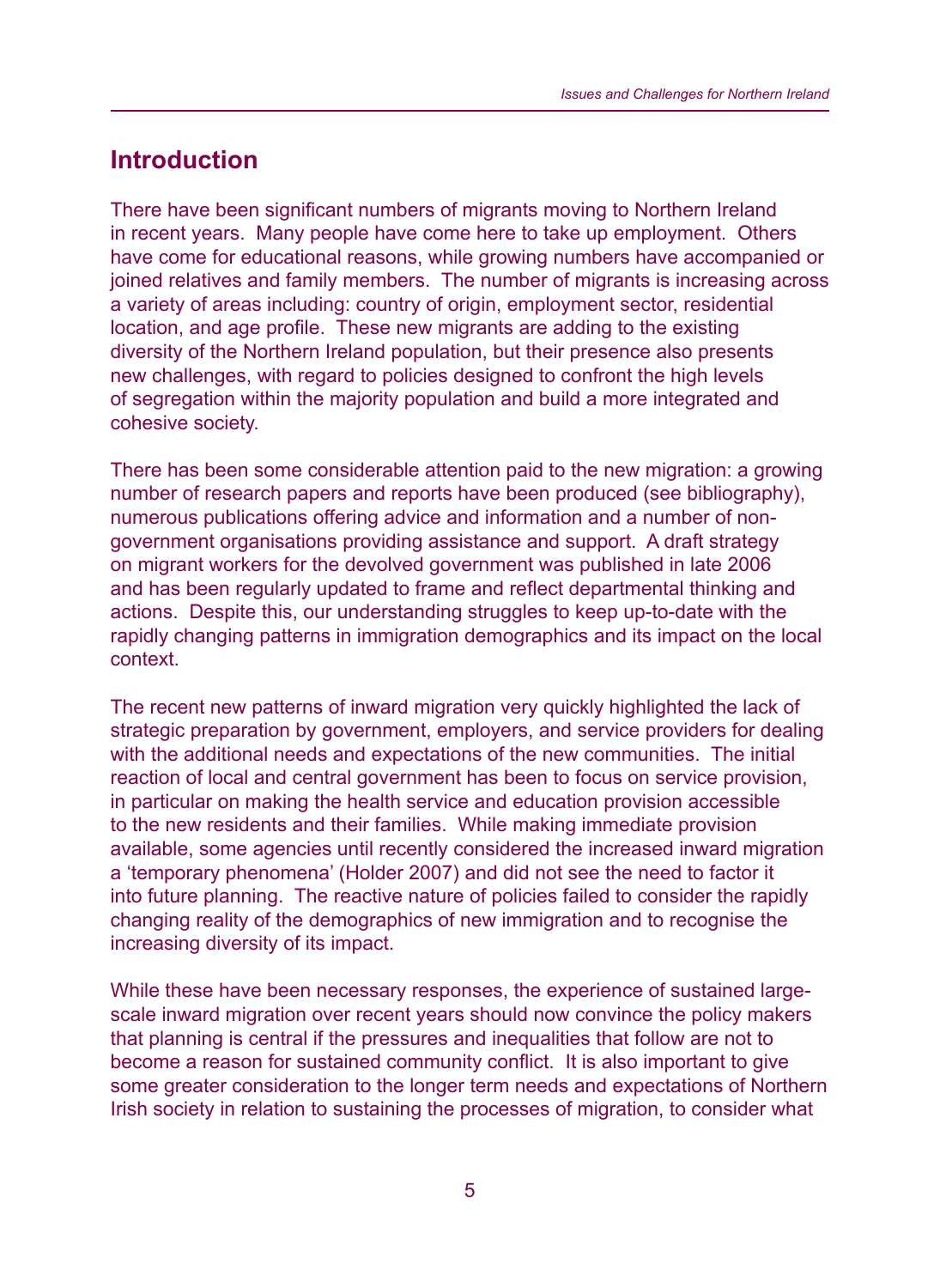needs to be done to ensure migrants are subject to the same equality provisions as the majority population, and to include them within policies that aim to build integration and community cohesion. Although many people welcome the new residents, there has also been an increase in racist harassment and violence, and voices have been raised about the pressures on housing, employment and service provision. Unfortunately such expressions are likely to increase rather than diminish, unless efforts are made to ensure that there is a more co-ordinated response to the full range of impacts of the new migration.

This paper has been prepared for the Equality Commission as a review of recent and emerging developments, in relation to the growing demographic diversity in Northern Ireland and to highlight some of the emergent issues and factors associated with immigration. The paper has three main elements:

- the first part outlines key developments, emergent trends and some of the current thinking about future developments
- the second part highlights key issues and concerns for the equality of new migrants
- the third part focuses on the effective integration of the growing diversity of the population: the majority communities, the established minority ethnic communities and the new migrant populations

The paper aims to highlight gaps in our knowledge and understanding, rather than fill them, and to highlight emergent problems. Among the issues that form the backdrop to these recent developments are:

- the rapidly changing demographic context of Northern Ireland, and the consequently changing policy context
- the relationship between United Kingdom immigration policies and the specific needs of Northern Ireland
- the extent and barriers to wider integration of minority ethnic and national groups in Northern Ireland
- the wider context of economic growth and demographic change
- the changing profile of the new migrant population through family re-unification
- the implications for public policy making

The paper is framed within the context of key policies including the Programme for Government, the Northern Ireland Investment Strategy and the Review of Public Administration. It also refers to strategies that were relevant to the area of integration in recent years, including A Shared Future and the Racial Equality Strategy. It will be important that migration is considered as more than an employment and economic issue, but rather needs to be viewed as a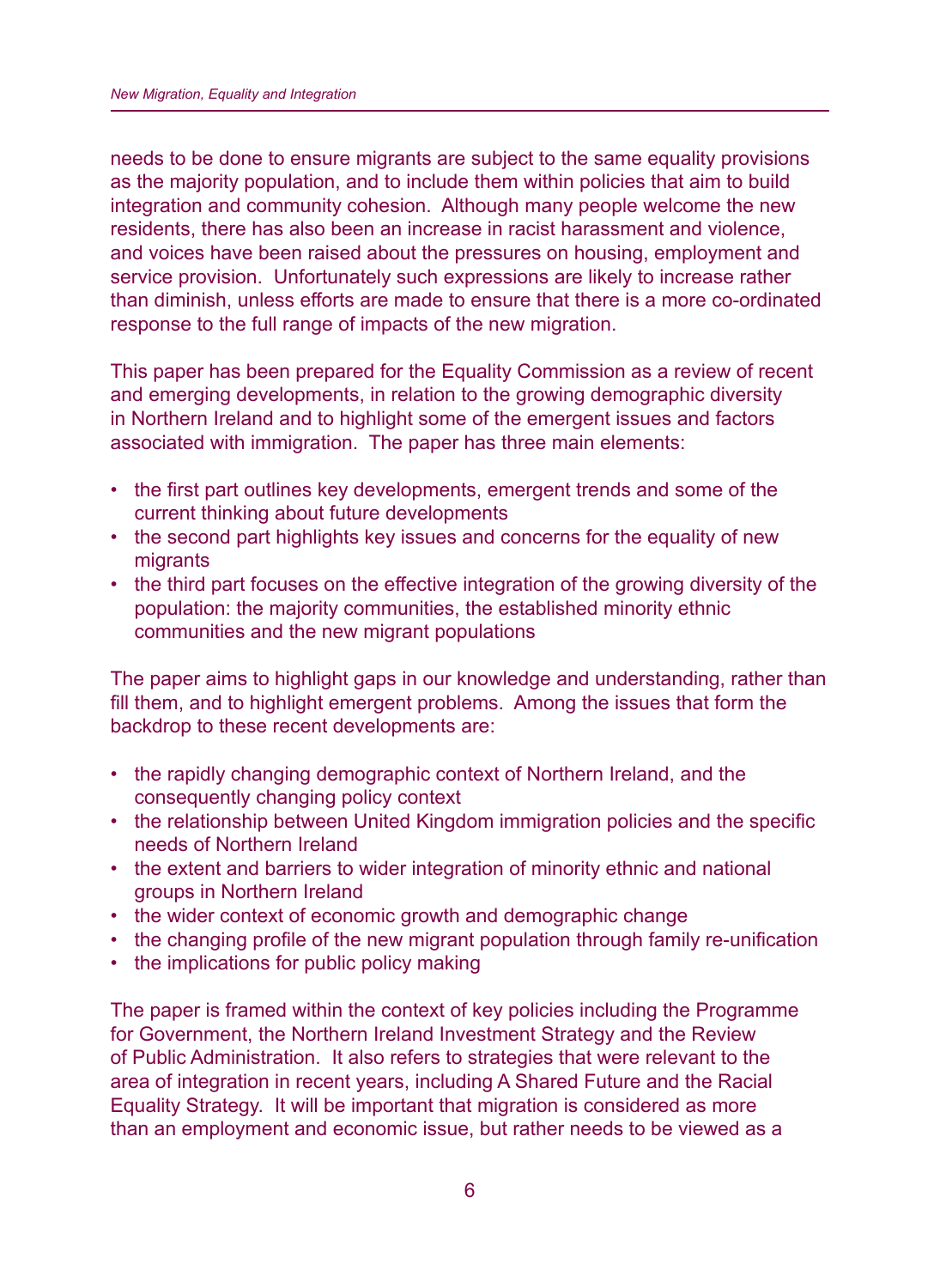dynamic social factor that increasingly impacts on all aspects of society and which therefore will highlight the need to frame policies from the perspectives of integration, cohesion and equality. The paper, therefore, makes some initial recommendations on the way forward, including as to what should be included in the new Programme for Cohesion, Sharing and Integration for a Shared and Better Future currently being discussed by the Northern Ireland Executive.

# **Development, Trends and Planning**

Studies have in the past identified the difficulties in establishing the exact numbers of new migrant workers residing in Northern Ireland (Bell et al 2004; Jarman 2006; McVeigh 2006). This situation has recently begun to improve significantly with the inclusion of a wider range of statistical sources of data into international migration estimates (Beatty et al 2006; Jarman and Byrne 2007), although some outstanding difficulties remain. Currently NISRA uses a number of sources to calculate net migration figures:

- the Home Office Worker Registration Scheme for A8 nationals
- the Home Office Registration Schemes for A2 nationals
- the Home Office Work Permits Scheme
- new National Insurance Numbers registered to nationals of countries other than the UK
- the Department of Education Annual School Census (including questions about English as an Additional Language and in-migration questions added to the 2007 Census)
- the Department of Agriculture and Rural Development Farm Structure Survey
- the country of birth of new mothers in Northern Ireland
- the country of birth of new fathers in Northern Ireland
- new registrations with a family doctor
- de-registrations from the family doctor system (health cards)
- new National Insurance Numbers registered to non-UK nationals which are no longer in use
- out-migration questions on household surveys in Northern Ireland (particularly investigating migration movements of household members)
- out-migration questions added to the 2007 School Census<sup>1</sup>

<sup>1</sup> NISRA *Long-term International Migration Estimates for Northern Ireland (2006-07)* (NISRA, July 2008, available at: http://www.nisra.gov.uk/archive/demography/population/migration/NI\_ Migration\_Report(2007).pdf).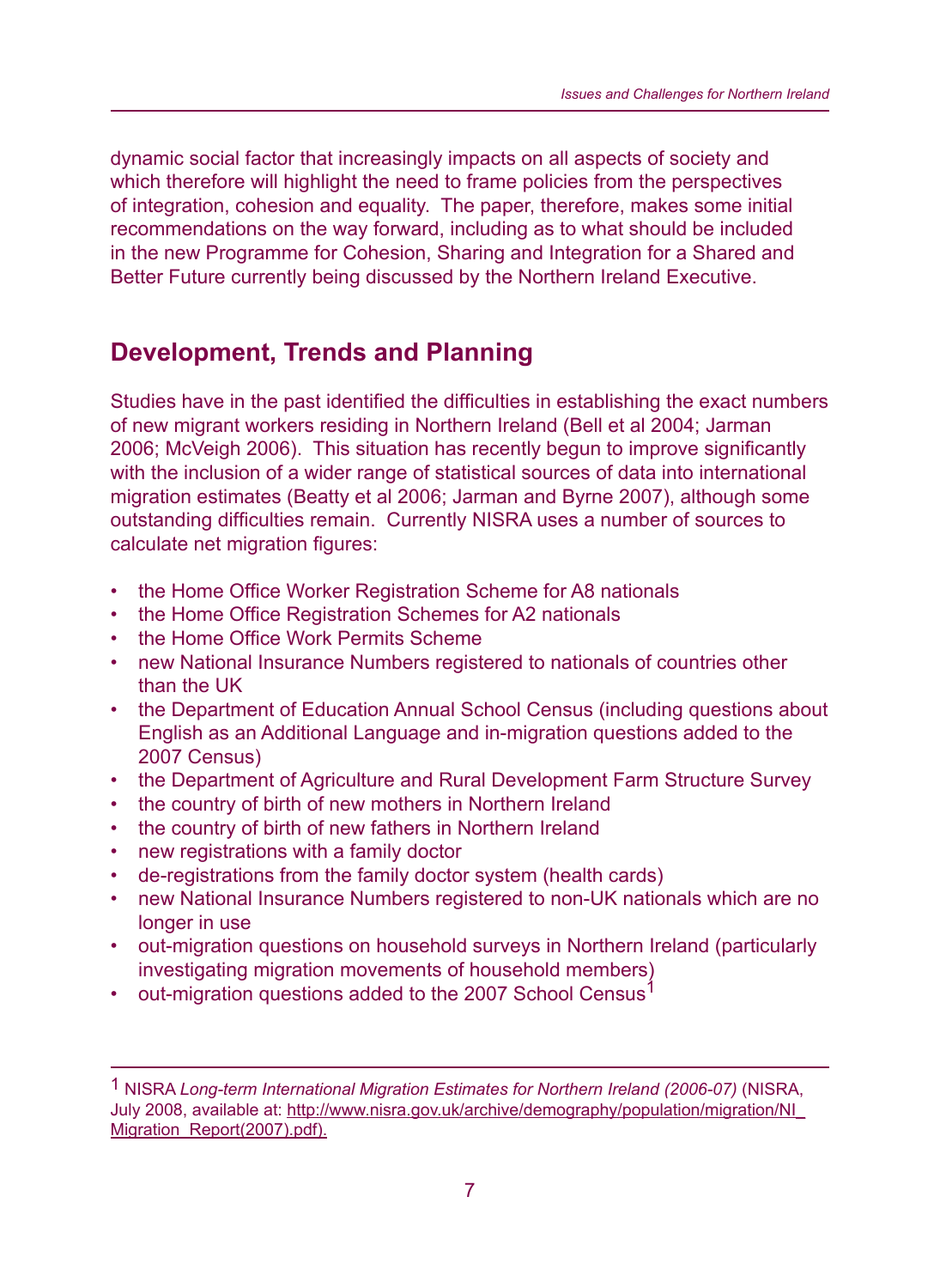NISRA's most recent estimates of net international migration set the increase in population at over 8,000 in a year between July 2006 and June 2007.

#### **Table 1: Estimated Net International Migration, by age and gender (July 2006 - June 2007)**

| <b>Gender / Age</b> | <b>Estimated Net International</b><br><b>Migration</b> |
|---------------------|--------------------------------------------------------|
| <b>Male</b>         | 4,377                                                  |
| Less than 18 years  | 1,046                                                  |
| $18 - 24$           | 1,735                                                  |
| 25-34               | 1,458                                                  |
| 35-44               | 117                                                    |
| 45-54               | 146                                                    |
| 55-64               | $-39$                                                  |
| 65 years and over   | $-86$                                                  |
| <b>Female</b>       | 3,660                                                  |
| Less than 18 years  | 1,054                                                  |
| 18-24               | 1,383                                                  |
| 25-34               | 1,181                                                  |
| 35-44               | 84                                                     |
| 45-54               | 86                                                     |
| 55-64               | $-57$                                                  |
| 65 years and over   | $-71$                                                  |
| <b>Total</b>        | 8,037                                                  |

Source: NISRA (July 2008)<sup>2</sup>

It has to be borne in mind that the above figures include, but are not exclusively made up of, the number of migrant workers per se. Data on international migration estimates produced by NISRA allows for identification of the overall trends, and also of the districts in Northern Ireland where one might expect greater impact of migration on local communities, services and needs and community relations. For example, it is worth noting that over 2,000 people included in these estimates are under the age of 18. This highlights first that increasingly it is whole families that are travelling to Northern Ireland, or family members are joining

<sup>2</sup> http://www.nisra.gov.uk/demography/default.asp?cmsid=20\_21\_191&cms=demography\_ Population%20statistics\_Migration+Statistics&release=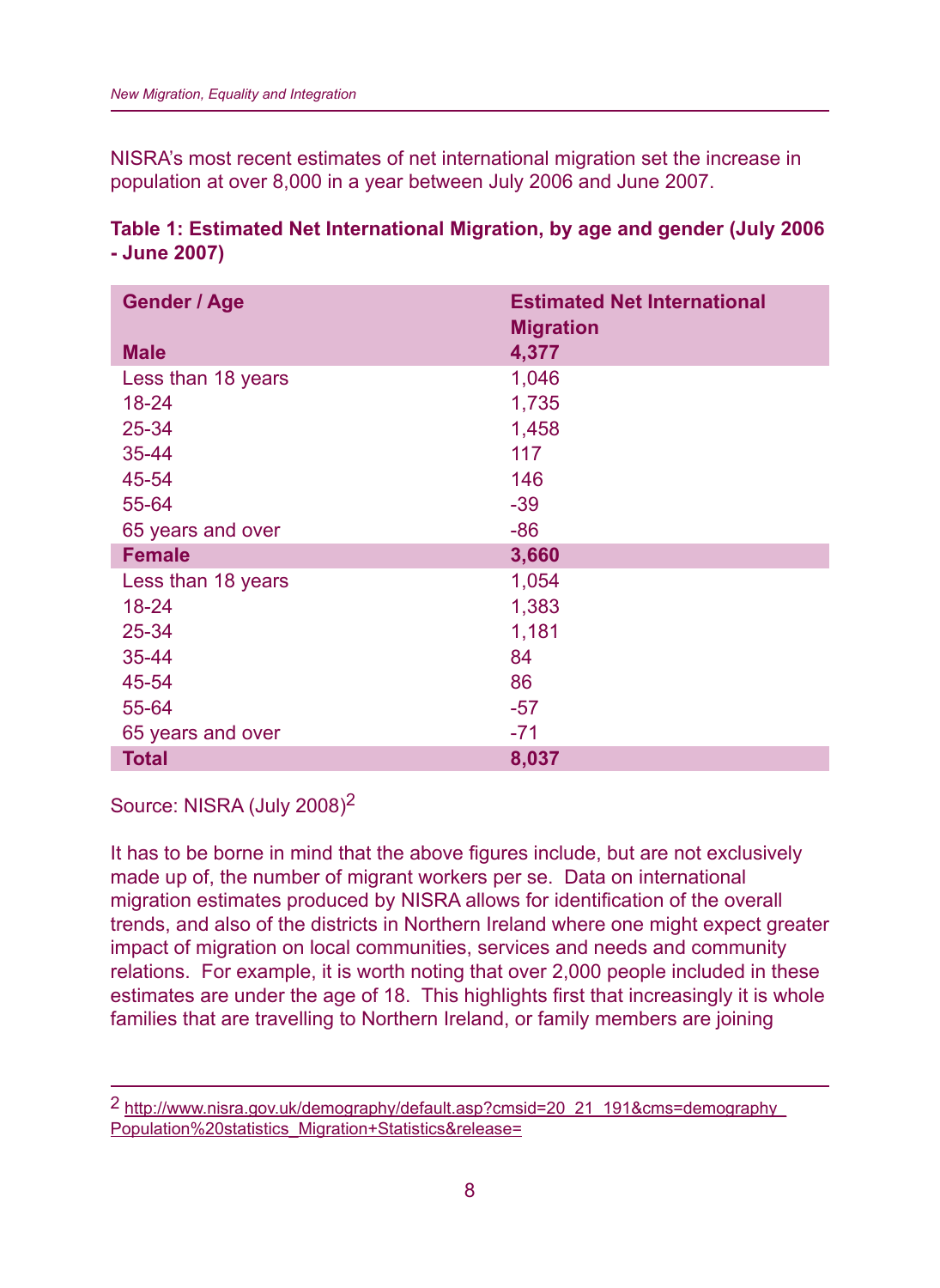existing migrants; and second that the relatively large numbers of children will require in particular educational provision and language support.

|                           | <b>Estimated Net</b><br><b>International</b><br><b>Migration</b><br>(Jul 2004 - | <b>Estimated Net</b><br><b>International</b><br><b>Migration</b><br>(Jul 2005 - | <b>Estimated Net</b><br><b>International</b><br><b>Migration</b><br>(Jul 2006 - |              |
|---------------------------|---------------------------------------------------------------------------------|---------------------------------------------------------------------------------|---------------------------------------------------------------------------------|--------------|
| Area (LGD)                | <b>Jun 2005)</b>                                                                | <b>Jun 2006)</b>                                                                | <b>Jun 2007)</b>                                                                | <b>Total</b> |
| <b>Antrim</b>             | 194                                                                             | 417                                                                             | 307                                                                             | 918          |
| <b>Ards</b>               | $-28$                                                                           | 102                                                                             | 42                                                                              | 116          |
| <b>Armagh</b>             | 234                                                                             | 416                                                                             | 385                                                                             | 1,035        |
| <b>Ballymena</b>          | 290                                                                             | 318                                                                             | 313                                                                             | 921          |
| <b>Ballymoney</b>         | 40                                                                              | 94                                                                              | 44                                                                              | 178          |
| <b>Banbridge</b>          | 112                                                                             | 108                                                                             | 114                                                                             | 334          |
| <b>Belfast</b>            | 329                                                                             | 1,138                                                                           | 1,625                                                                           | 3,092        |
| <b>Carrickfergus</b>      | $-5$                                                                            | 41                                                                              | 33                                                                              | 69           |
| <b>Castlereagh</b>        | 26                                                                              | 72                                                                              | 22                                                                              | 120          |
| <b>Coleraine</b>          | 128                                                                             | 179                                                                             | 21                                                                              | 328          |
| <b>Cookstown</b>          | 233                                                                             | 312                                                                             | 341                                                                             | 886          |
| <b>Craigavon</b>          | 926                                                                             | 1,141                                                                           | 894                                                                             | 2,961        |
| <b>Derry</b>              | $-187$                                                                          | 75                                                                              | $-31$                                                                           | $-143$       |
| <b>Down</b>               | $-49$                                                                           | 207                                                                             | 220                                                                             | 378          |
| <b>Dungannon</b>          | 1061                                                                            | 1,443                                                                           | 1,421                                                                           | 3,925        |
| <b>Fermanagh</b>          | 282                                                                             | 515                                                                             | 332                                                                             | 1,129        |
| Larne                     | $-1$                                                                            | 58                                                                              | 16                                                                              | 73           |
| <b>Limavady</b>           | 35                                                                              | 86                                                                              | 14                                                                              | 135          |
| <b>Lisburn</b>            | 135                                                                             | 410                                                                             | 164                                                                             | 709          |
| <b>Magherafelt</b>        | 191                                                                             | 345                                                                             | 284                                                                             | 820          |
| <b>Moyle</b>              | $-17$                                                                           | $-7$                                                                            | 13                                                                              | $-11$        |
| <b>Newry &amp; Mourne</b> | 584                                                                             | 1,174                                                                           | 1,223                                                                           | 2,981        |
| <b>Newtownabbey</b>       | $-41$                                                                           | $-28$                                                                           | $-149$                                                                          | $-218$       |
| <b>North Down</b>         | 11                                                                              | 100                                                                             | $-63$                                                                           | 48           |
| <b>Omagh</b>              | 287                                                                             | 324                                                                             | 454                                                                             | 1,065        |
| <b>Strabane</b>           | $-99$                                                                           | $-17$                                                                           | $-2$                                                                            | $-118$       |
| <b>Northern Ireland</b>   | 4,671                                                                           | 9,023                                                                           | 8,037                                                                           | 21,731       |

**Table 2: Estimated Net International Migration, by Local Government District (July 2004 - June 2007)**

Source: NISRA (July 2008)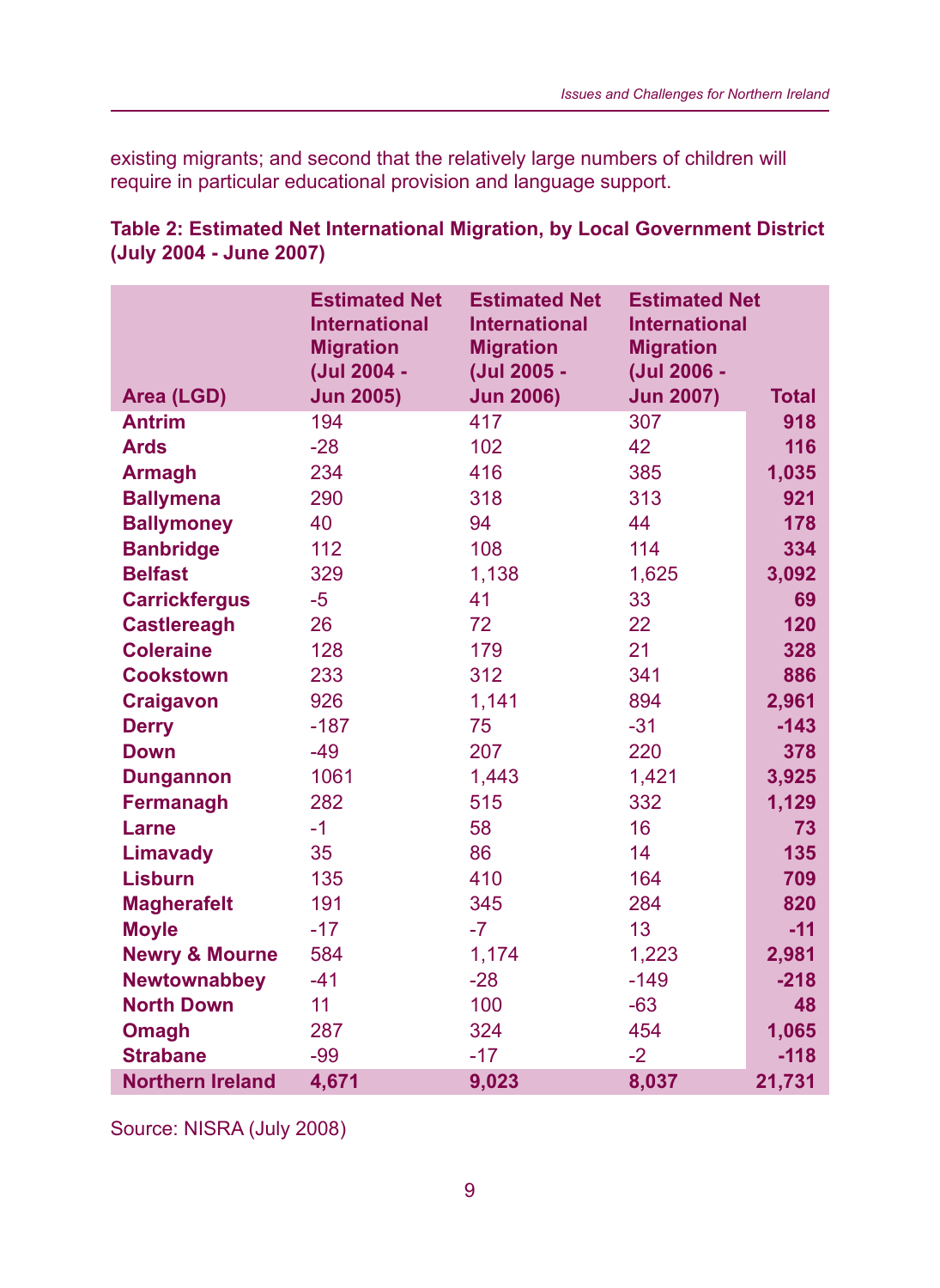An outstanding difficulty with current population estimates is that they remain historical, and there are currently no authoritative predictions as to the future numbers of migrant workers coming to Northern Ireland.

Contrary to trends prevailing in the last few years, NISRA's long-term population projections predict a sharp fall of net migration in Northern Ireland. Currently NISRA estimates that the overall annual net migration will be as follows: $3$ 

| <b>Period</b> | <b>Net Annual Migration</b> |
|---------------|-----------------------------|
| 2006-2007     | 10,000                      |
| 2007-2008     | 3,000                       |
| 2008-2009     | 3,000                       |
| 2009-2010     | 2,000                       |
| 2010-2011     | 2,000                       |

It is not clear how those numbers relate to the predicted long-term dependency of some sectors of production and services in Northern Ireland on migrant workforce:

*NI employers have been actively recruiting foreign labour to take up hard to*  fill vacancies. This trend is by all accounts set to continue with employers *in some sectors, e.g. meat processing, stating that if they could not fill these vacancies they would have to give serious consideration to relocating their businesses. (Devine 2006).*

*Ongoing skills and labour shortages coupled with demographic trends which predict a fall in the working age population mean long term dependency on inward migration and this has clear planning implications. (Holder 2007)*

In 2006, Concordia made recommendations on this issue stating that:

*The lack of any robust estimate by the government of the […] future number of migrant workers in Northern Ireland, and of their geographical distribution, is one of the main factors behind many of the problems migrant workers are currently encountering. (Concordia 2006)*

While, as indicated above, some very useful estimates have now been produced in relation to the historical aspect of the situation, the gap in estimating numbers of migrant workers for the purpose of future planning remains. The limitations of the available population statistics lead to reactive, rather than proactive, planning

<sup>3</sup> http://www.nisra.gov.uk/demography/default.asp20.htm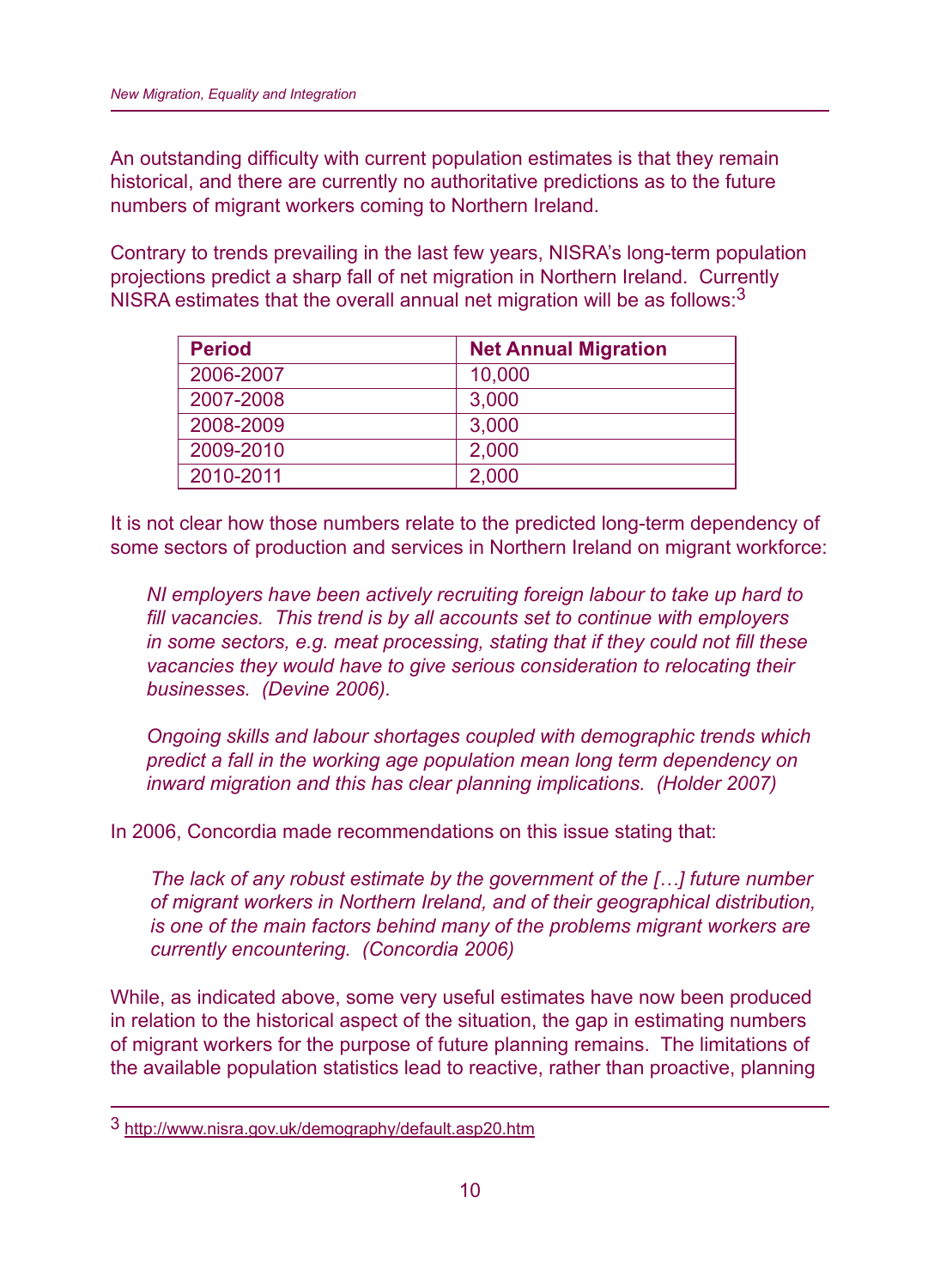policy. The existing methods of assessment appear to ignore the fact that while there is clearly a need to provide services and policies that match the local need, economic migration is not a static phenomenon. Closures of businesses operating in a particular area, or end to a specific investment, may lead to whole groups of migrant workers moving internally within Northern Ireland looking for work in other places (Holder 2007). While some sectors will almost definitely continue to depend on migrant workers (particularly considering the planned long-term investment in infrastructure<sup>4</sup> and continuing high vacancy levels in health and social services<sup>5</sup>), new sectors – such as retail - may emerge as those competing for workers from other countries, following the significant investment in new work places.<sup>6</sup>

An additional factor that needs to be taken into consideration is the possible outward movement of migrant workers back to their home countries, or relocation elsewhere. Political and economic changes in those countries, as well as introduction of policies designed to reverse the outflow of workforce, may encourage returns. It has been widely reported that the large in-flow of migrant workers from Eastern Europe into the UK significantly slowed down, with applications for Workers Registration Scheme falling by 18% in the last quarter of 2007.7 The same has been the case for Northern Ireland (see: Table 3 below).

<sup>4</sup> Northern Ireland Executive *Investment Strategy for Northern Ireland 2008-2018* (available at: http://www.pfgbudgetni.gov.uk/index/investment-strategy-for-northern-ireland.htm).

<sup>5</sup> DHSSPS *Northern Ireland Health and Social Care Workforce Vacancies as at 30 September 2007* (available at: http://www.dhsspsni.gov.uk/vacancy\_survey\_sept\_2007\_web\_report.pdf).<br><sup>6</sup> In Belfast alone, the newly opened Victoria Square required 3,000 staff. While not all those jobs would have been new posts (with re-location of some of the shops from elsewhere), significant numbers of them were directly connected to the creation of this new centre. With planned development of, for example, the Lower North Street into another large-scale shopping centre, this trend is bound to continue.

<sup>7</sup> Border and Immigration Agency (2008) *Accession Monitoring Report, May 2004-December 2007* (London: BIA).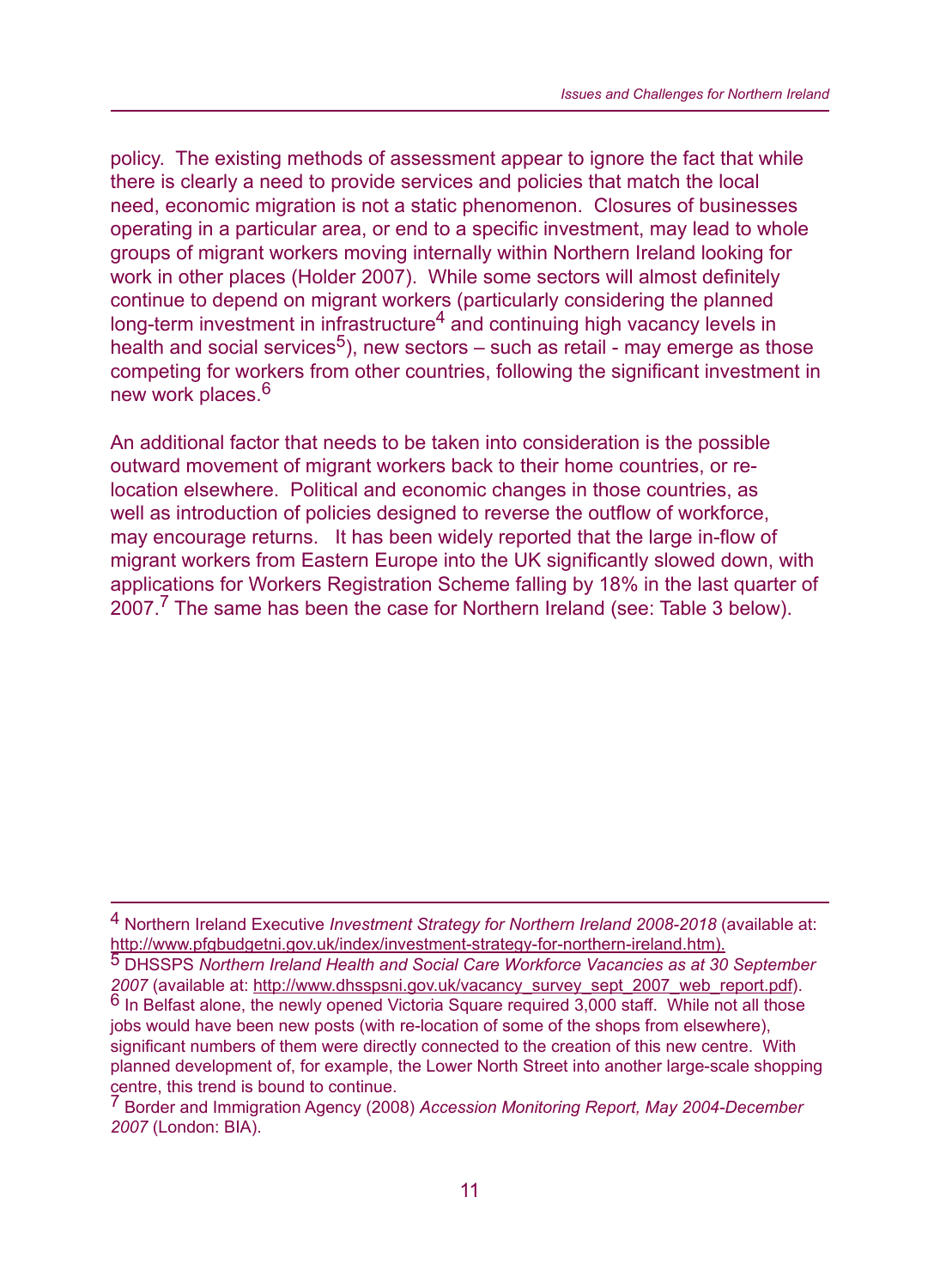|                       | <b>WRS Count</b> | <b>WRS Count</b> | <b>Northern</b><br><b>Ireland as</b><br>a percentage |
|-----------------------|------------------|------------------|------------------------------------------------------|
| <b>Time-period</b>    | (NI)             | (UK)             | of UK                                                |
| May - Jun 2004*       | 745              | 38,830           | 2%                                                   |
| <b>Jul - Sep 2004</b> | 1,340            | 46,440           | 3%                                                   |
| <b>Oct - Dec 2004</b> | 1,570            | 40,605           | 4%                                                   |
| <b>Jan - Mar 2005</b> | 1,840            | 41,495           | 4%                                                   |
| <b>Apr - Jun 2005</b> | 2,460            | 55,105           | 5%                                                   |
| <b>Jul - Sep 2005</b> | 2,325            | 58,870           | 4%                                                   |
| <b>Oct - Dec 2005</b> | 2,220            | 49,485           | 5%                                                   |
| <b>Jan - Mar 2006</b> | 2,040            | 46,765           | 4%                                                   |
| <b>Apr - Jun 2006</b> | 2,105            | 54,890           | 4%                                                   |
| <b>Jul – Sep 2006</b> | 2,305            | 62,830           | 4%                                                   |
| <b>Oct - Dec 2006</b> | 2,505            | 63,225           | 4%                                                   |
| <b>Jan – Mar 2007</b> | 2,355            | 50,315           | 5%                                                   |
| <b>Apr - Jun 2007</b> | 1,980            | 52,340           | 4%                                                   |
| <b>Jul - Sep 2007</b> | 2,200            | 57,270           | 4%                                                   |
| <b>Oct - Dec 2007</b> | 1,950            | 50,650           | 4%                                                   |
| <b>Jan - Mar 2008</b> | 1,595            | 42,790           | 4%                                                   |
| <b>Total</b>          | 31,535           | 811,905          | 4%                                                   |

**Table 3: Northern Ireland Worker Registration Scheme (WRS) Registrations by Quarter (May 2004 - March 2008)**

Source: UK Border Agency 2008; NISRA (July 2008)

Press reports suggested in recent times that significant numbers of migrant workers are returning or planning to return to their home countries.<sup>8</sup> The prospect of creation of jobs, as well as better prospects of promotion and career progression in home countries, are a significant 'pull' factor in the other direction. At the beginning of 2008, this trend was visible in relation to, for example, a number of hotel staff and IT specialists who were re-locating back to Poland, having spent a number of years in the UK or the Republic of Ireland,

<sup>8</sup> *'Tide turns as Poles end great migration'*, TimesOnLine, February 16, 2008; *'Tide of migration turns as Polish workers return'* Independent.co.uk, February 27, 2008; *'Polacy wyjezdzaja z Irlandii'* http://wyborcza.pl/1,76842,5334183,Polacy\_wyjezdzaja\_z\_Irlandii.html.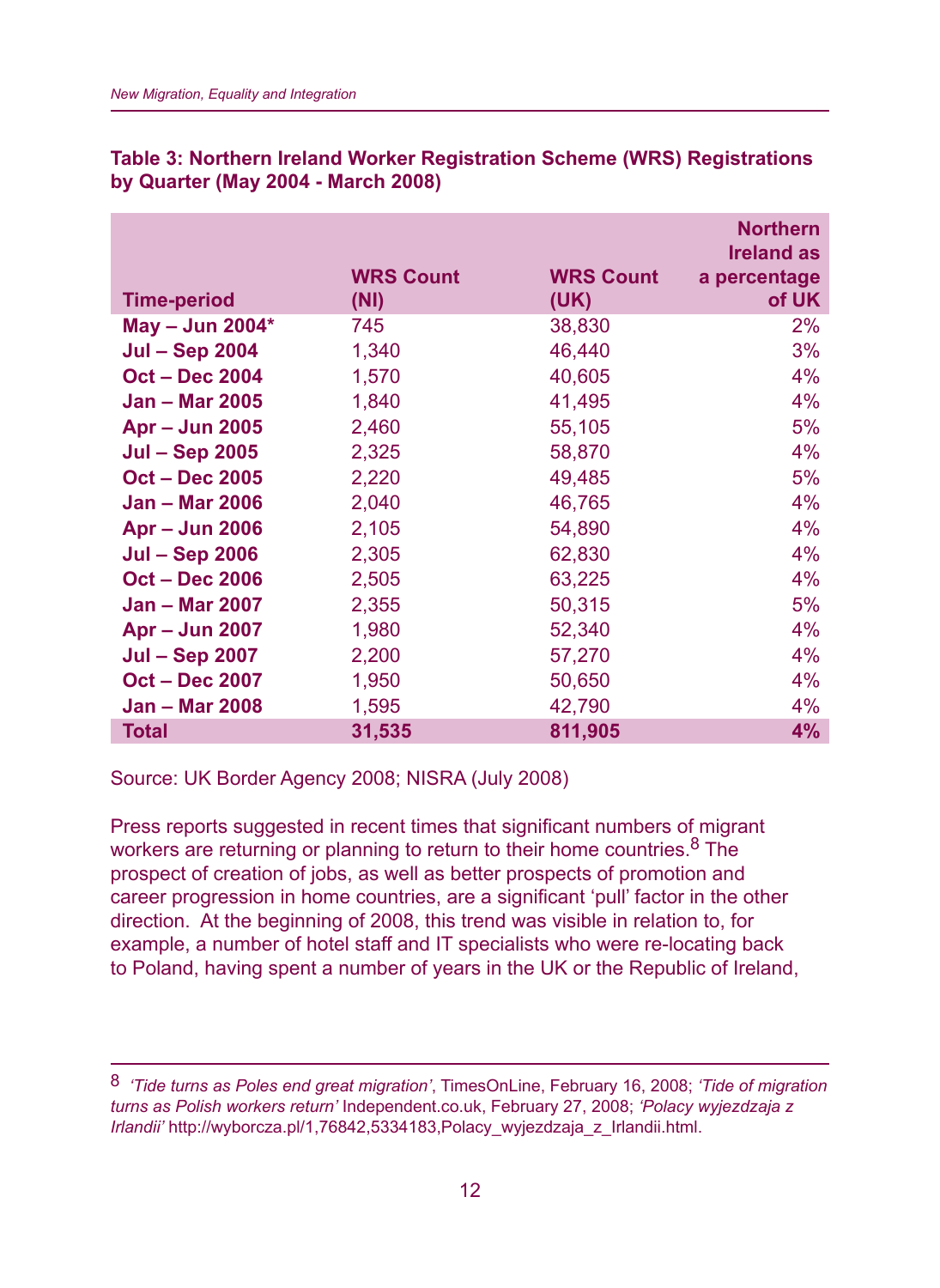gaining experience and improving their language skills.<sup>9</sup> Planning, including population projections, should also consider the prospect of other countries of the EU15 opening their markets to workers from A8 and A2 countries, which they are required to do by 2011 at the latest. Proximity to the country of origin, knowledge of a language other than English, higher salaries and access to social protection,10 and even the weather can be deciding factors in the choice of migration destinations (Kropiwiec and King-O'Riain 2006). Population projections also have to consider the changing economic situation in the UK or the Republic of Ireland, with recession a considerable possibility, as well as fluctuations on currency markets that make work abroad less profitable.

The consequence of possible future movements of migrant workers is that while specific actions may be designed for a local area, centralised policies must be in place to enable local resolutions to progress speedily, should the need arise elsewhere. It should also be a central requirement of any future planning that policies are flexible and that they easily adapt to changes in migration patterns.

Migration ceases to be a 'temporary phenomena' once one considers the implications for the labour market of long-term investment strategies that are currently at the forefront of the Executive's Programme for Government. The ambitious projected investment in infrastructure and regeneration, in particular, suggest that large number of workplaces will be created over the next 10 years – not only in the construction industry, but also – for example - in auxiliary services. The experience of the employment of migrant workers in Northern Ireland in recent times suggests that a significant proportion of those industries will be filled by migrant labour, and increasingly on a long-term basis.

While recruitment and employment predominantly lies within private sector employers, employers' needs will to a large extent be dictated by governmental investment strategies. As such, the Executive, the Assembly and public authorities in Northern Ireland need to be prepared to take the lead in the provision of services, in line with this growing demand. The current Programme for Government recognises that the success in attracting investment and skills to Northern Ireland is largely dependant on the creation of an inclusive society. The understanding of 'inclusion' in this context should concern equal access to services, in particular provision of education to pupils with English as a second

<sup>9 &#</sup>x27;Hotelarze wracaja z emigracji' , Gazeta Wyborcza, February 18, 2008; 'Informatycy wracaja z zagranicy', Gazeta Wyborcza, February 27, 2008.

<sup>10 &#</sup>x27;Norwegia kusi Polakow z Wysp'; http://gazetapraca.pl/gazetapraca/1,67738,5463877,Norwe gia\_kusi\_Polakow\_z\_Wysp.html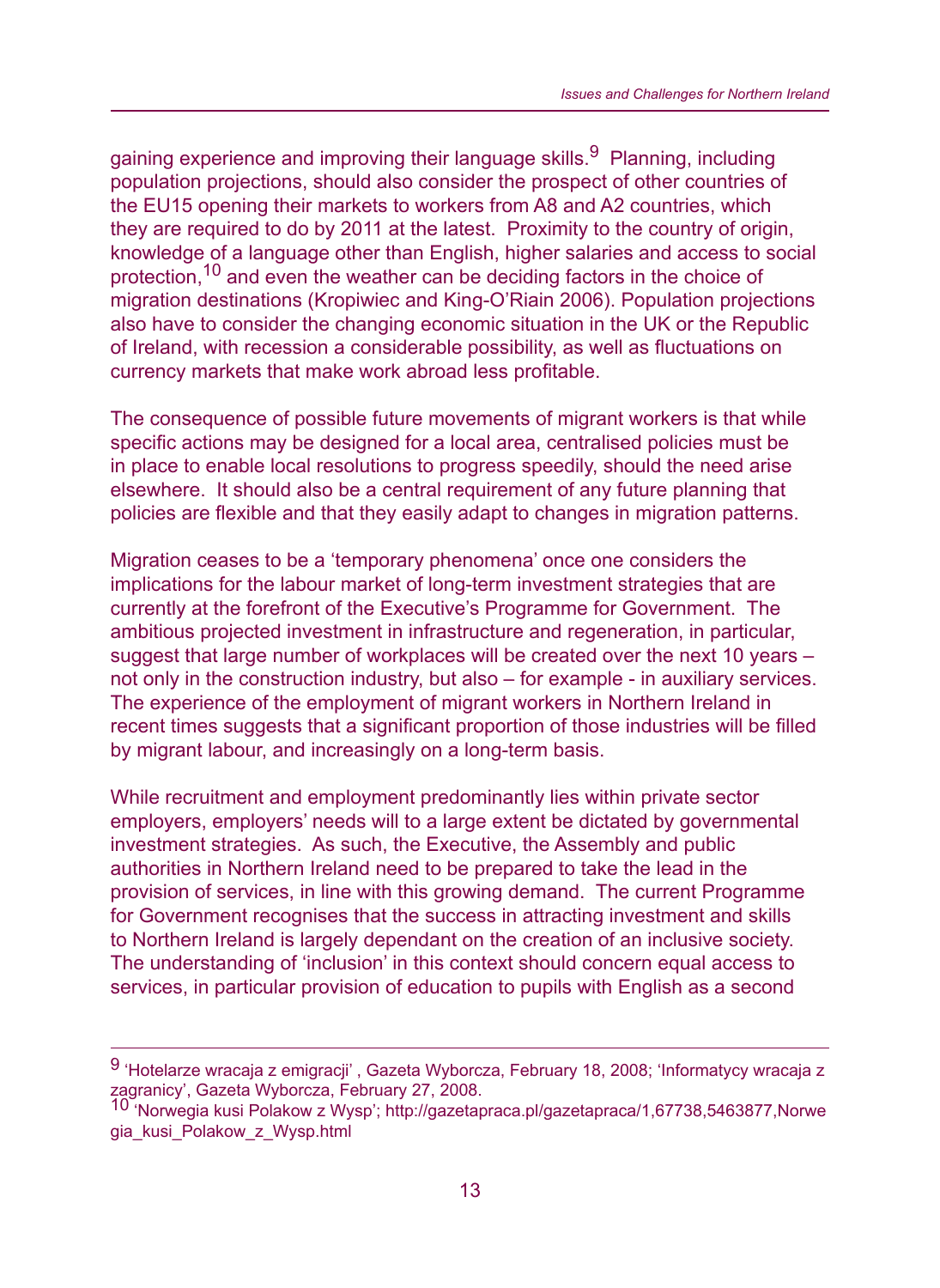language, access to health care, access to affordable housing, effective access to employment rights, access to childcare, and access to language training. It is also of utmost importance that action against prejudice is mainstreamed across all public authorities and is central to community cohesion programmes.

#### **Policy Context**

The discussion about future actions in relation to community integration and good relations has to be set within the context of existing and proposed policy measures, which have or will have a bearing in the future on any actions in this area. Among these, the Racial Equality Strategy is of particular significance. In turn, the Review of Public Administration (particularly in the area of community planning), the Budget and Programme for Government, and future economic policies set the wider context in which the two former operate.

The Racial Equality Strategy recognised the positive contribution of minority ethnic communities to social reality in Northern Ireland, with their effects stretching well beyond the economic sphere. The Strategy stresses that the everincreasing diversity of a society can transform its character and that the presence of increasing numbers of members of ethnic and national minorities have 'a genuinely leavening effect on a society that has long been frozen in its 'two traditions' divide'.<sup>11</sup> It also recognises, however, that the context of long-standing sectarian divide shaping community relations requires actions that are specific to Northern Ireland and the need to take that context into consideration.

The final Programme for Government refers in a number of contexts to "a shared and better future for all" and to the centrality of "equality, fairness, inclusion and the promotion of good relations" to policy-making across the Government. Following the consultation on the Draft Programme for Government, and recognising the validity of the criticisms presented above, the Executive also committed itself to "[…] bring forward a programme of cohesion and integration for this shared and better future".<sup>12</sup>

<sup>11</sup> OFMDFM (2005) *A Racial Equality Strategy for Northern Ireland 2005-2010*, (Belfast: OFMDFM; p.28).

<sup>&</sup>lt;sup>12</sup> At page 12. See also: comments we make later in this article in relation to political leadership.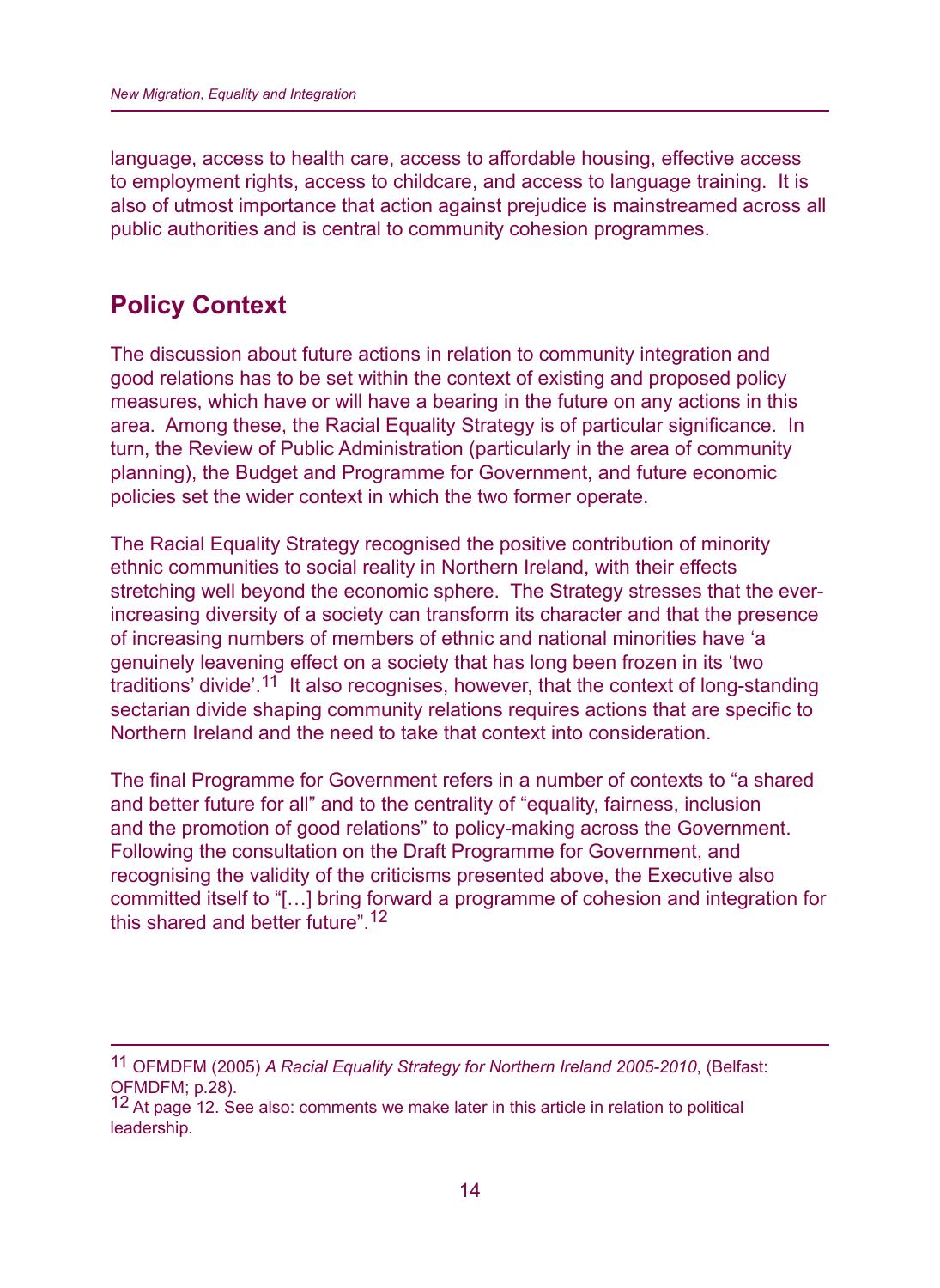The aims of the Racial Equality Strategy have been previously 'adopted' as complementary to those of A Shared Future, and brought into the A Shared Future action plan and reflected in its priority outcomes.<sup>13</sup> However, the A Shared Future policy is due to be 'refreshed' in the form of a Programme for Cohesion, Sharing and Integration for a Shared and Better Future. This programme aims to include racial equality and cohesion, yet there has been no explicit statement from the Northern Ireland Executive in relation to the current status of the Racial Equality Strategy. Clarity is, however, needed around what policies should be usefully adopted as a framework for integration and community cohesion and how they can support initiatives on institutional, community and individual level. Good relations planning should not be limited to the analysis of policies that are specifically designed to address those issues, but needs to be seen in the wider economic and social context.

Inward migration was not given much, if any, consideration in the most recent round of planning for public expenditure and economic and investment strategies. This is of serious concern, considering that the available research, as well as messages from providers of services, advice and support on the ground, indicate the centrality of proper planning and budget allocations to the improvement of service provision and mainstreaming of examples of good practice developed regionally and locally.

While we appreciate the limitations of the budget process (particularly in relation to the allocation of resources centrally from the Exchequer) and the nature of competing priorities for allocation by the Assembly and the Executive, the fact that the Budget or Programme for Government did not once mention the impact of migration on public expenditure is rather surprising. Further, migrant workers did not feature in the analysis section on social context or in the analysis of economic context. This is consistent with other short to medium-term economic policies. As Jarman (2006) pointed out while commenting on the *Economic Vision for Northern Ireland* (DETI 2005):

*[…] while the document notes the importance of the 'increasingly global nature of the marketplace' and highlights the need for more entrepreneurial approach within the private sector, the report does not acknowledge the increasing globalisation of the recruitment of labour role by the private sector in Northern Ireland. Nor is there any consideration given of the potential for development of specialist services and resources for and by the members of the new migrant population.* 

<sup>13</sup> Those aims are: elimination of racial inequality; equal protection, equality of service provision; participation; dialogue and capacity building (see: OFMDFM (2006) *A Shared Future: First Triennial Action Plan 2006-2009* (Belfast: OFMDFM)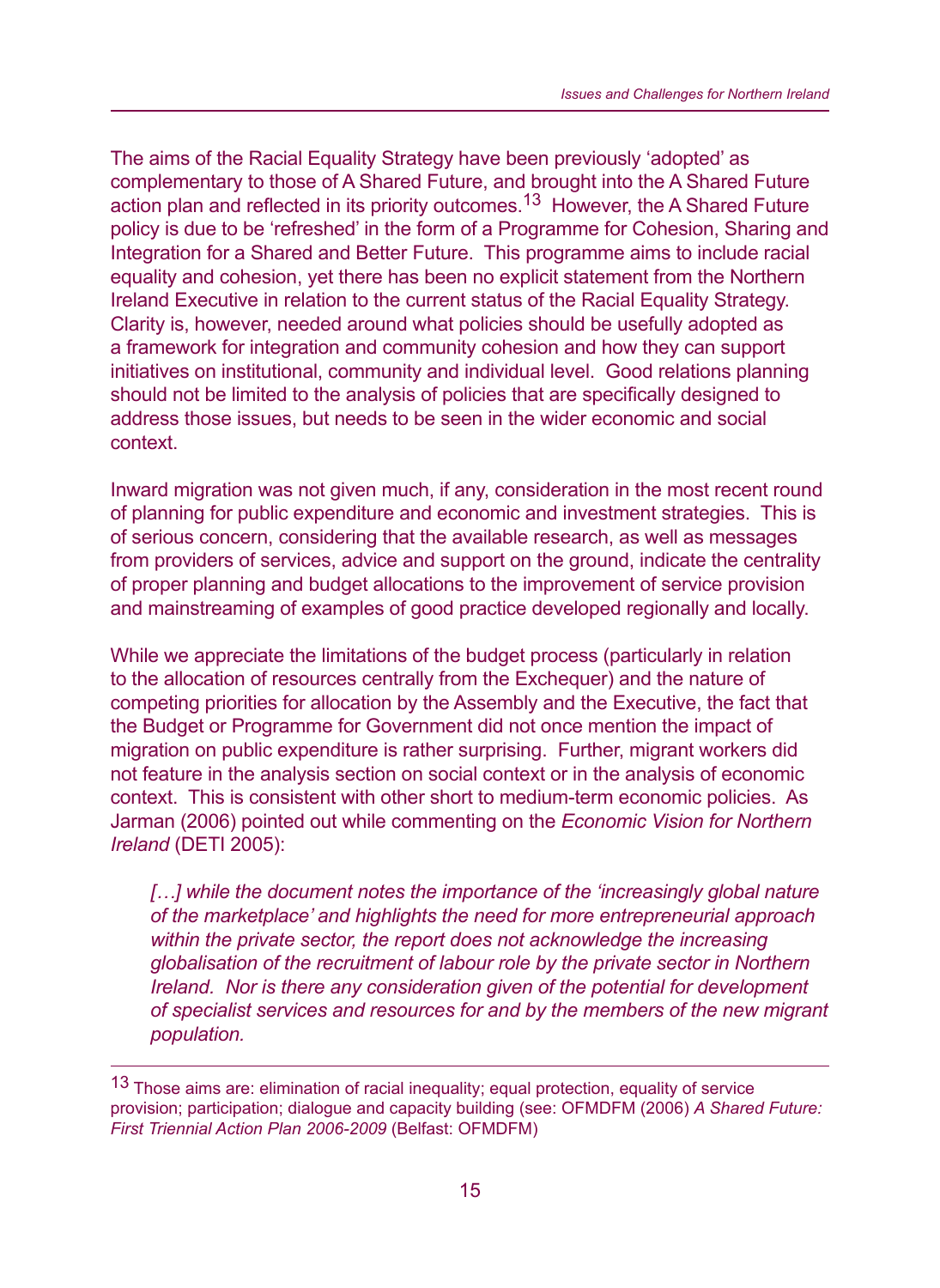There is an identifiable need to look at the specific characteristics of the Northern Ireland economy as it stands at the moment and its progression. The general focus of future development may dictate the nature of inward migration, the numbers of workers and their geographical locations. Jarman (2006) identified the differing and distinctive patterns of migration into Northern Ireland in comparison with other countries of the UK. In this context, it is of utmost importance that the work of the Migration Advisory Committee, for example, does not replace local predictions that would form the basis of future planning for Northern Ireland, including that of community cohesion strategies, with data based on the context of England or Great Britain.<sup>14</sup>

Lastly, the issue of administrative reform should be considered, and that of its importance to integration and community cohesion. In particular, the role of the community planning function under the Review of Public Administration. In the Introduction to its Recommendations Paper,<sup>15</sup> the Community Planning Subgroup of the Local Government Taskforce stated:

*The planning for, and the process of, Community Planning […] should be brought forward with full regard to "A Shared Future" and all the challenges and opportunities that that presents.*

When introduced, Community Planning will play a major role in allocation of resources and provision of services, as well as in decision-making processes regarding other policies at the local level. Community Planning has the potential to involve migrant workers, and their families, into the process of social consultation. Local councils should therefore make sure that representatives of this section of the community take part in planning partnerships.

14 The Migration Advisory Committee is a non-statutory, Non-Departmental Public Body, sponsored by the UK Border Agency, and established in 2007. At its first meeting, the Committee presented a paper concerning the use of existing skills shortage indicators for planning of skills needs that will inform the Points Based System (in operation from 2008). One of the problems with the proposed approach is the use of statistical sources such as the British Household Panel Survey, or National Employers Skills Survey that are not used in Northern Ireland. Nowhere in the paper, or indeed the accompanying minutes of the meeting, are the specific data for Northern Ireland mentioned, nor is the need for a separate consideration of the needs of this jurisdiction. (All information regarding the Committee and its first meeting can be found on: https://www.bia.homeoffice.gov.uk/aboutus/workingwithus/indbodies/mac/ aboutthemac as accessed on the 15 January 2008.) The first full report on shortage occupations list is to be published by the Committee in August 2008.

15 Local Government Taskforce, Community Planning Sub-group *Recommendation Paper*  (available at: http://www.doeni.gov.uk/index/local\_government/local\_government\_reform/ taskforce/community\_planning.htm).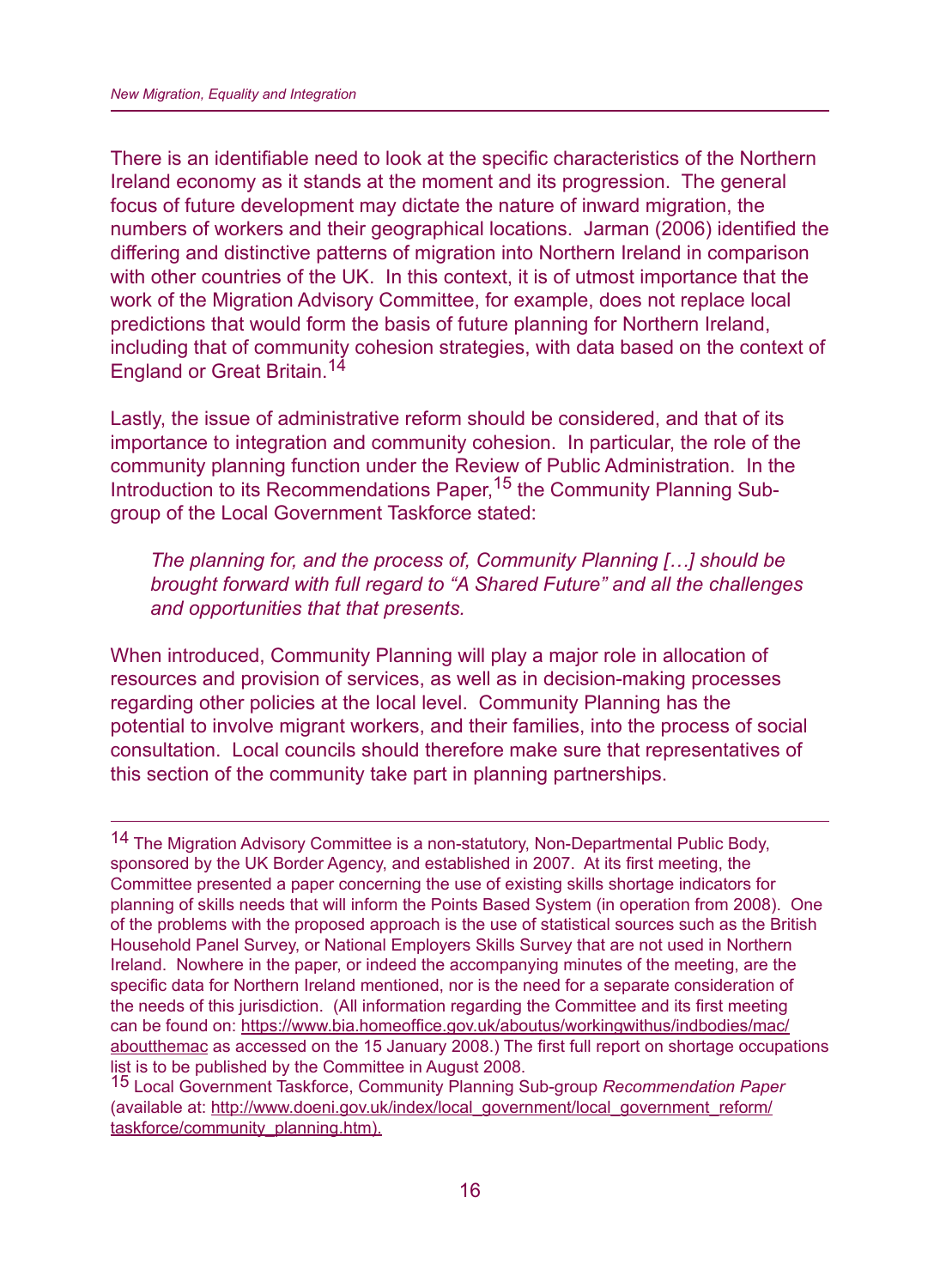### **Attitudes towards Migrant Workers versus Integration and Good Relations**

Existing data on attitudes towards migrant workers provides an interesting starting point for considerations of future planning of good relations strategies (NISRA 2007; Gilligan 2008). Results from the Omnibus Survey published in January 2007, showed high levels of perceived prejudice towards migrant workers.<sup>16</sup> That study indicated that 24% of respondents thought that people were very prejudiced towards migrant workers, with a further 60% stating that people in Northern Ireland are 'fairly prejudiced'. Significantly, respondents often admitted to their own prejudice, with 31% stating that they were 'very' or 'a little' prejudiced. Younger people were more likely to be prejudiced themselves (41% of 16-25 year olds and 33% of the 25-44 years old age group) than older respondents.<sup>17</sup>

Some of the results of the survey indicate some level of conflicting views in relation to migrant workers. On the one hand, 45% of respondents felt that migrant workers take jobs away from people who were born in Northern Ireland. This is consistent with the findings of some qualitative research into the factors informing anti-migrant worker racism (Holder and Khaoury 2005). On the other hand, an overwhelming majority of those surveyed (76%) thought that migrant workers mostly take up jobs that local workers do not want, with nearly 50% agreeing that migrant workers are good for Northern Ireland's economy. Similar ambiguity was also evident in the published results of the 2006 Northern Ireland Life and Times survey, where 48% of respondents agreed and strongly agreed that migrant workers 'take jobs away', while 79% agreed with a statement that those jobs are not wanted by local workers.<sup>18</sup>

Despite the relatively large numbers of new migrants, a reasonably high number of Northern Ireland-born respondents still had little or no contact with them at the time when the surveys were conducted. The combined percentage of those Northern Ireland-born respondents coming in contact with people from new communities very rarely or not at all was 38%, with the proportion rising to 53%

<sup>16</sup> This replicated previous findings in relation to prejudice towards members of various minority communities, see for example Connolly and Keenan (2000) and Borooah and Mangan (2007). 17 Among 45-64 year olds, the percentage of those self-identifying as 'very' or 'a little' prejudiced was 27%, while falling to 24% among those 65 or over.

<sup>18</sup> Gilligan, C. (2008) *Migration and migrant workers in Northern Ireland* (ARK Research Update, Number 53, February 2008).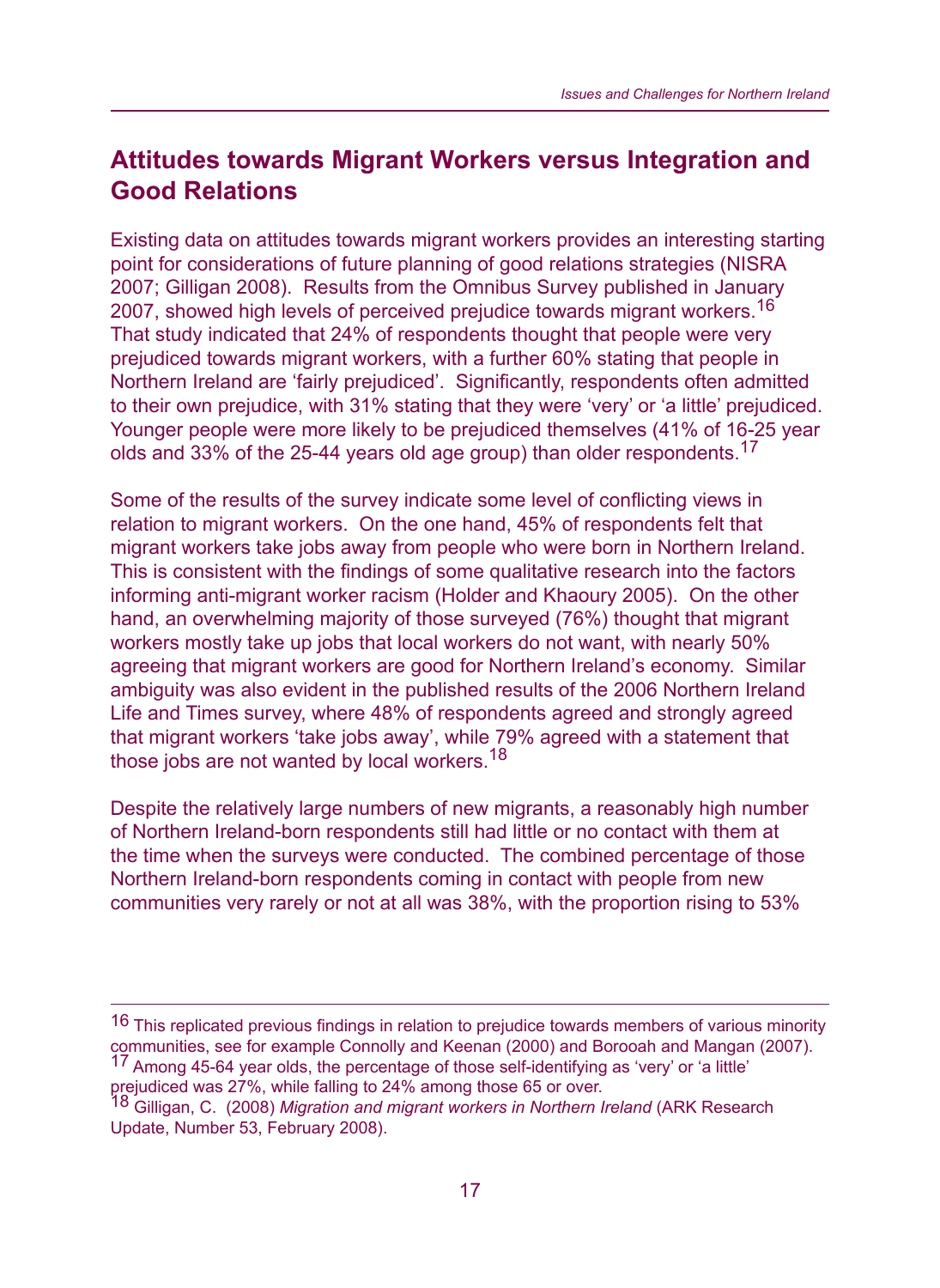of respondents, who were not in paid employment at the time of the survey. The results of the survey suggest that the incidence of direct contact with the new communities were mostly correlated to employment/economic activity and age, with persons between 25 and 44 most likely to come across migrant workers in their daily lives. The incidence of first-hand contact with migrant workers was not influenced by place of residence (urban or rural area), but was different when considering community background, with higher proportion of respondents from a Protestant background (42%) than those from a Catholic background (35%) having little or no contact with migrant workers.

One aspect of information that is missing in relation to this area is the knowledge of attitudes of migrant workers towards the 'established' communities and their approach to integration (or otherwise) with them in the short or long-term. Gaining such information would be extremely useful, if the debate on social cohesion and good relations was to be framed as a two-way process.

# **Existing Inequalities?**

The intensity of inward migration in recent years dictated the nature of responses in relation to service provision and advice for new communities. While planning ahead has been largely put on a backburner, the research into the local and regional initial solutions provided invaluable knowledge of the gaps and issues facing migrant and established communities, as well as providing information about examples of good practice that could be mainstreamed into policy and practice.

The Equality Commission's *Statement on Key Inequalities in Northern Ireland*  (ECNI 2007) identified six broad areas where, despite legislative and policy initiatives in Northern Ireland key inequalities persist. These areas are:

- education
- employment
- health and social care
- housing
- participation in civic and public life
- prejudice

In some of those broad areas, this report identified the difficulties faced by migrant workers. It acknowledged that there is lack of reliable statistical data on migrant workers in relation to employment practices. It also stressed, however, that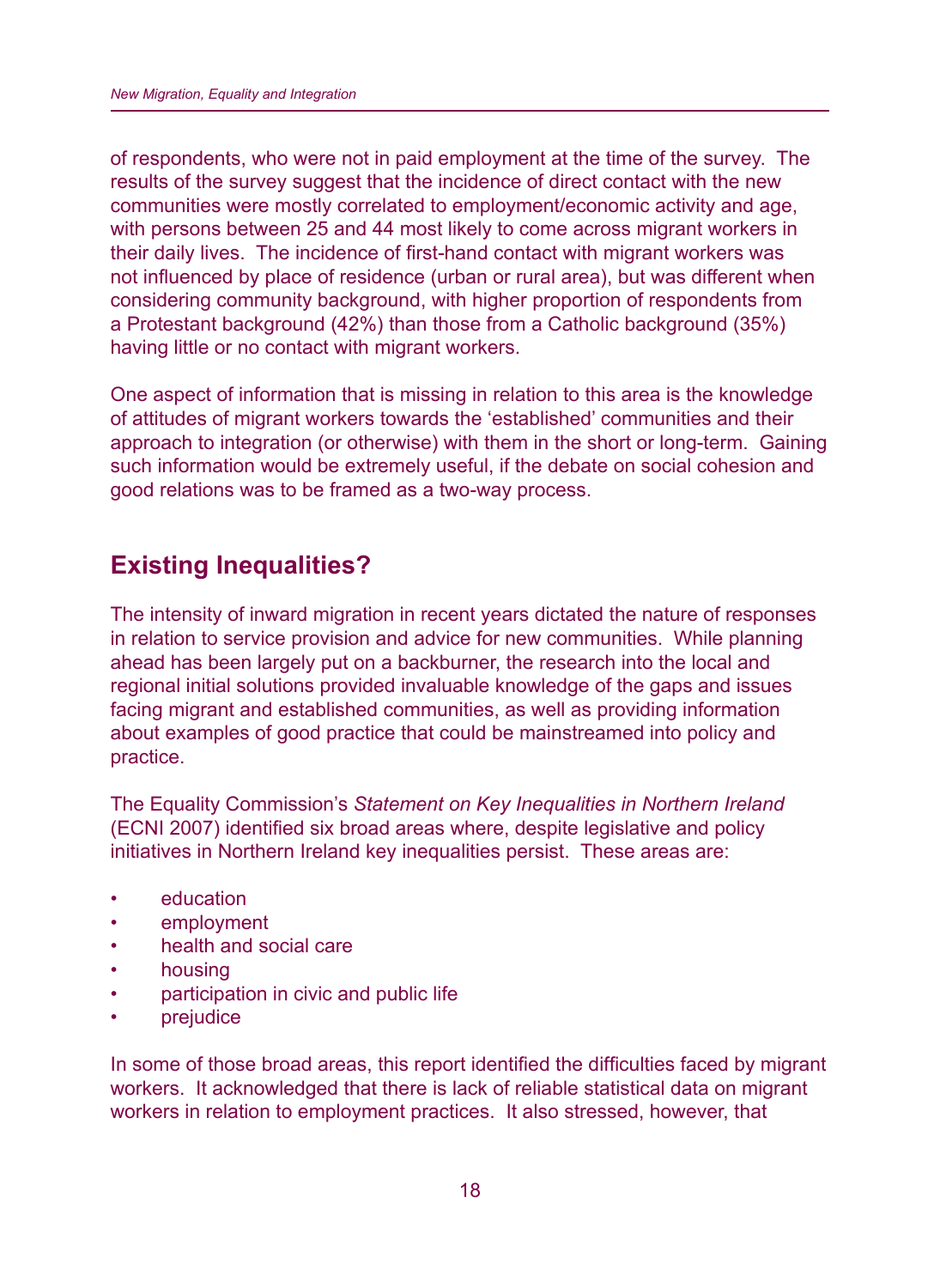anecdotal evidence existed that issues involving migrant workers were now going beyond employment issues and included, among other things, wider community engagement.

It is our view that difficulties in the above areas are compounded in the case of migrant workers, particularly by the existence of restrictions on their entitlements in accordance with migration status (for instance, to social housing or particular benefits or emergency funds), as well as other factors restricting their access, such as language barriers and prejudice.

Holder (2007) documented some experiences of migrant workers attempting to access services and met with misunderstanding at the least, and institutional racism at the worst part of the spectrum. Commenting on instances of racist incidents, McVeigh identified the structural inequality almost inherent in the position of migrant workers on the labour market:

*Migrant workers are obviously defined by their status as workers. Not* surprisingly therefore much of their experience of Northern Ireland is defined by their experience of work. Here we find that negative experiences are *both systemic and routine. […] Just being a migrant worker makes people unequal in different ways. (McVeigh 2006)*

There exists a wealth of evidence indicating significant problems facing migrant workers in access to services, such as health and social care, education and housing (see for example: Bell et al 2004; Holder and Khaoury 2005; Holder and Lanao 2006; Betts and Hamilton 2006). In some areas, restriction of access stands in direct contradiction to the fact that the service itself is often dependant on needing to employ migrant workers. The health sector is the most striking example. This paper is not intended to rehearse all the existing research in this area. The following section provides, however, a brief summary of issues facing migrant workers in some of the areas identified by the Commission in its *Key Inequalities* paper as the most problematic in relation to general inequalities.

#### **Employment**

A number of recent studies have documented a whole range of significant difficulties faced by migrant workers in the area of employment. These refer in particular, but are in no way limited, to issues around access to employment rights.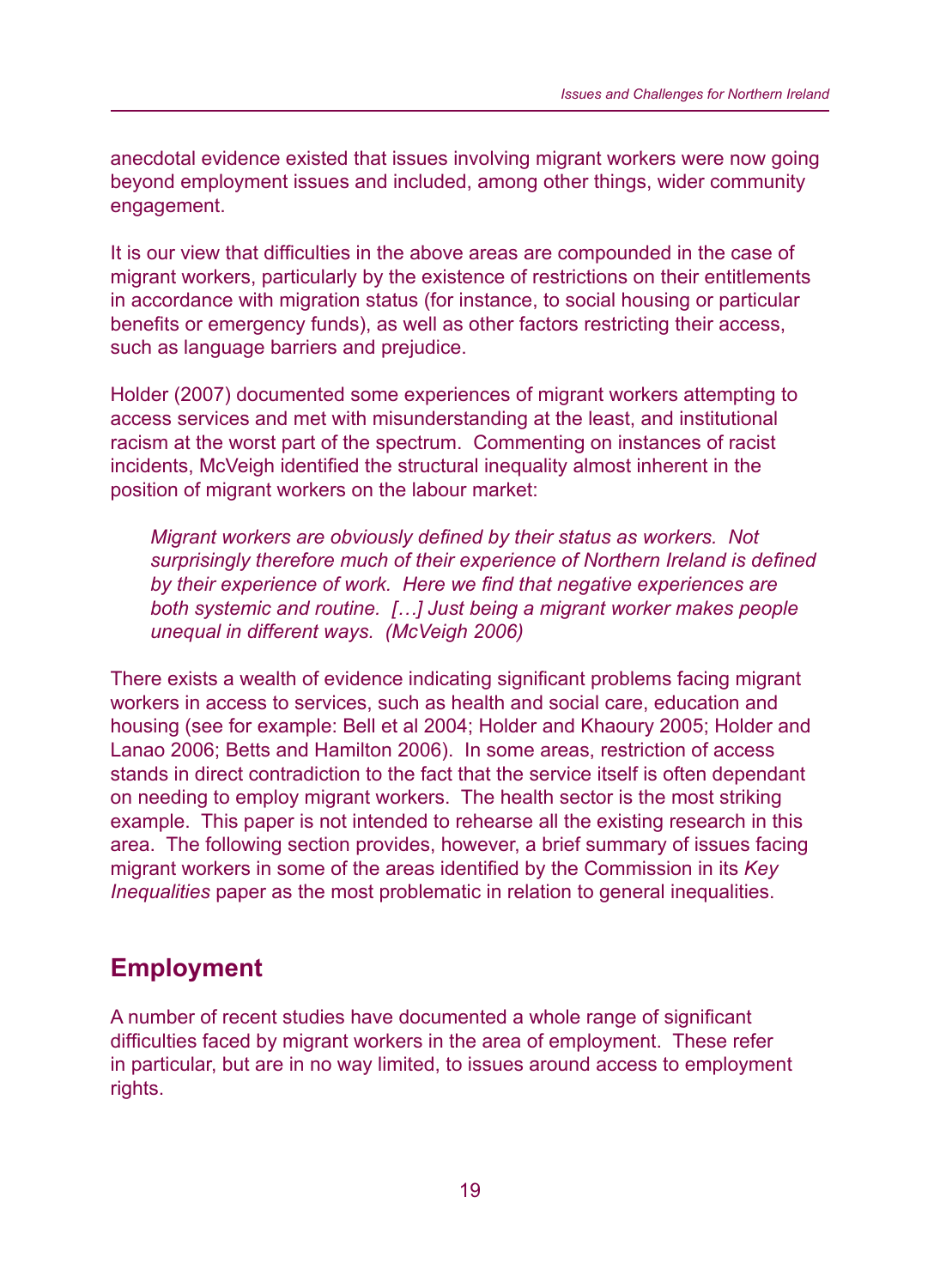Bell et al (2004) recorded a number of concerns in relation to employment practices. In particular, the research highlighted the fact that often salaries paid to migrant workers did not reflect their professional skills and experience and problems faced by those hired by employment agencies in receiving payment for the work they have already done. Problems related to holiday pay, sick pay entitlement, and maternity leave, as well as time off for doctor's appointments were also prevailing. The research also raised issues around unfair dismissals, including for taking time off when ill or for becoming pregnant.

Research by McVeigh for NIC-ICTU (2006) documented instances of unfair treatment and exploitation of migrant workers by employers and recruitment agencies, particularly in relation to a lack of contracts of employment and lower rates of pay, compared to local workers in similar positions. Unfair and exploitative employment practices were also evidenced in other research – including long hours and bad working conditions (Animate 2005), negative changes to terms and conditions of employment upon arrival to Northern Ireland (Holder and Lanao 2006), and discriminatory practices in application of disciplinary measures (Holder and Lanao 2006).

There is also increasing recognition that migrant workers are often employed in jobs well below the level of their skills and experience. Problems regarding recognition of relevant overseas qualifications and reluctance of employers to count relevant experience into the requirements of a particular position largely contribute to this situation (Holder et al 2006).

Further, the Commission's *Key Inequalities* paper acknowledged that the recent migration resulted in a major change to the labour market and the composition of the workforce in Northern Ireland. It also pointed out, however, that as yet very little detail is known about those changes and how they affect the labour market. Workforce monitoring systems should play major part in establishing patterns of employment across sectors, and consideration needs to be given urgently to extending monitoring under fair employment legislation to include nationality and ethnicity.

# **Education**

Until recently, most of the research and available evidence in the area of education for migrant workers' children concentrated on the provision of support for pupils with English as an Additional Language. Serious shortcomings have been identified in relation to such provision, as well as with existing funding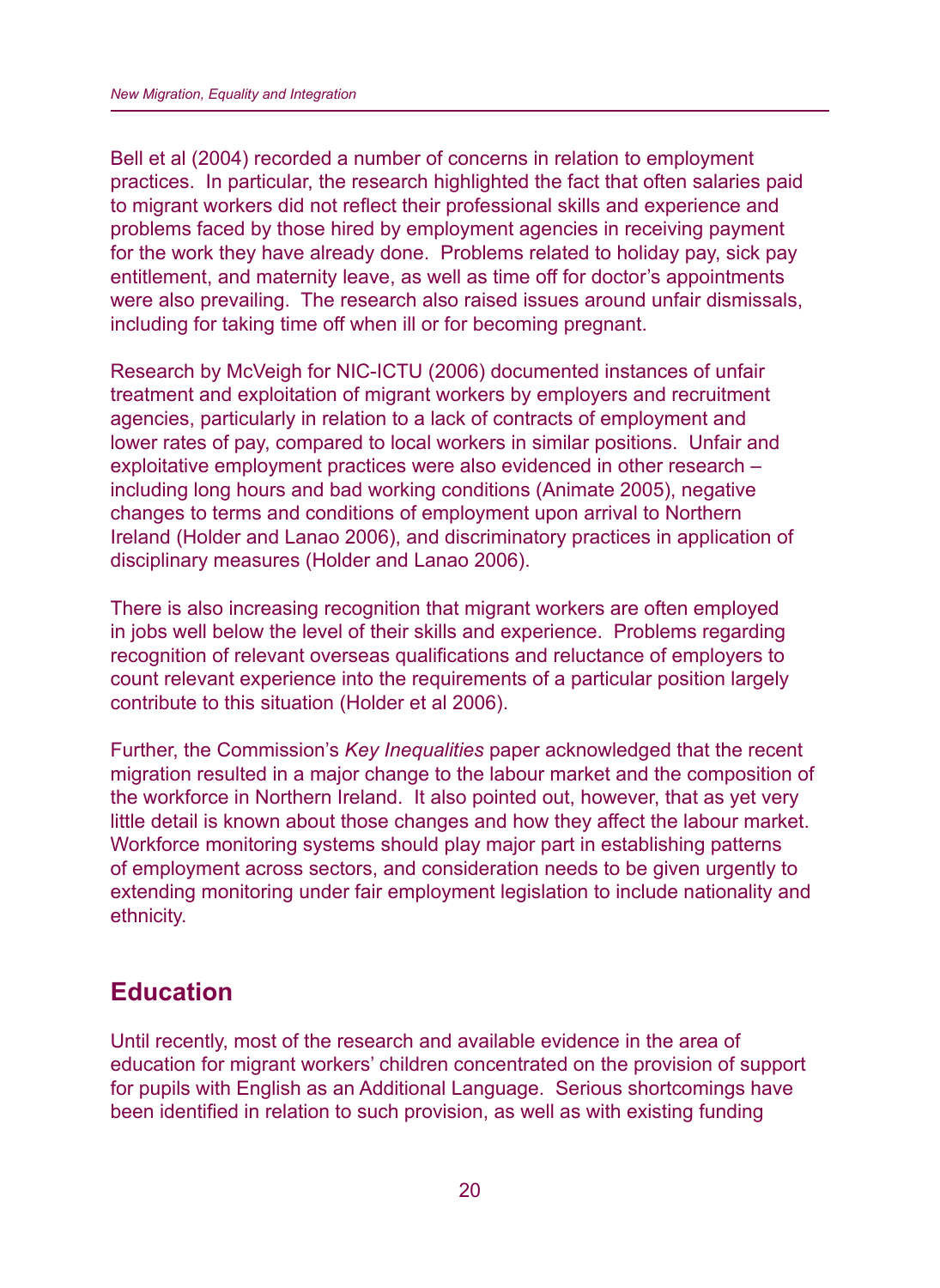formulas (Holder 2007; Concordia 2006; Watts and McGaughey 2006). Difficulties faced by pupils whose first language is not English stretched beyond discomfort in the classroom and barriers on access to the curriculum. It has been reported, for example, that children of migrant workers face difficulties in accessing grammar schools in Northern Ireland and that problems with accessing academic selection results in systemic, indirect discrimination in education for this group of children (Watts and McGaughey 2006). It has also been reported that schools face difficulties in communicating with parents of children whose first language is not English. This clearly significantly limits parental involvement in the school and their child's school life (Watts and McGaughey 2006).

The issue of educational provision in schools for migrant workers' children goes well beyond English language support. A study of experiences of Polish migrant workers in the Republic of Ireland (Kropiwiec and King-O'Riain 2006) revealed a strong need for the preservation of Polish as a first language in the case of children of migrant workers attending local Irish schools. A school for children of Polish citizens living abroad has been established in Dublin and is currently certified by the Polish Ministry of Education. The possibility of families returning to Poland after a few years of living in the Republic of Ireland makes the issue even more pressing if the education of a particular child is to continue in the country of origin.

Some opportunities for language education are created by cultural organisations established by migrant communities. However, the school system should support such needs with the provision of lessons in their mother tongue. Good practice examples – such as the provision of Polish as a GCSE subject in Hazelwood Integrated College in North Belfast (Jarman and Byrne 2007) – should urgently be mainstreamed throughout education provision.

# **Health and Social Care**

The impact of inward migration on the health and social care services is twofold: on the one hand, the NHS is increasingly dependant on the healthcare skills brought into Northern Ireland by migrant workers, such as by ancillary staff, nurses, consultants, etc. On the other hand, the increased population increases the demand for health and social care services and places the NHS under considerable pressure in relation to managing provision, as well as developing a service that can be tailored to the needs of the migrant worker population (Watt and McGaughey 2006).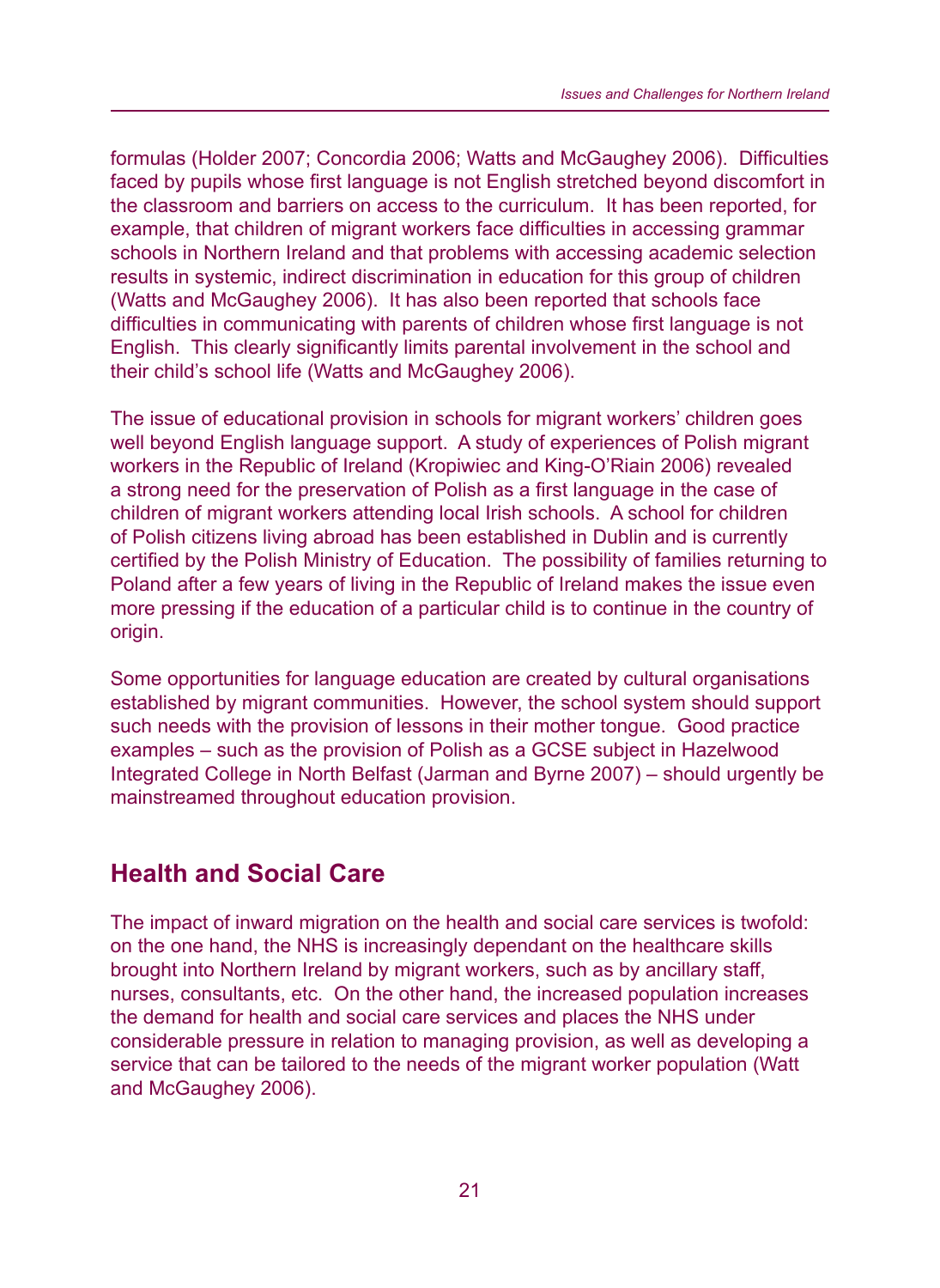Some of the research available to date identified examples of good practice in health service provision (see in particular: Watt and McGaughey 2006). There is also, however, a considerable body of evidence indicating that inequalities in the provision of basic health care are based more on prejudice and unwillingness of service providers to facilitate access to them, than on problems with available resources (see for example: Holder and Khaoury 2005; Sobieraj 2005; Holder 2007). This was particularly true of access to primary healthcare (registration with GPs), leaving many migrant workers and their families unregistered (Animate 2006). Problems in obtaining access are compounded by language barriers, as well as – in some cases – document requirements for registration.

# **Housing**

The main problems with housing provision for migrant workers have been well documented by the research undertaken in recent years. In 2004, a survey conducted by the Institute for Conflict Research revealed significant problems with accommodation tied to employment (Bell et al 2004). Among the difficulties identified by respondents were:

- the fact that accommodation was usually organised for single adults and it was therefore largely impossible for their families to join them
- in the case of agency housing, the arrival of families and the need to move to other accommodation often meant that the person lost their job
- overcrowding
- the loss of accommodation due to dismissal from their employment agency
- the absence of tenancy agreements, enabling employment agencies and employers to move people between different accommodation without proper notice
- the deduction of rent directly from wages
- the significant differences disadvantaging the workers between the rates of rent set by employment agencies and the amounts charged by private landlords for similar properties

Since 2004, research into this area indicated further problems, particularly in relation to the lack of enforcement of regulations concerning Houses of Multiple Occupation, poor housing conditions (including exploitative and discriminatory practices), exorbitant rents, lack of access by significant number of migrant workers to Housing Benefit and lack of emergency re-housing resources (Concordia 2006; Holder 2007; Watt and McGaughey 2006). The Northern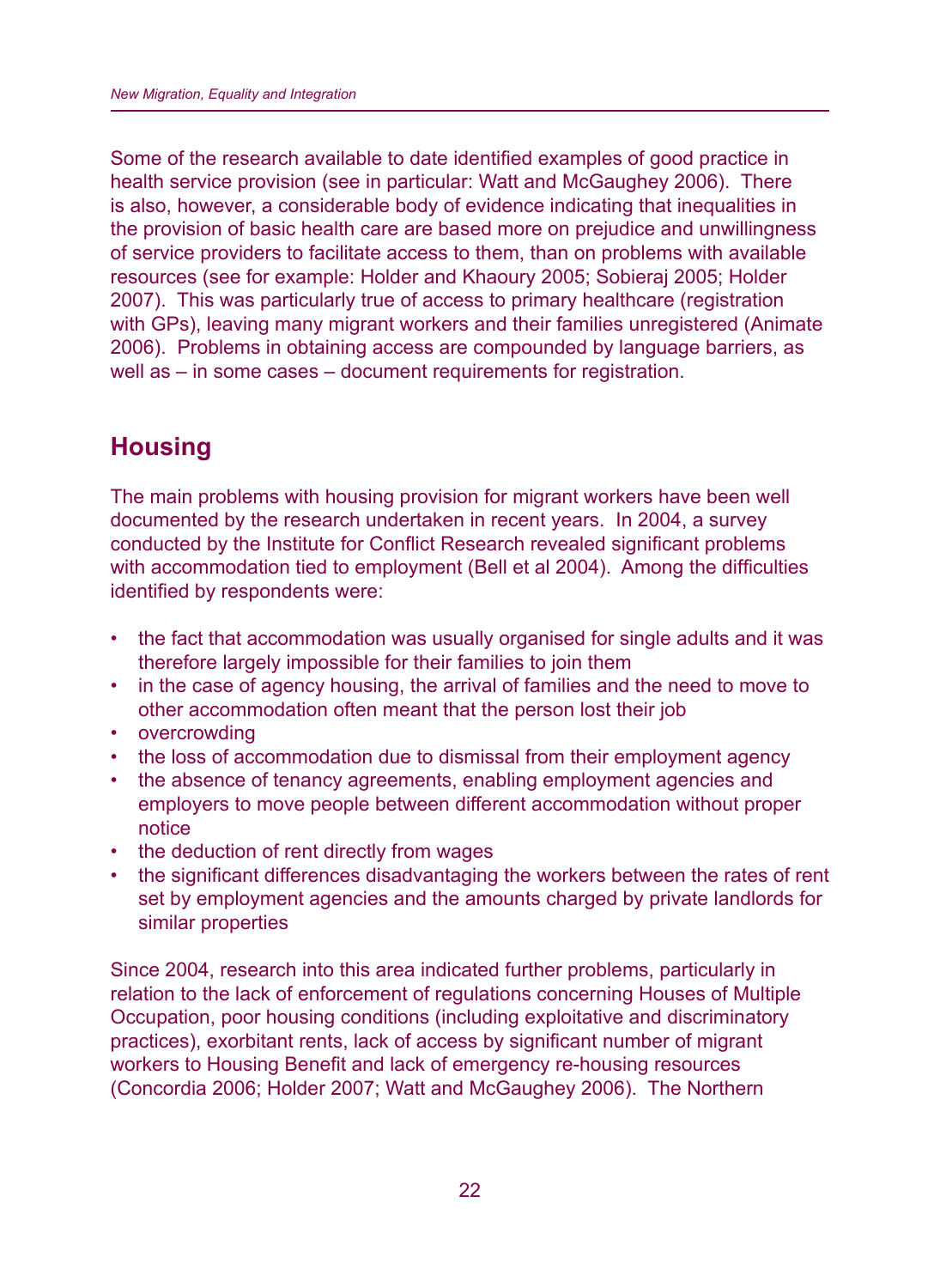Ireland Housing Executive reported in 2007 that over a one-year period (until 31 July 2007) 998 migrant worker households applied for social housing, while 469 households registered as homeless in the same period (NIHE 2007).

#### **Racism and Discrimination**

In 2003, research by the Institute for Conflict Research (Bell et al 2004) identified problems with racist harassment and discrimination in the workplace and elsewhere, for example in bars, shops, and around their homes. Research highlighted examples of physical and verbal attacks in day-to-day life, as well as direct and indirect discrimination by employers or co-workers.

Since the publication of that report, a number of organisations and authors raised the issue of differential treatment of and racism towards migrant workers as one requiring urgent attention, both at individual and institutional levels (Betts and Hamilton 2006; Holder 2007; McVeigh 2006; Watt and McGaughey 2006). Research has also identified the mechanisms through which prejudice becomes 'legitimised':

*On another part of the spectrum to actual physical attacks migrant workers seem subject to widespread clichéd myths and rumours at level of social discourse. Such myths are often repeated without conscious malicious intention. […] the myths are in fact the base of racism and create demonisation and hostility that can lead to the climate of hostility where people are demonised as being less human than others […]. (Animate 2004)*

Examples of behaviours fuelled by prejudice and racist attitudes include the denial of access to employment rights, difficulties with accessing health service provision, being subjected to inappropriate questioning in job interviews and the exploitation on the housing market.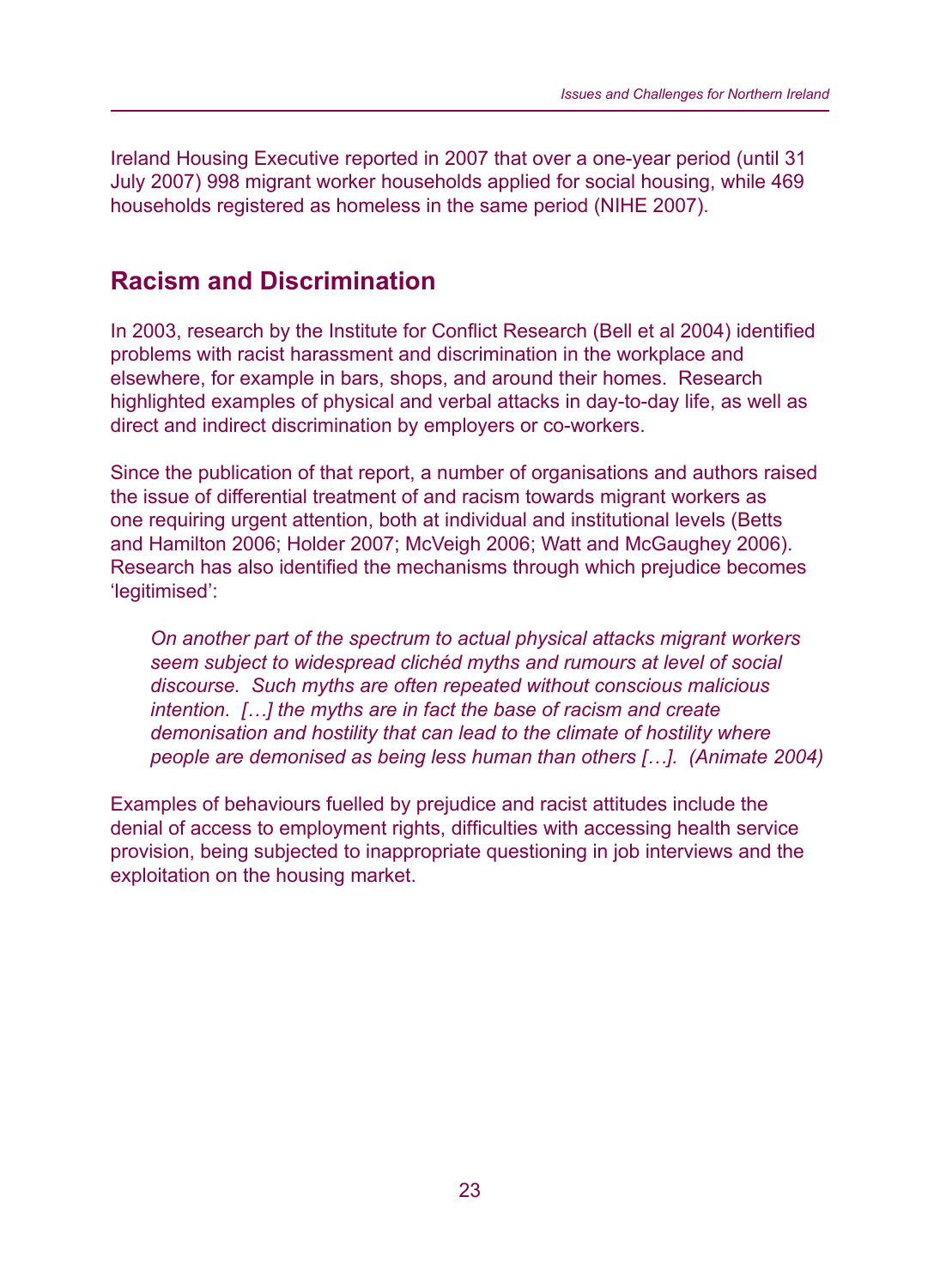### **Cohesion and Integration**

Social integration in the context of growing ethno-national demographic diversity has become regarded as increasingly important in the UK over recent years, with concern particularly generated by the riots and disorder across northern England in 2001 and the more recent bombings and attempted bombings in London and elsewhere. The apparent increasing alienation and radicalisation within sections of the Muslim population has generated debate about the value of multicultural versus intercultural approaches to diversity, about segregation, parallel lives and the lack of community cohesion.

Much of this debate resonates with the situation in Northern Ireland and with the practical and policy initiatives that aim to challenge the deeply ingrained segregation of many sections of the Catholic nationalist and Protestant unionist populations. The growth of the new migrant population from a diverse range of national, ethnic and religious backgrounds gives added emphasis to the importance of working towards a more integrated and cohesive society.

There are also real differences between the situation in Northern Ireland and the context in Great Britain. The minority communities in Northern Ireland are still very small, despite the rapid growth in recent years. As yet, there are no distinct minority ethnic residential areas, although some district council areas have larger numbers of migrants than others. Rather, the Black and Minority Ethnic (BME) and migrant populations are scattered throughout the region. We should also note that increasingly small clusters of migrants are being established in previously predominately Protestant or Catholic areas, and this may have implications for issues of hostility or racism within the wider local community, particularly in areas with no previous experience of engaging with minorities. There is not a large second and third generation BME population that is either marginalised or struggling to create a distinctive or hybrid identity. However, some consideration will need to be given to the specific needs of second and subsequent generation migrants. An example of this is the Chinese community work of Generation  $Y^{19}$ 

However, it may only be a matter of time before such issues emerge, unless consideration is given to the importance of integration sooner rather than later. We have been made well aware over the past few years of the scale of prejudice, racism and xenophobia in Northern Ireland (Borooah and Mangan 2007; Jarman

<sup>19</sup> The Chinese Welfare Association has developed Generation Y to provide a range of activities to young Chinese people across Belfast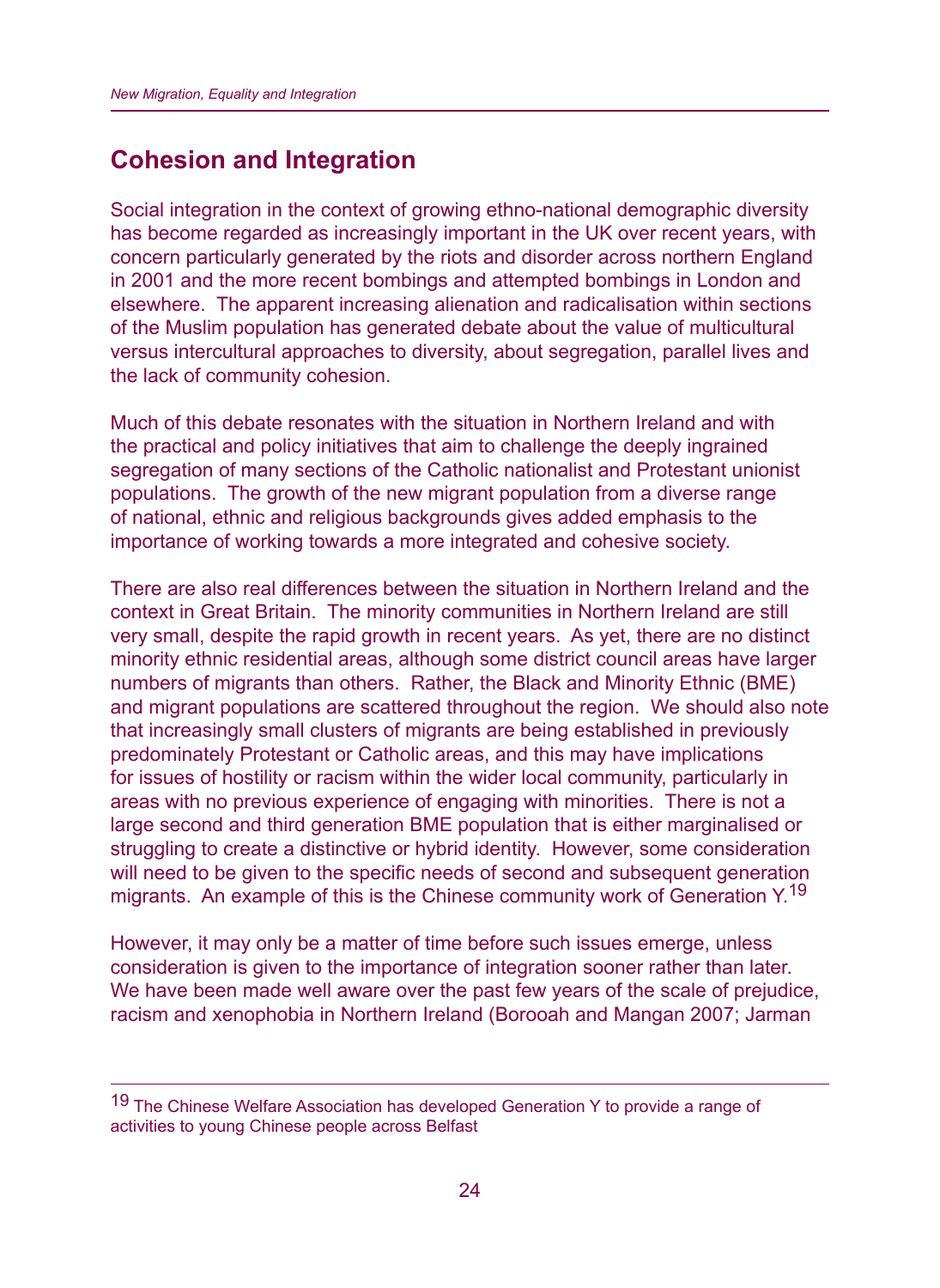and Monaghan 2004) and the long established patterns of residential segregation and territoriality that will have to be challenged, if they are not to be replicated on a more diverse scale.

A recent report from the Institute for Public Policy Research identified the importance of national and local government working to promote a common sense of belonging, in an attempt to create greater cohesion and social solidarity (Rogers and Muir 2007: 6). This report highlighted a number of actions that focused on building allegiance around a common national identity. This approach may, however, be less relevant to Northern Ireland, first because of the obvious divergence of views on nationality and national identity, but also because of the different make up of the minority ethnic and migrant communities in Great Britain compared with Northern Ireland.

The British approach is very much focused on working with established multigenerational communities, whereas in Northern Ireland we need to begin to explore opportunities for engagement with newly arrived migrants, who have little historical or colonial connection with the region. Some research has suggested that many migrants do not necessarily intend to stay here permanently when they arrive (Jarman and Byrne 2007), but that intentions do change as people become established in their new environments. The Northern Ireland approach to integration needs to be developed in a fashion tailored to meet the distinctive local, historical and diversity context. It needs to focus both on encouraging and supporting the processes of integration and also preventing the marginalisation and alienation of new migrants. This can be done through a variety of actions directed both at the migrant population and at the majority communities.

The process of integration needs to be a reciprocal process, one that involves actions by the local communities and the structures of authority, as well as by the new migrants. It needs to be based on the principles of human rights and equality, but also on respect and responsibility. It cannot be based on expectations of newcomers assimilating, or learning 'how we do things here', nor on separate development and segregation. Rather, it must be a dynamic process of interaction and exchange. Such an approach necessarily puts demands on all, rather than just on 'them' meeting 'us' on 'our' terms.

Various studies have begun to explore the issue of what should be done to better assist in the process of the integration of new migrants into the new polity (Amin 2008; Commission on Integration and Cohesion 2007; Rogers and Muir 2007). There appears to be a consensus, around the need to ensure that new migrants are able to feel part of the country they live in: that they are welcomed, encouraged to become involved in political activity and are treated equally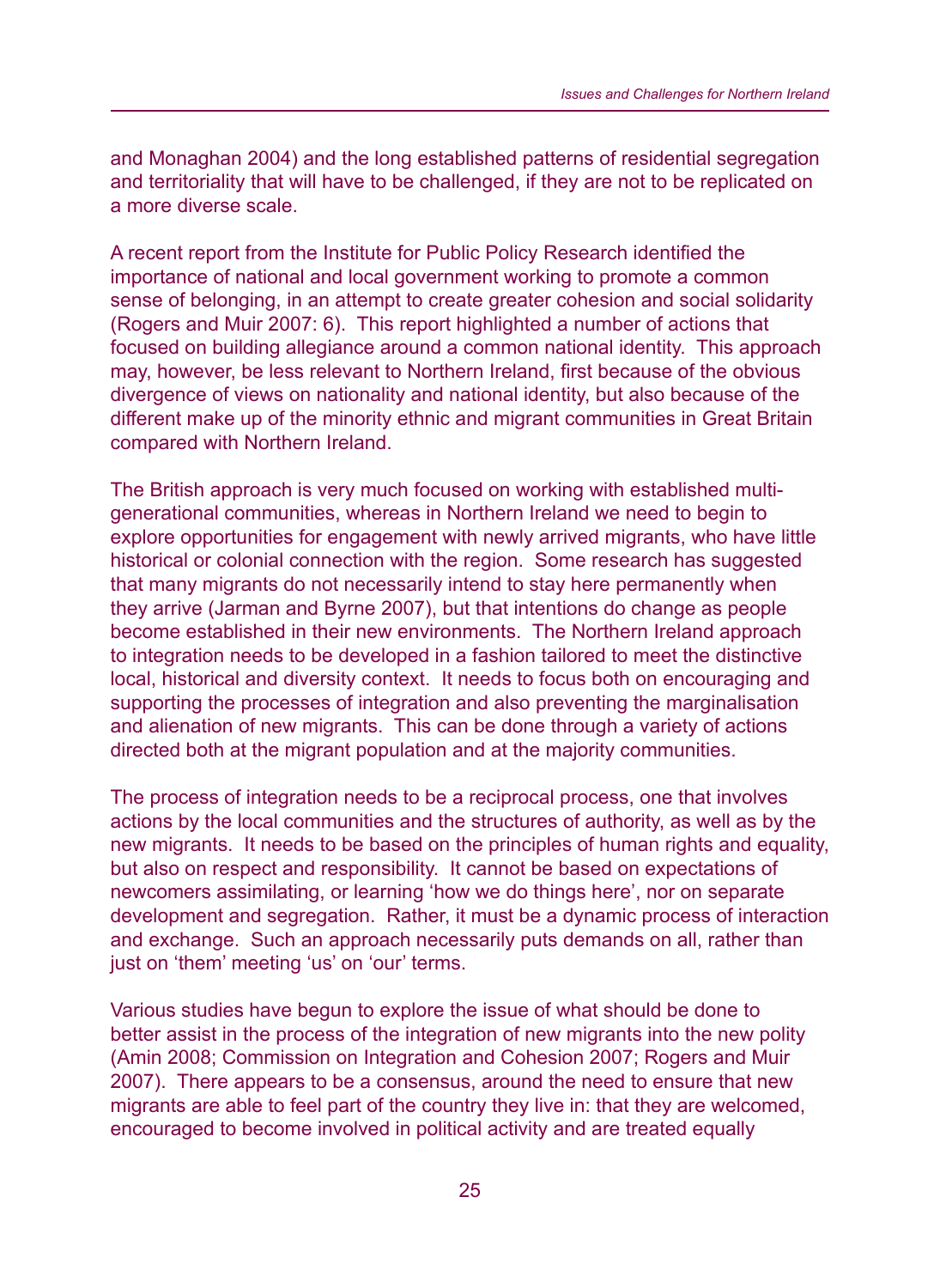with other members of the population. This highlights the need to regard the newcomers not simply as migrant workers, but as full members of the local community. This requires leadership and example at all levels of society, as well as requiring some degree of resourcing and actions to facilitate integration and protect the new residents from discrimination and hostility.

In fact, over the past few years, there have been a variety of initiatives that have aimed to facilitate the arrival of new migrants, and to provide appropriate resources and services to welcome the growing diversity of Northern Irish society. Many of the initiatives are still at an early stage, or are only being undertaken in limited areas. There is therefore a need to build on and extend the activities designed to increase integration and community cohesion. Some of the key areas of activity that have been identified as important for promoting and supporting the integration of migrants are briefly outlined below:

**a. Political leadership:** Both the direct rule and recently devolved governments in Northern Ireland have been inconsistent in focusing on the subject of new migration and its importance for Northern Ireland. The issue has been addressed in the *Racial Equality Strategy* (2005) and more recently through the work of the Department for Employment and Learning, who have developed and updated a *Migrant Workers Strategy* (2006), but, as noted above, does not appear either in the *Programme for Government* (2007)<sup>20</sup> or the *Economic Vision for Northern Ireland* (2005).

There is therefore a need to incorporate the reality of the ever-growing diversity of Northern Ireland across government and not marginalise it in the departments responsible for 'race equality' or employment. While this is often accepted as an obvious requirement, it has nevertheless proved difficult to ensure that challenging the legacy of sectarianism, building good relations and creating a shared future is the responsibility of all government departments.

**b. Civic leadership:** Rogers and Muir (2007: 8-9) have highlighted the role that local government can play in helping to integrate new migrants. A number of positive initiatives have already been started across Northern Ireland:

<sup>20</sup> Other than by vague reference to an introduction of cohesion programme: *"We will bring forward a programme of cohesion and integration for this shared and better future to address the divisions within our society and achieve measurable reductions in sectarianism, racism and hate crime." (Programme for Government*, at page 12).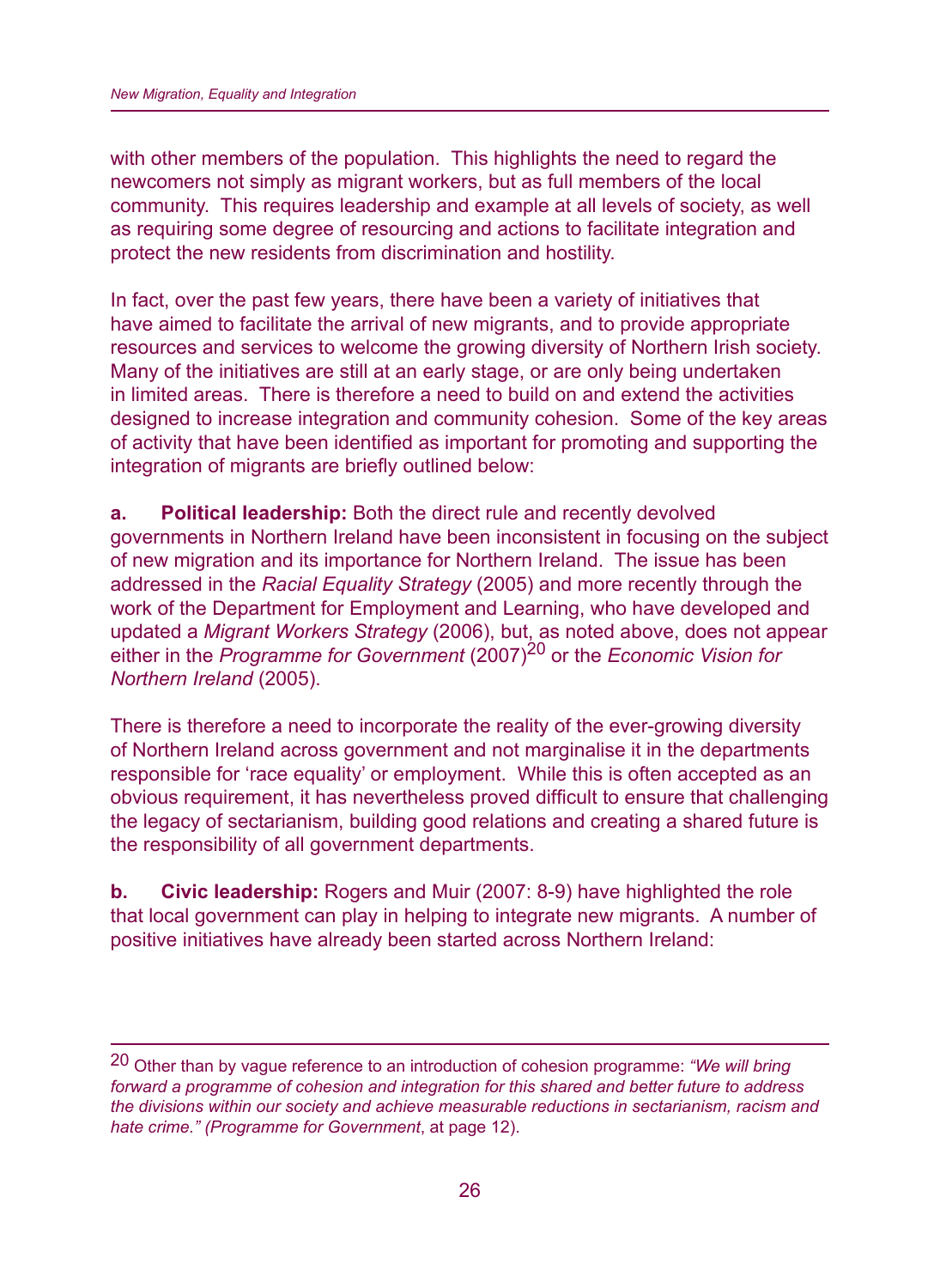- Belfast City Council and Dungannon District Council have both employed staff to work on policy and practice relating to new migrants
- in a number of council areas, networks of key partners have been established to co-ordinate a more effective response to the changing demographics
- several district councils have supported the production and distribution of welcome and information pack for new residents

In a recent paper, produced for an event organised by Belfast City Council, Amin (2008) has highlighted the approach of the authorities in Vancouver, Canada, through the development of a 'Vision and Value Statement Concerning Newcomers' (see the Appendix at the end of this report) and he holds this as a possible model for authorities in the UK. This type of approach could be one way, both to acknowledge the positive impact that new migrants can have on a city/district and also to recognise that they are not just 'workers', but rather are expected to be fully fledged members of the community.

**c.** Political participation: A recent report from the European Policy Centre<sup>21</sup> highlighted the differential access across the European Union of migrants' right to vote or participate in political life. Migrants in Northern Ireland have been encouraged to register to vote, and appear to have begun to do so in reasonable numbers (OFMdFM 2007). However, this work needs to be built upon, both in encouraging more people to register as voters, but also through raising the overall presence and profile of members of migrant and BME populations more generally in public life.

Local Northern Ireland political parties in particular need to engage with this new constituency if it is to be encouraged and to flourish. Greater political participation by migrants and members of minority ethnic communities may also be one way in which the traditional political polarities and positions are challenged and stretched as they begin to reflect the growing diversity of perspectives. Evidence of the possibilities for such activity is the recent election of Anna Lo to the Northern Ireland Assembly for the Alliance Party. Similarly, in the Republic of Ireland, a number of recent new residents have successfully contested council elections.

<sup>21</sup> http://www.epc.eu/en/er.asp?TYP=ER&LV=293&see=y&t=2&PG=ER/EN/detail&l=&AI=755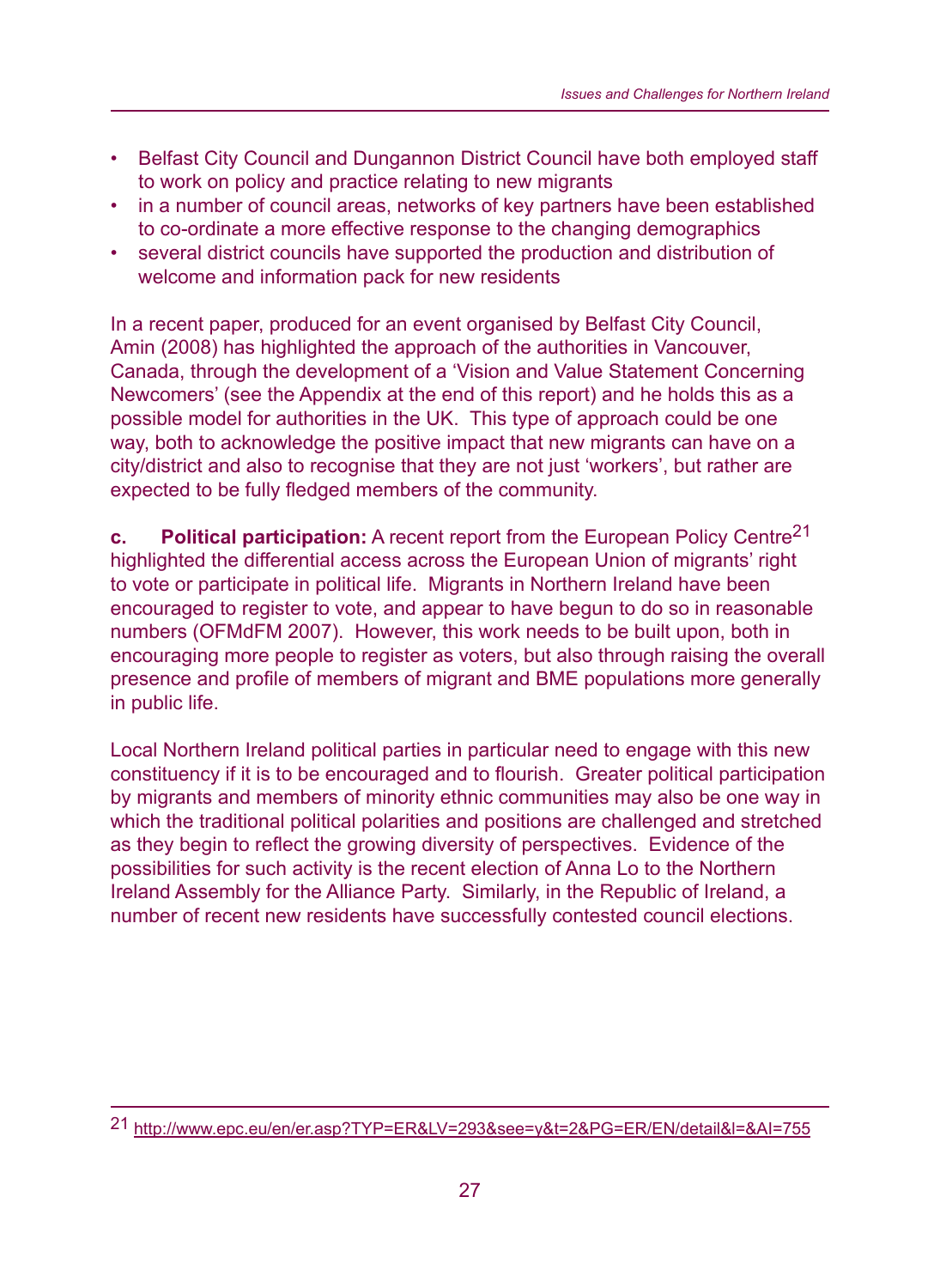**d. Workplace issues:** The arrival of new migrants has largely been stimulated by the needs of the local economy and in particular by the private sector. It is important that the business community acknowledges the wider responsibilities that come with its new recruitment practices: in ensuring that migrants have the same rights and benefits in the workplace as local staff; in supporting the integration of migrant staff into the wider community and social environment; and in participating in wider activities and networks designed to promote greater integration.

The Trade Union movement has also begun to respond to the changing workplace environment and their continued engagement with this issue will be an important factor in ensuring the protection of the rights of migrants and their integration into the wider working environment.

**e. Media representations:** Media representations of the changing social demographics of Northern Irish society can be an important element of creating a climate either of fear or of welcome. To date, the local media has been largely positive in their reporting of the changing demography and sensitive in its reporting of hate crimes. In some areas, the local media has gone further: by producing columns or sections of the paper specifically for new migrants; or in commissioning members of migrant communities to write comment pieces from their perspective.

**f. Language training:** For many migrants, learning or improving their command of the English language is a key factor in deciding to come to the UK or the Republic of Ireland . It is important to promote and resource the development of language skills among members of migrant communities, if they are to be able to take up a more active role in civil and political society. Many adult migrants make use of language classes that are delivered through the further and higher education sector, and it is important to ensure that sufficient resources are available to meet the needs of current and prospective students.

It is also evident that the new migrant community includes growing numbers of school-aged children, many of whom require initial support with their language skills. The provision of teaching resources for English as an Additional Language courses have been restructured in recent years. It is therefore important that sufficient and appropriate resources are made available, to ensure that the education of the children of new migrants does not suffer, and that they are not marginalised through any inability to study and develop through the medium of English.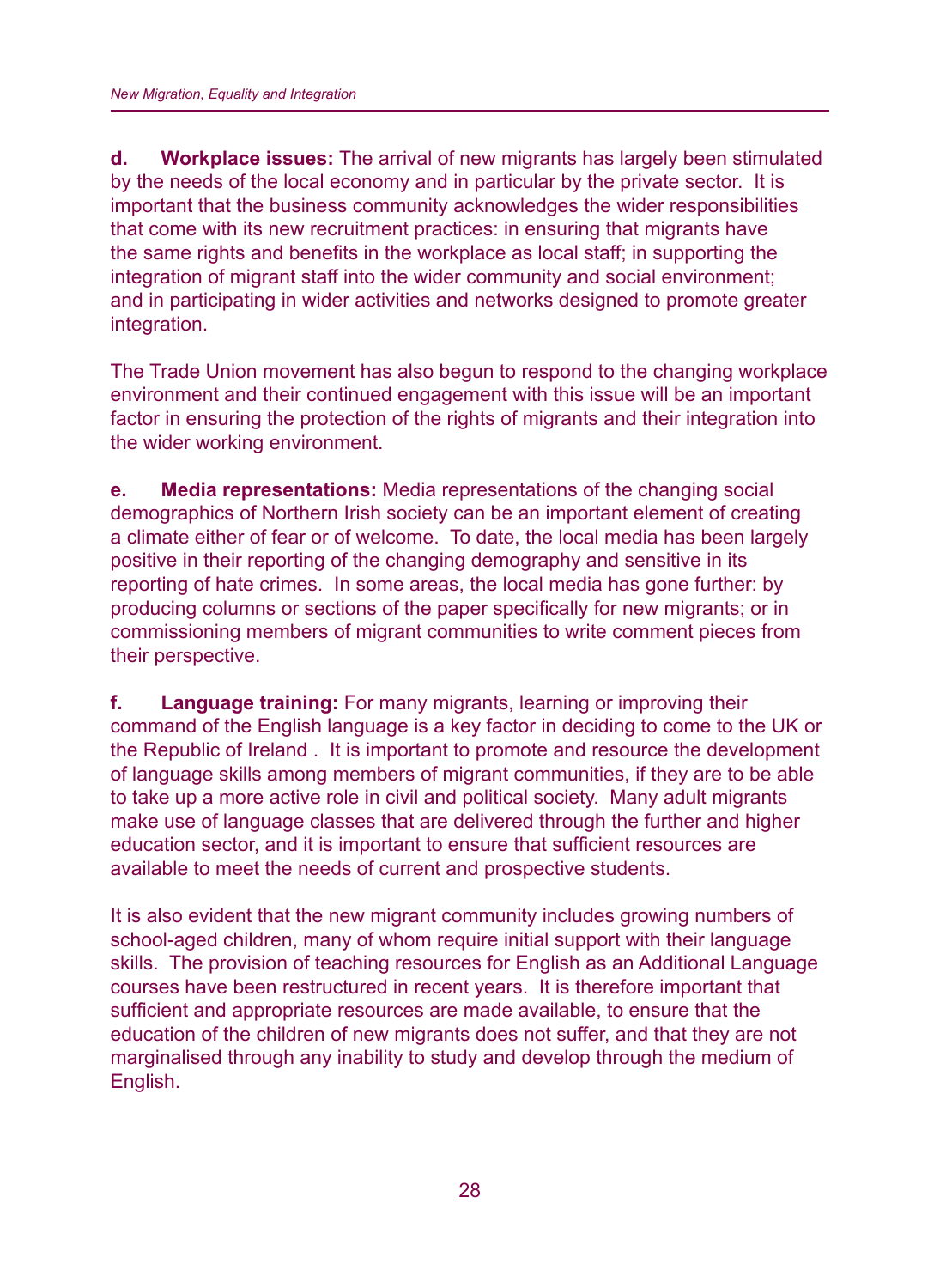It is also important to recognise the importance of ensuring that children of migrants retain and develop their capacity to engage in their mother tongue. Some schools have already begun to offer GCSE and A levels in eastern European languages, but consideration should also be given to promoting the study of Polish, Russian and other eastern European languages among children whose first language is English.

The creation of a multi-lingual practitioners' culture should also be encouraged. Proper attention should be given to the promotion and support of good practice examples in this area, such as employing bi-lingual advocates by the United Hospitals Trust or multi-lingual staff by the Sure Start projects in Dungannon and South Tyrone. Initiatives to mainstream foreign language skills as being essential in a changing labour market and in the area of service provision, should be incorporated into regional policies and appropriately resourced. We note that the Department of Education has recently commissioned Queen's University Belfast and the University of Ulster to develop a comprehensive Language Strategy for Northern Ireland.<sup>22</sup> The above considerations should be taken into account in the development of any such strategy. It is therefore extremely encouraging that available consultation materials, as well as websites relating to the Language Strategy, provide an opportunity for migrant communities to have their say about its contents.23

**g. Community development:** There are already some community support structures and networks that focus on the needs of the new migrant population, and groups such as STEP<sup>24</sup> in Dungannon have been at the forefront of providing advice and assistance and supporting interaction and engagement between migrants and the majority communities. New networks and organisations are also emerging from within some of the migrant populations, as they create more cohesive communities for themselves. The Polish and Filipino communities, in particular, have begun to develop a clear presence and identity. However, more specific support might need to be targeted at some of the smaller national communities, or at migrants living in areas without a history of a minority ethnic population. Such support will need to be resourced, but at the same time the overall budget for supporting the work of the BME and migrant communities will need to reflect the growing scale, diversity and needs of this section of the local population.

<sup>22</sup> *NICVA News*, 4th February 2008.<br>
23 http://www.nils.org.uk/<br>
24 South Tyrone Empowerment Programme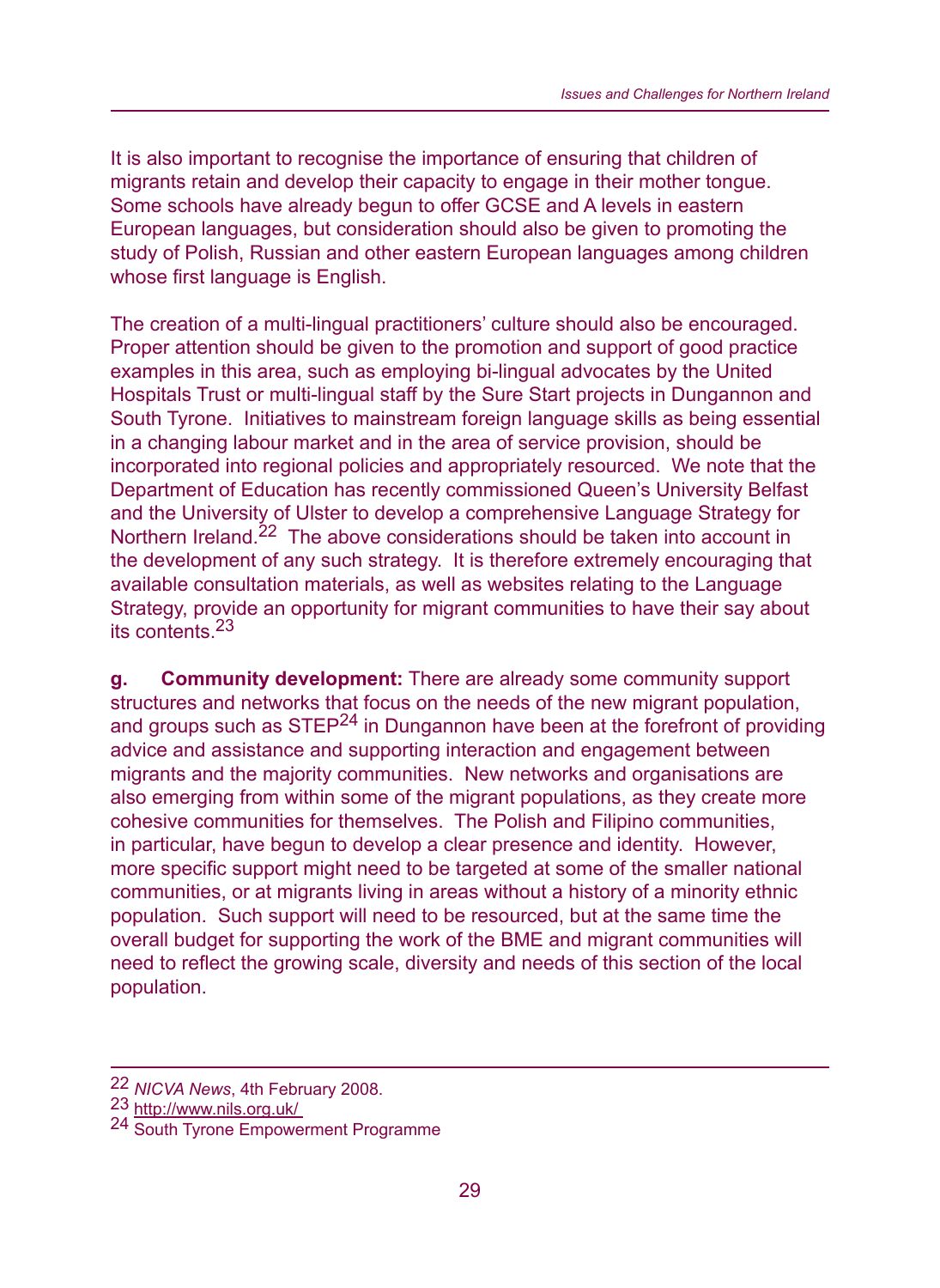**h. Territoriality:** The new migrant population is moving to regions in which many housing estates and residential areas are highly segregated, in which many communities have a strong sense of territorial belonging, and many areas are closely identified as republican/nationalist or loyalist/unionist. Where and how are migrants expected to fit within these demarcations? We are only too aware that many of the recorded incidents of racial harassment occur in residential areas and many migrants have been subjected to abuse and/or violence in or around their home (Jarman and Monaghan 2004; Bell et al 2004).

The Housing Executive has in the last year completed a benchmarking of the geographical location and housing status of the BME and migrant population (NIHE 2007). This research reveals both the widespread dispersal of new residents across Northern Ireland and a growing population in a small number of areas.

The Housing Executive is also taking an interest in the housing conditions of migrants, particularly in relation to over-charging, over-crowding and situations where accommodation is tied to employment. Newly arrived people can be particularly vulnerable to being exploited in relation to the provision of housing, and this can be exacerbated by the segregation and territoriality of many communities in Northern Ireland, where they can be isolated, marginalised and identified as a cause of wider social problems. There would be value in supporting initiatives by established community groups to extend their remit to including working with new migrants.

Perhaps more than any other single issue, the matter of housing highlights the intersection of two key direct rule policy documents - A Shared Future and the Racial Equality Strategy. The housing issue stresses the need to develop a coherent and integrated policy, which challenges segregation, racism and prejudice in all its manifestations. This will be an important goal for the Programme for Cohesion, Sharing and Integration for a Shared and Better Future.

**i. Hate Crime:** The growing incidents of racist and other forms of hate crime have been acknowledged by many agencies in recent years and there has been a diverse range of responses by different agencies and organisations. These include the following:

- the government has introduced legislation providing for the possibility of an increased sentence for offences aggravated by various forms of bigotry
- the PSNI has reviewed its overall policy and practice in this field and has established an effective means of recording hate incidents and in general has established good contacts with many minority communities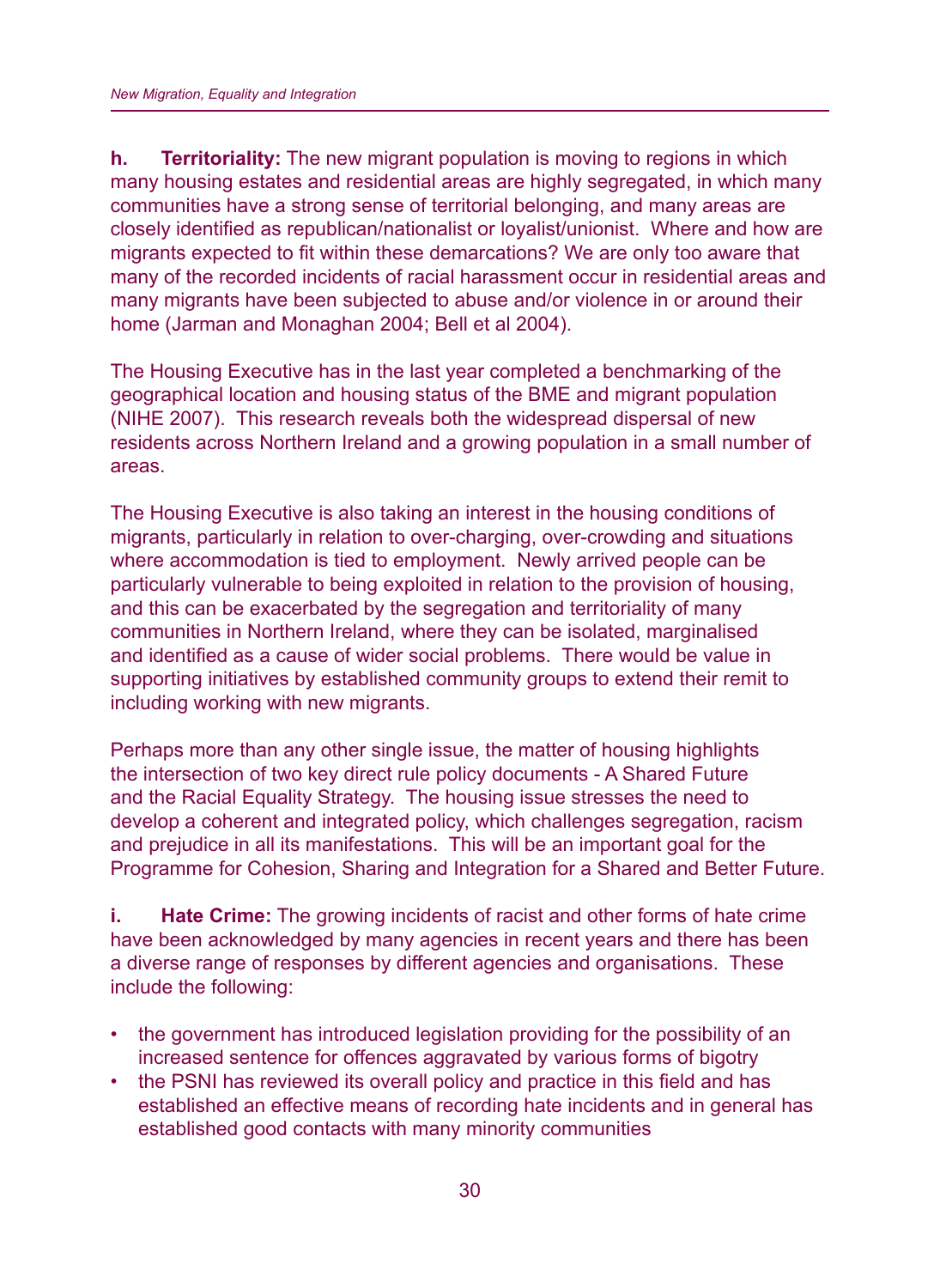- systems of support have been established for victims of hate crimes
- there have been a number of publicity campaigns drawing the public's attention to the problem
- the media has highlighted the continuing problems of violent attacks on members of minority communities

While these initiatives may have led to a decrease in the number of racist crimes and incidents in the last year,  $25$  the numbers of prosecutions for hate crimes remain very low (Criminal Justice Inspection 2007: 33). It is unclear, for example, if the hate crime legislation introduced in September 2004 has ever been used successfully.

There is a need, therefore, to focus more energy and resources on challenging the perpetrators of hate crimes and of challenging the stereotypes that underpin the actions of racist people. Many of the activities and approaches that have been highlighted in this section, aim to help integrate migrants as members of Northern Irish society and thus may also help to create greater acceptance of the overall diversity of the local communities.

# **Integration and Equality**

Lastly, one overarching question needs to be urgently considered. If equality is the counterpart to integration, is it possible to integrate migrants fully into society, if they are not given the same rights and freedoms as everyone else, or if they are subjected to unequal or discriminatory treatment by virtue of the organisation of the immigration system?

Of concern is the fact that there is a legally established hierarchy among members of the various migrant and minority ethnic communities, whereby some categories of new residents have more rights than others, both in the civil and political sphere, as well as in relation to access to social and economic equality. For example:

• citizens of EU A8 countries do not have the same rights of access to welfare benefits in the UK as EU15 nationals, until they complete 12 months of continuous employment in the UK

25 PSNI (2008) *Statistical Report No.3: Hate Incidents and Crimes, 1st April 2007 – 31st March 2008* (available at: http://www.psni.police.uk/3.\_hate\_incidents\_and\_crimes-4.pdf).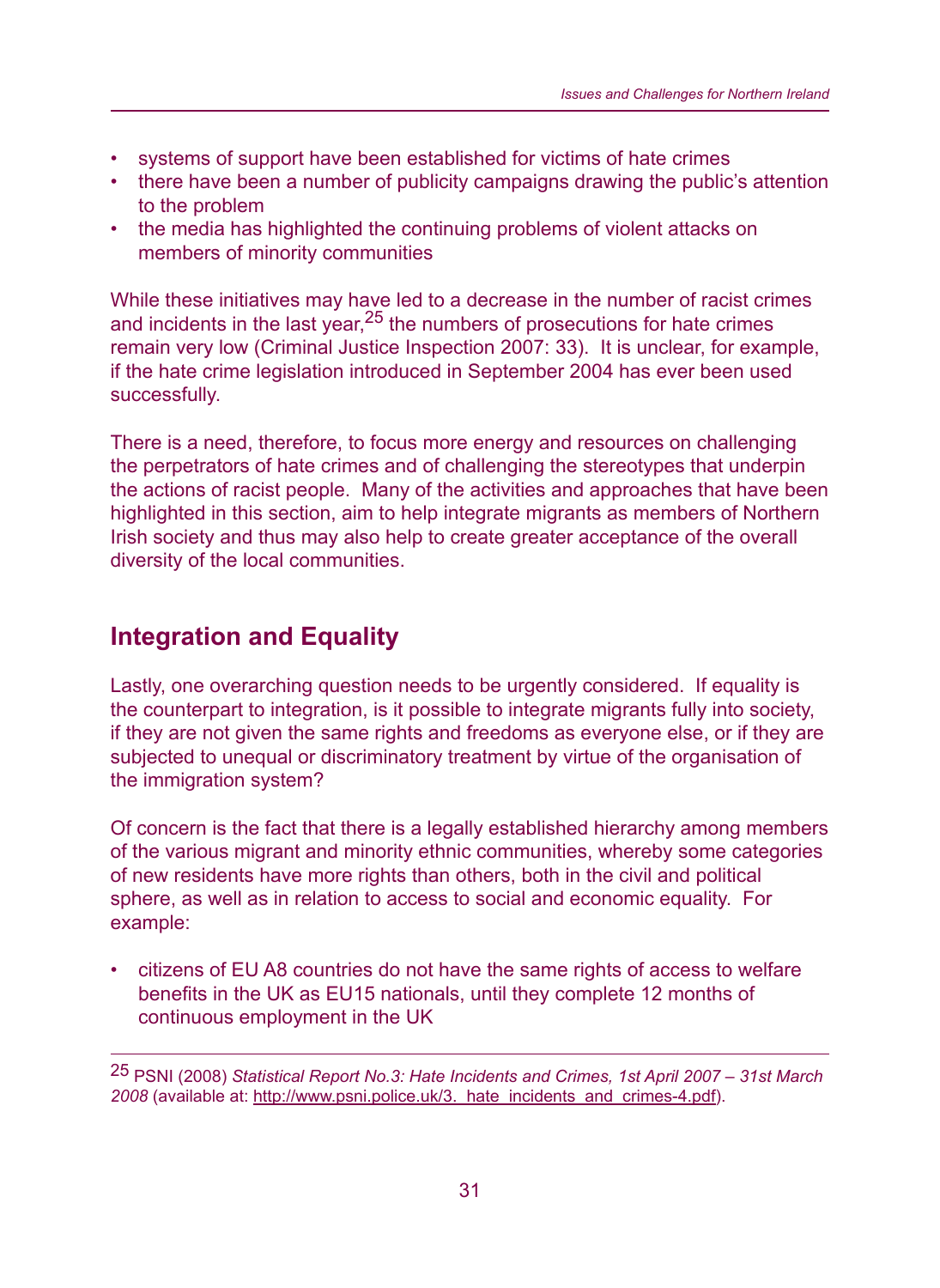- A2 nationals (Bulgaria and Romania) have greater restrictions on their rights to work than nationals of other EU countries, including the A8 nationals
- asylum seekers cannot work lawfully
- undocumented migrants have no rights to work and extremely limited access to welfare provision

This structural inequality raises an important question, whether the integration of all migrants is possible, if some migrants are 'parachuted' into Northern Ireland for short periods of time. For example, under the Work Permit Scheme, individuals are only allowed to remain in the UK for set periods of time, with no right to settle. The diversity of structured inequalities among the different sub-sections of the migrant population, contradicts the wider process of providing for legal equality among the population of Northern Ireland. It thus highlights one of the key challenges for the future: should all people living here have equal rights or should some be less equal than others?

At present, the overall framework for immigration policy and the differential rights of different categories of migrants is the responsibility of the UK government in Westminster. However, public authorities in Northern Ireland should be mindful that their obligations in relation to equality of opportunity are based on considerations of racial equality, not on the immigration status of an individual, and that this approach gives them the opportunity to shape policies locally. The ongoing process of debate on the Bill of Rights implicitly acknowledges the distinctive historical trajectory of Northern Ireland and this debate also provides the opportunity of ensuring that there is a genuine equality for all people living in Northern Ireland.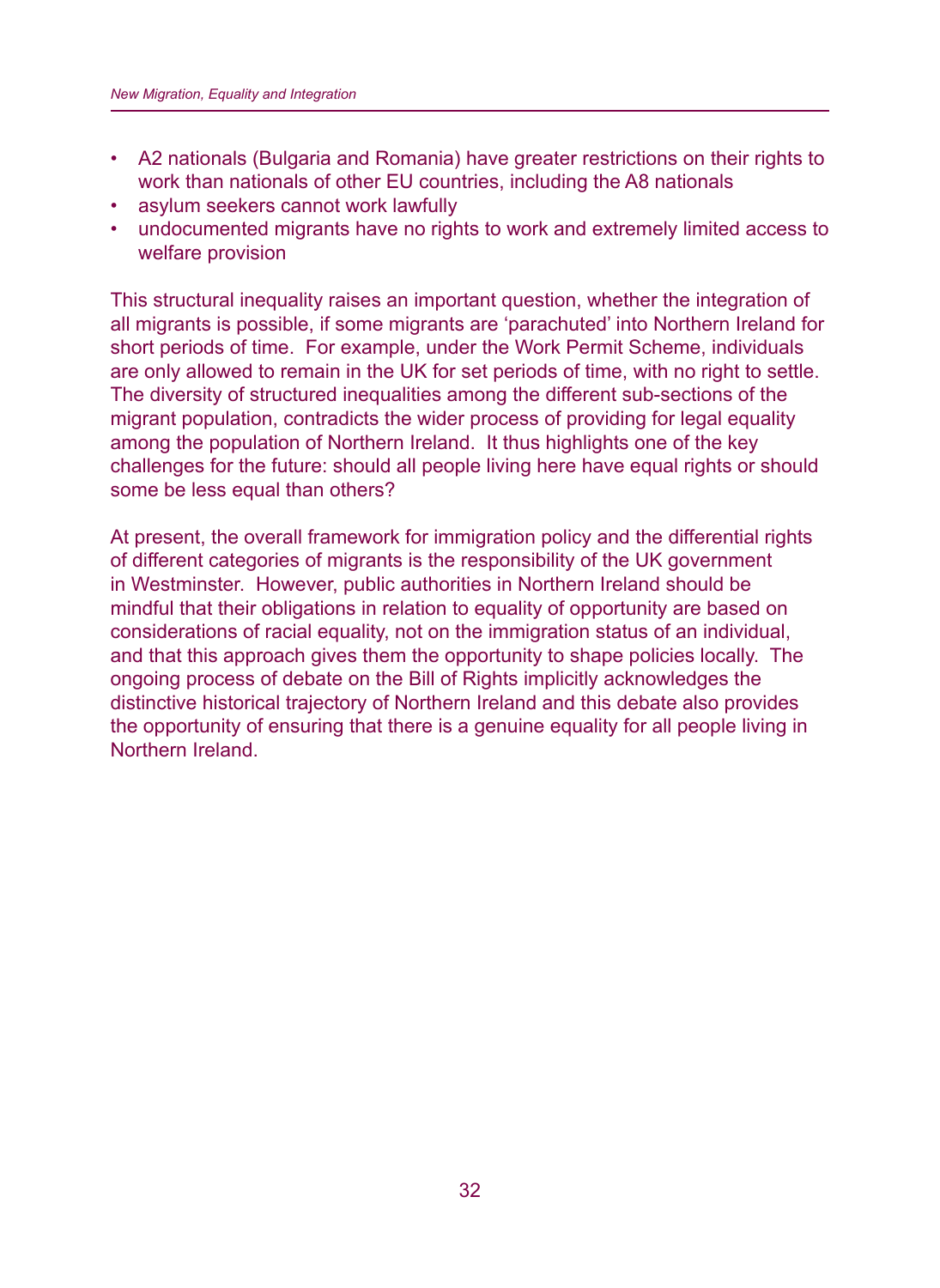## **Recommendations**

The following recommendations are made:

- 1. The Northern Ireland Executive and the Assembly should ensure that public policy considers the consequences for public service provision of its economic strategies. The focus on economic growth, which requires attraction of new labour resources, should be matched with the responsibility for the wider social consequences, including proactively encouraging public authorities to meet their equality obligations
- 2. Planning of services should urgently consider the impact of migration, and focus should now be shifted from reaction-led actions to strategic planning. The dependence of the Northern Ireland economy on migrant labour and skills is a long-term issue and temporary responses should be mainstreamed throughout service provision
- 3. As a matter of priority, the Executive should consider the implications of its short and long-term investment strategies on the structure of the workforce and the need for planning for new residents, who will inevitably fill some of the new work places, and their families
- 4. As a basis for future planning, public authorities should be required to conduct audits in their area of responsibility on a regular basis, that could feed into overarching policies (including the new Programme for Cohesion, Sharing and Integration for a Shared and Better Future)
- 5. When introduced, community planning will have the potential to involve migrant workers and their families, into the process of social consultation. Local councils should therefore make sure that representatives of this section of the community take part in planning partnerships
- 6. Urgent consideration needs to be given to the need to extend monitoring under fair employment legislation to include nationality and ethnicity
- 7. Language policy should move beyond provision of English as an Additional Language support and mainstream good practice examples, in relation to the provision of mother tongue education, as well as promote the study of a wider range of European languages by pupils whose first language is English
- 8. Consideration needs to be given as to how the process of integration can be developed as a reciprocal, rather than an assimilationist, process. This involves creating appropriate spaces and opportunities for members of new migrant communities to have an active input in the wider social, political, religious and cultural aspects of Northern Irish society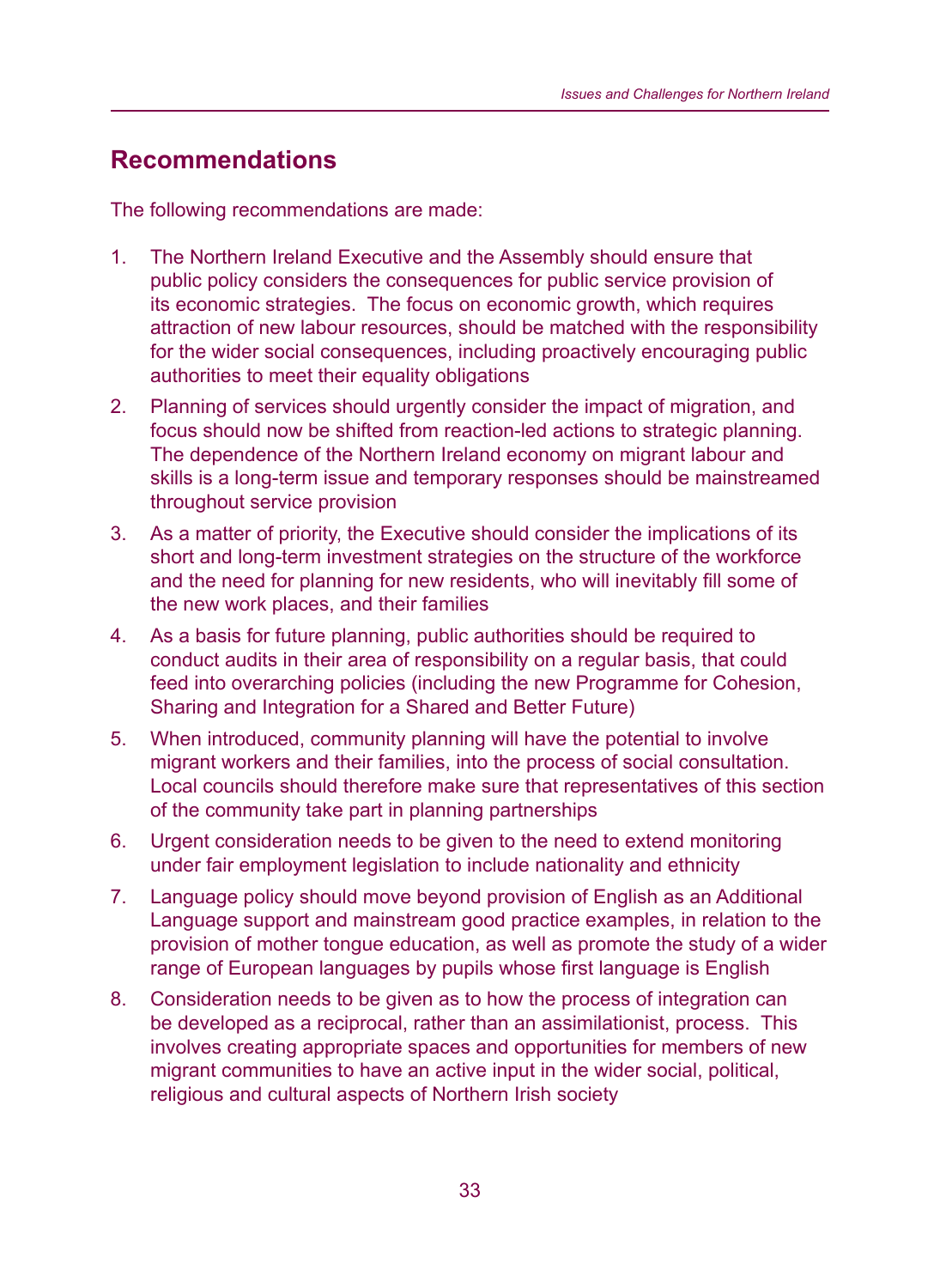- 9. The forthcoming Programme for Cohesion, Sharing and Integration for a Shared and Better Future, that will update and take forward A Shared Future and the Racial Equality Strategy, is a real opportunity to develop a policy that provides for effective integration of all communities and also challenges prejudice and segregation of all kinds. The Programme needs to be Northern Ireland-specific and consider in detail the differences between this jurisdiction and the developments in both Great Britain and the Republic of Ireland
- 10. The development of the Programme for Cohesion, Sharing and Integration for a Shared and Better Future should be treated as one of the Executive's most urgent priorities. The community and voluntary sector in Northern Ireland should be widely consulted on the draft Programme, and its expertise in this area taken into consideration by the Executive at all stages of the Programme's development
- 11. It is important that the ongoing debate over the Bill of Rights includes consideration of the increasing diversity of Northern Ireland and that any extended framework of human rights includes members of the new migrant population within its remit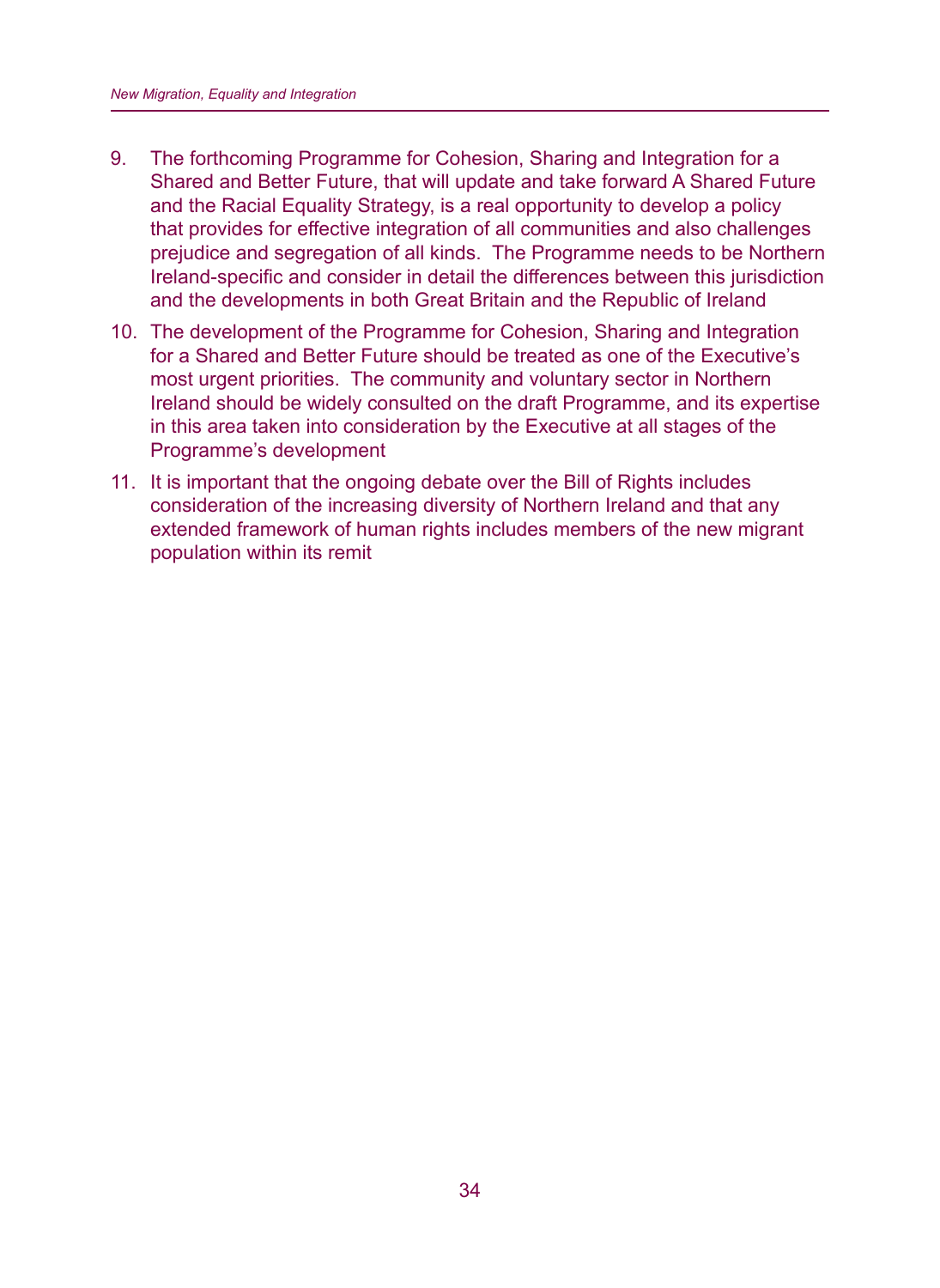# **Bibliography**

- Amin, A. (2008) Thinking Past Integration and Community Cohesion. Paper Prepared for Belfast City Council.
- Animate (2004) *Information Paper: Baselining Exploitation of Migrant Workers in the Dungannon, Cookstown and Craigavon Areas.* Dungannon, Animate.
- Animate (2006) *Briefing paper: health and social services entitlements.* Dungannon, Animate.
- Beatty, R. Fegan, G. and Marshall, D. (2006) *Long-Term International Migration Estimates for Northern Ireland (2004-5): Sources and Methodology*. Belfast, NISRA.
- Bell, K., Jarman, N. and Lefebvre, T. (2004) *Migrant Workers in Northern Ireland*. Belfast, ICR.
- Betts, J. and Hamilton, J. (2006) *An Investigation into the Nature, Extent and Effects of Racist Behaviours Experienced by Northern Ireland's Ethnic Minority Healthcare Staff.* Belfast, ICR.
- Border and Immigration Agency (2008) *Accession Monitoring Report, May 2004-December 2007*. London: BIA.
- Borooah, V. and Mangan, J. (2007) *Love thy neighbour: How Much Bigotry is there in Western Countries?* www.publicaffairs.ulster.ac.uk/podcasts/Bigotry.pdf
- Commission on Integration and Cohesion (2007) *Our Shared Future: Final Report*. Wetherby, Commission on Integration and Cohesion.
- Concordia (2006) *Migrant Workers in Northern Ireland*. Dungannon: Concordia.
- Connolly, P. and Keenan, M. (2000) *Racial Attitudes and Prejudice in Northern Ireland*. Belfast, NISRA.
- Criminal Justice Inspection Northern Ireland (2007) *Hate Crime in Northern Ireland: A thematic inspection of the management of hate crime by the criminal justice system in Northern Ireland.* Belfast, CJINI.
- Devine, T. (2006) Migrant Workers in Northern Ireland: Responding to the Challenge. *Labour Market Bulletin* 20.
- DHSSPS *Northern Ireland Health and Social Care Workforce Vacancies as at 30 September 2007*

(at: http://www.dhsspsni.gov.uk/vacancy\_survey\_sept\_2007\_web\_report.pdf).

Equality Commission for Northern Ireland (2007) *Statement on Key Inequalities in Northern Ireland. Conference Edition*. Belfast: ECNI.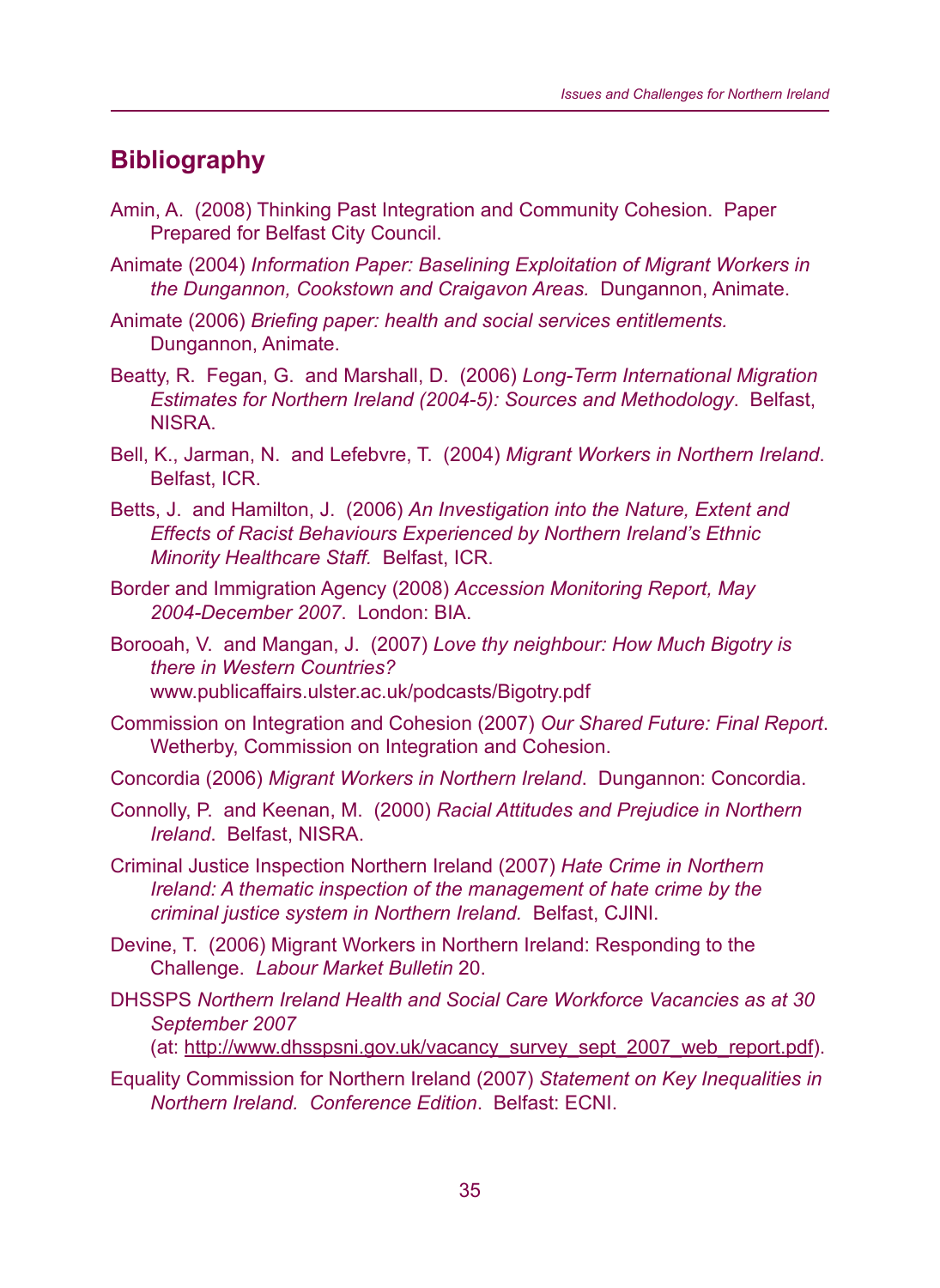- Holder, D. (2007) *Issues Facing Migrant Workers and Their Families in Northern Ireland*. Dungannon: Dungannon and South Tyrone Borough Council/South Tyrone Empowerment Programme.
- Holder, D. and Khaoury, R. (2005) *Racial Attitudes and Prejudice towards Migrant Workers: A Survey of Staff in Statutory Agencies in the Cookstown, Craigavon and Dungannon Areas.* Dungannon, Animate
- Holder, D. and Lanao, C. (2005) *Case Studies of Discrimination and Disadvantage for Portuguese Migrant Workers.* Dungannon: STEP/Animate.
- Holder, D., McAliskey, B. and Lenaghan, J (eds) (2006) *Promoting Rights of Migrant Workers.* Dungannon/Dundalk: STEP and Animate.
- Jarman (2006) *Changing Patterns and Future Planning: Migration and Northern Ireland.* Belfast: Institute for Conflict Research.
- Jarman, N. and Byrne, J. (2007) *New Migrant Communities and Belfast: An Overview of Demographic Context, Social Issues and Trends.* Belfast: Belfast City Council.
- Jarman, N. and Monaghan, R. (2004) *Racist Harassment in Northern Ireland*. Belfast, OFMDFM.
- Kropiwiec, K. & Chiyoko King-O'Riain (2006) *Polish Migrant Workers in Ireland*. Dublin: National Consultative Committee on Racism and Interculturalism.
- Local Government Taskforce, Community Planning Sub-group *Recommendation*  Paper (at: http://www.doeni.gov.uk/index/local\_government/local\_ government reform/taskforce/community planning.htm).
- McVeigh, R. (2006) *Migrant Workers and their Families in Northern Ireland. A Trade Union Response.* Belfast: NIC ICTU.
- NICVA (2007) *Response by NICVA to the consultation: 'Building a Better Future – Draft Budget and Programme for Government 2008-2011 and Draft Investment Strategy 2008-2018.* Belfast: Northern Ireland Council for Voluntary Action.
- Northern Ireland Executive *Investment Strategy for Northern Ireland 2008-2018* (at: http://www.pfgbudgetni.gov.uk/index/investment-strategy-for-northernireland.htm).
- Northern Ireland Housing Executive (2007) *Black and Minority Ethnic and Migrant Worker Mapping Update*. Belfast: Northern Ireland Housing Executive.
- Northern Ireland Statistics & Research Agency (2007) *Attitudes to Migrant Workers: Results from the Northern Ireland Omnibus Survey*. Belfast: NISRA.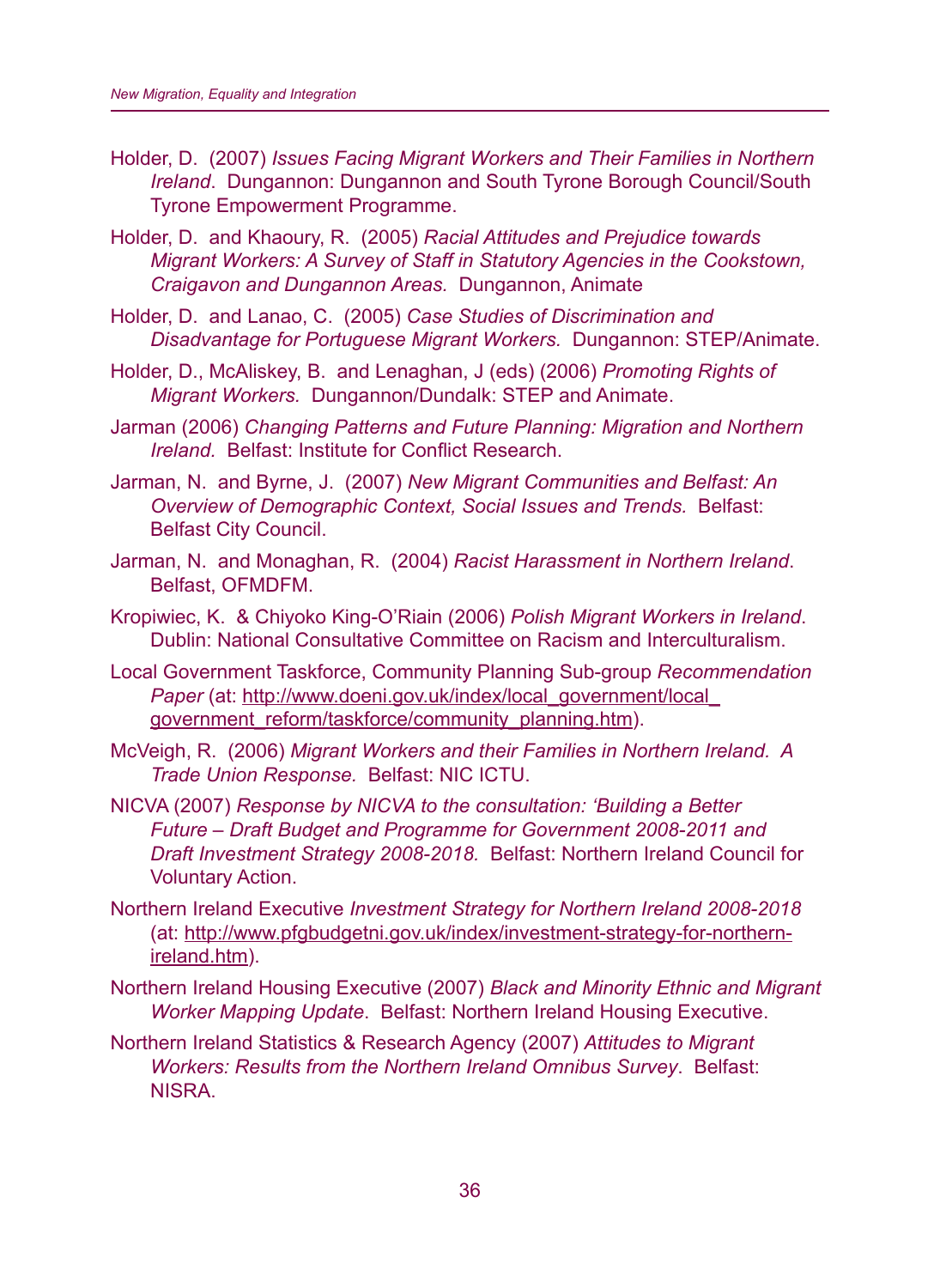- Northern Ireland Statistics and Research Agency (2008) *Long-term International Migration Estimates for Northern Ireland (2006-2007)*. Belfast: NISRA.
- OFMDFM (2005) *A Racial Equality Strategy for Northern Ireland 2005-2010*, Belfast: OFMDFM.
- PSNI (2008) *Statistical Report No.3: Hate Incidents and Crimes, 1st April 2007 31st March 2008*

(at: http://www.psni.police.uk/3. hate incidents and crimes-4.pdf).

- Rogers, B. and Muir, R. (2007) *The Power of Belonging: Identity, Citizenship and Community Cohesion.* London: IPPR.
- Rogers, D. (2006) Migrant Workers in Northern Ireland: What is the Current Position? in *Labour Market Bulletin* 20. Belfast: DEL.
- Sobieraj, O. (2005) *Migrant Workers in Cookstown: a Health Impact Assessment Focus Group*. Dungannon: Animate.
- Watt, P. & McGaughey, F. (eds) (2006) *Improving Government Service Delivery to Minority Ethnic Groups.* Dublin: National Consultative Committee on Racism and Interculturalism.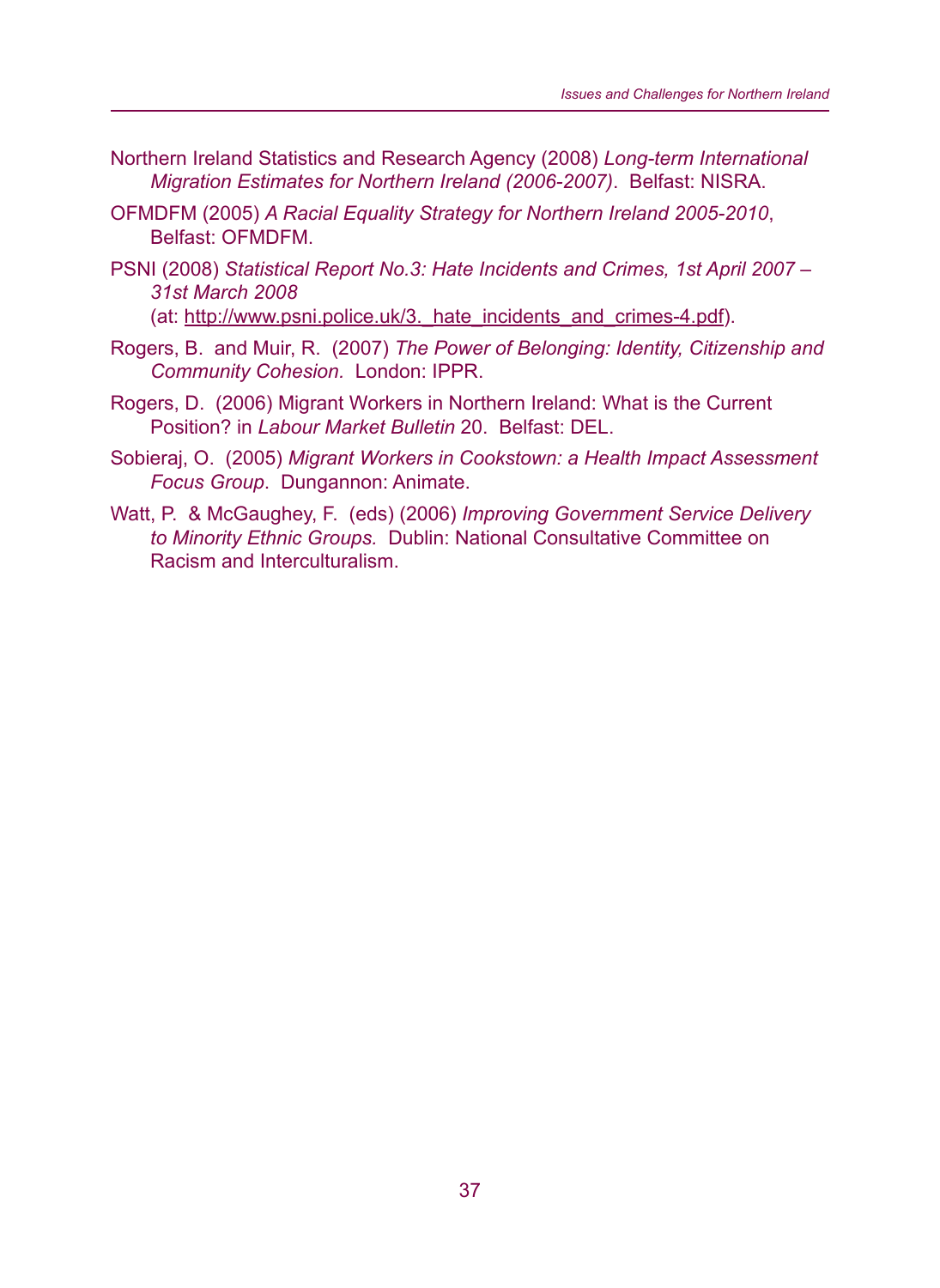# **Appendix**

#### **Mayor's Proposal on Immigration and Diversity in Vancouver**

*Priority One: Vision and Values Proposal: to adopt a City of Vancouver Vision and Value Statement Concerning Newcomers*

#### *Preamble*

While immigration has traditionally been under federal and provincial jurisdiction, most immigrants in Canada live in cities. It is therefore increasingly important that cities play an integral role in advocating for the inclusion of newcomers in Canadian society.

#### *Vision and Value statement concerning newcomers:*

Vancouver is a city where newcomers to Canada have the best opportunities to become an integral part of the social, economic and cultural fabric of civic life.

- 1. The City of Vancouver is proud of its cultural diversity and values the distinctive characteristics of its residents, including newcomers to Canada.
- 2. The City of Vancouver is committed to fostering an open, welcoming and safe environment to people of all cultural backgrounds.
- 3. The City of Vancouver acknowledges that newcomers contribute to the social, cultural and economic vitality of Canadian society, locally and nationally, and that newcomers contribute to the relationships with other countries and cultures. Accordingly, Vancouver seeks ways to maximize newcomers' contributions to civic life, socially, culturally and economically.
- 4. The City of Vancouver will ensure that newcomers have equitable access to all the services provided by the City.
- 5. The City of Vancouver will help to ensure that newcomers have access to appropriate and timely settlement and integration services, by working in partnership with other orders of government and non-governmental organizations.
- 6. The City of Vancouver acknowledges its role with respect to a large number of visitors to Canada, including tourists, international students, and temporary migrants.